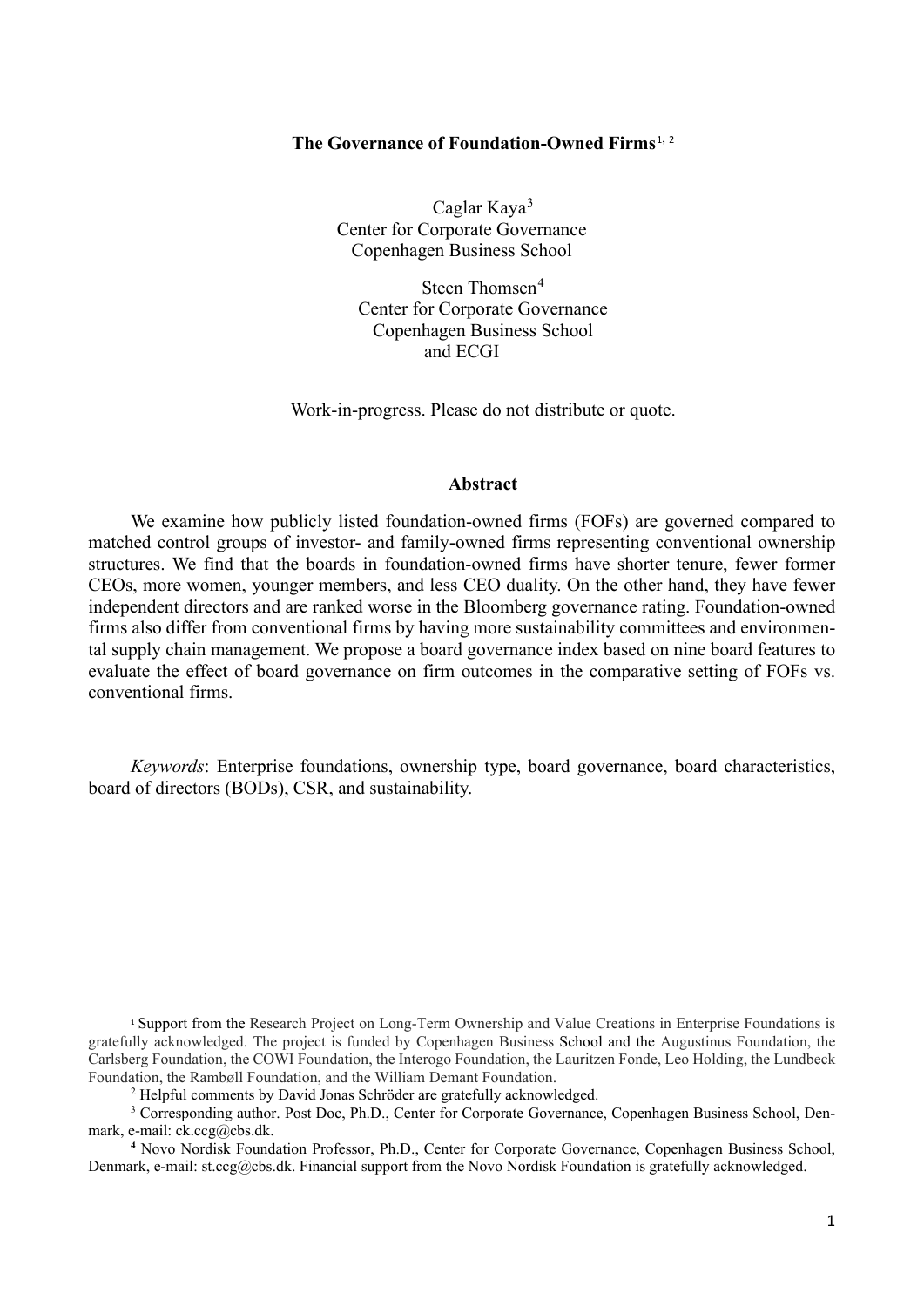### **1. Introduction**

Enterprise foundations are foundations, which hold a controlling ownership stake in one or more business companies (Thomsen, 1996).<sup>[5](#page-1-0)</sup> They are autonomous non-profit entities (Hansmann & Thomsen, 2013). Although they are more common in Northern Europe, enterprise foundations exist worldwide in various forms (Schröder and Thomsen 2021). Philanthropic enterprise foundations use their income for charitable purposes, including research, education, art, and nature conservation. Pure enterprise foundations focus on owning a company. Family foundations support members of the founding family. Some enterprise foundations own a number of internationally prominent companies, such as Novo Nordisk, Ikea, Trelleborg, Robert Borsch, Mahle, Carlsberg, Rolex, and Tata Group.

Foundation ownership has attracted recent attention as an alternative governance model to conventional capitalist firms that tend to be owned by investors, founding families, or governments. It differs from the traditional ownership structures in many ways. Foundations have no owners, so there exist no individuals with financial ownership claims on firms that foundations wholly own. The foundation lacks financial incentives since the foundation representatives are neither residual claimants nor beneficiaries (Thomsen & Kavadis, 2022; Thomsen, 2017; Herrman & Franke, 2002; Hansmann, 1996), which leads to weaker outside control in foundation-owned firms (Herrman & Franke, 2002). On the other hand, a preference for company survival may lead these firms to take less financial risk and focus more on stable long-term growth (Thomsen, 1999; 1996). Furthermore, foundation-owned firms are characterized by management continuity, long-term governance, long-run investments, including R&D, and higher survival rates (Thomsen et al., 2018; Thomsen, 1999).

However, outside Denmark, where enterprise foundations have been extensively studied (Thomsen 2017), we know relatively little about the governance of foundation-owned companies. How – if at all – does foundation ownership influence the governance at the company board level in the foundation-owned companies?<sup>[6](#page-1-1)</sup> If foundation ownership really provides a distinct corporate governance model, we would expect foundation-owned companies to have different board characteristics and practices.

<sup>5</sup> For a detailed literature review about enterprise foundations, see Thomsen and Kavadis (2022).

<span id="page-1-1"></span><span id="page-1-0"></span><sup>&</sup>lt;sup>6</sup> We analyze the board of directors (BODs) of the companies, not the boards of the foundations that own these companies. We call them as company board or board in short throughout the paper. When a company has a two-tier board structure, which is the case in some countries, we focus on supervisory boards.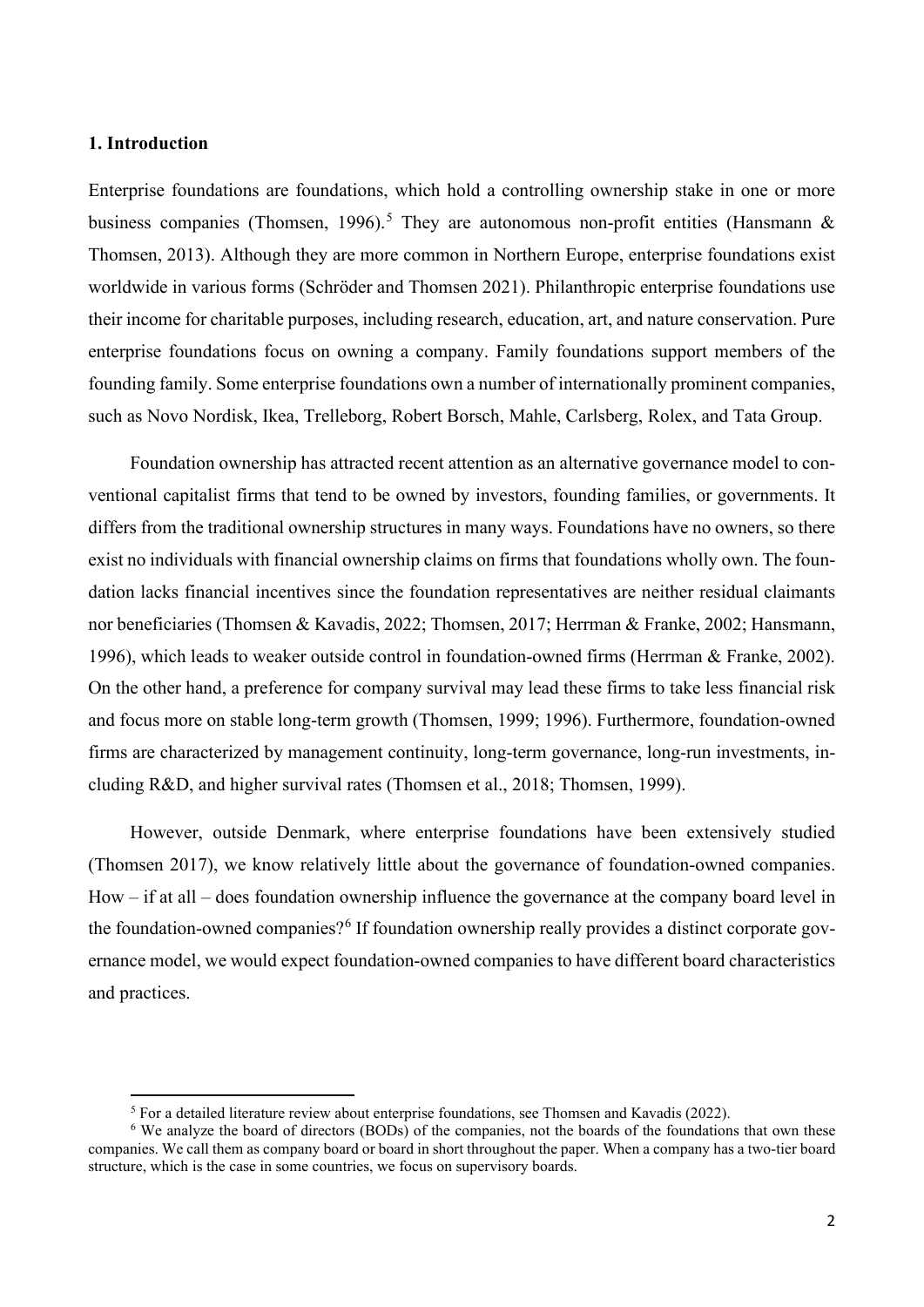In the present paper, we seek to address this question: How does the governance of foundationowned companies differ from conventionally owned and controlled companies? We focus on the board of directors (BODs) who jointly oversee the company's activities. Most of the previous research about BODs has concentrated on the board's relationship with management and paid less attention to the board's relationship with owners (shareholders) (Federo et al., 2020). However, the Organization for Economic Co-operation and Development (OECD, 2019) reports that 73% of the equity in listed corporations worldwide is held by a heterogeneous set of identifiable owners such as families, institutional investors, foundations, private corporations, and the state.<sup>[7](#page-2-0)</sup> Foundations as leading shareholders have a long-term perspective about their companies' future (Thomsen, 1999; Thomsen et al., 2018). As principal shareholders, they have the ability and more substantial incentives to oversee management, primarily through the boards. As non-profit institutions with everlasting nature, foundations adopt governance principles to help them manage potential conflicts between different stakeholders.

We employ a unique dataset of listed foundation-owned companies worldwide developed on an initial dataset collected by Schröder and Thomsen (2021a, 2021b). We extend the dataset by collecting board governance, accounting, and other firm characteristics data from the Bloomberg and Capital IQ dataset platforms. We could obtain detailed governance information on 137 of the 200 publicly listed foundation-owned firms worldwide. We categorize sample firms into foundation-owned firms (FOFs) and non-foundation-owned firms (non-FOFs) to compare the different ownership structures represented by these firms. We match the firms in each group based on size and industry. As a treated group, FOFs represent the foundation ownership type that has distinct characteristics. On the other hand, non-FOFs are the control group representing conventional ownership structures belonging to two sub-categories, family- and investor-owned firms. The latter sub-group is the publicly listed firms where institutional investors are the blockholders with controlling influence.

Furthermore, studying publicly listed foundation-owned firms is interesting because enterprise foundations in these publicly listed firms are the owners with the controlling power, most of the time disproportional to their number of shares. Therefore, they govern the funds of other shareholders, the retail investors, towards some goals other than profit maximization.

<span id="page-2-0"></span> $<sup>7</sup>$  In Europe, identifiable shareholders that consist of private corporations, foundations, public sector, strategic in-</sup> dividuals, and institutional investors own 68 % of the publicly listed companies. In the US, the respective ratio is even higher and 81%. (Owners of the World's Listed Companies, OECD, 2019)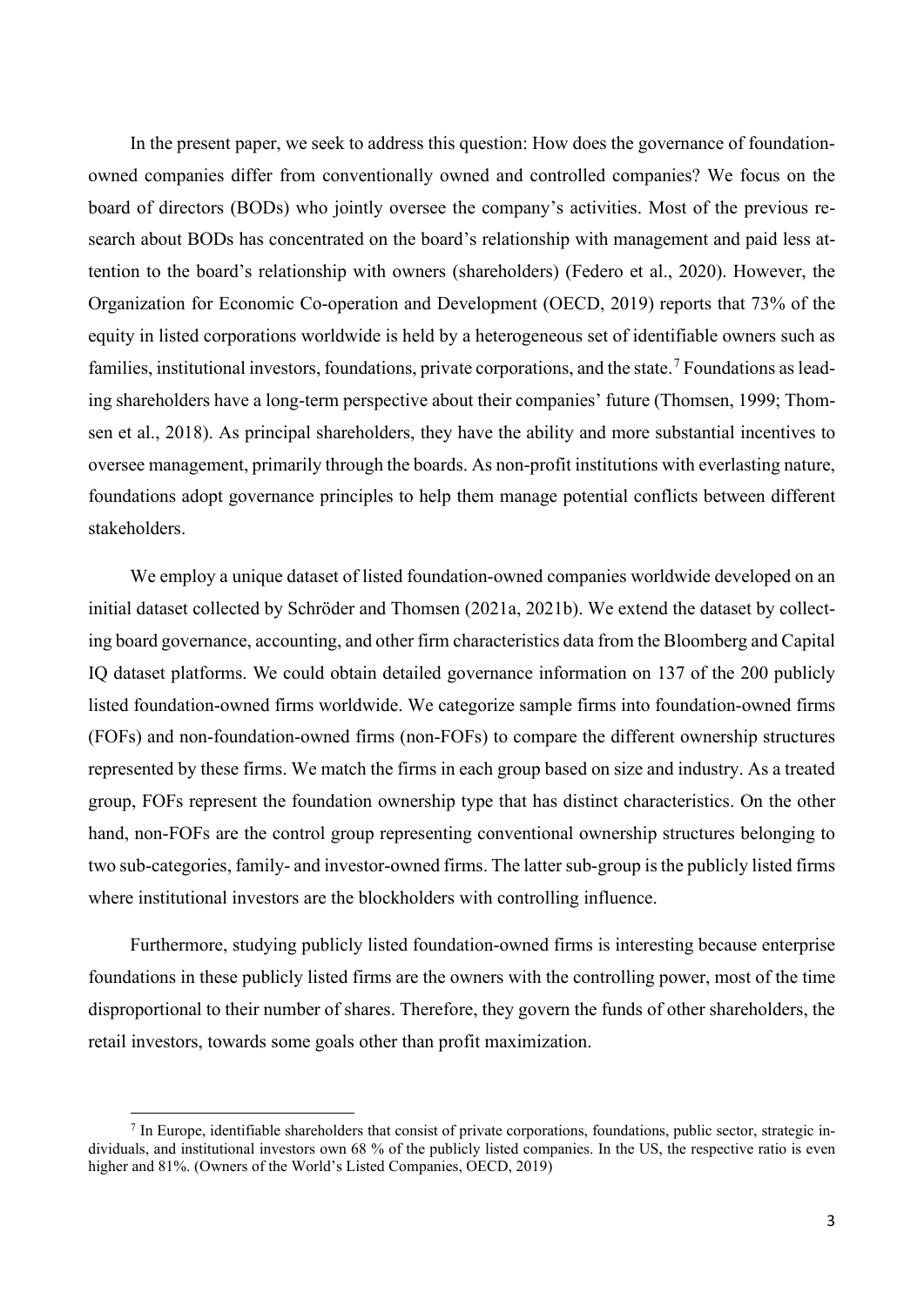We contribute to the literature by focusing on the governance of firms owned by enterprise foundations. We analyze the differences in board characteristics between foundation ownership and conventional ownership types. We find that foundation-owned companies compare favorably to conventionally owned companies on many company board characteristics. Foundation-owned companies employ younger directors on their boards. Their directors serve shorter periods. Foundation-owned firms also position more female board members on their boards. Furthermore, foundation-owned firms' boards behave more accountable in corporate social responsibility (CSR)/sustainability. Their boards are more like to have a CSR committee and adopt environmental supply chain management initiatives.

Regarding board independence, foundation-owned companies rank better than non-FOFs in two of three analyzed measures. They have lower instances of CEO duality and keep their former CEOs or equivalents less on their boards. However, in the percentage of independent directors, FOFs have fewer independent directors on their boards than non-FOFs. In other respects, such as board size, foundation-owned companies are not distinct from the companies owned conventionally.

The paper also adds to the previous literature by constructing a board governance index called the BG index. This index helps us summarize all the governance indicators studied in this paper and provide an overall picture regarding board governance of the firms. Foundation-owned firms have a better BG score than conventionally owned firms on the BG index. We also use this index as a benchmark to evaluate the governance ratings from Bloomberg and Refinitiv Eikon. This paper differs from many studies in corporate governance and finance literature by examining the company's board relationship with owners rather than with management.

The rest of the paper is organized as follows. In Section 2, we review the literature. In Section 3, we present our theoretical framework, develop our hypotheses, and explain the reasoning for constructing a board governance index. In Section 4, we describe our data and the sample, then provide descriptive evidence on foundation-owned firms' corporate governance and financial characteristics by comparing them with conventionally owned firms. In Section 5, we delineate the results of regression analyses. We provide concluding remarks in Section 6.

### **2. Literature Review**

Previous literature on the governance of enterprise foundations has focused mainly on founding family involvement, long-termism, and managerial distance.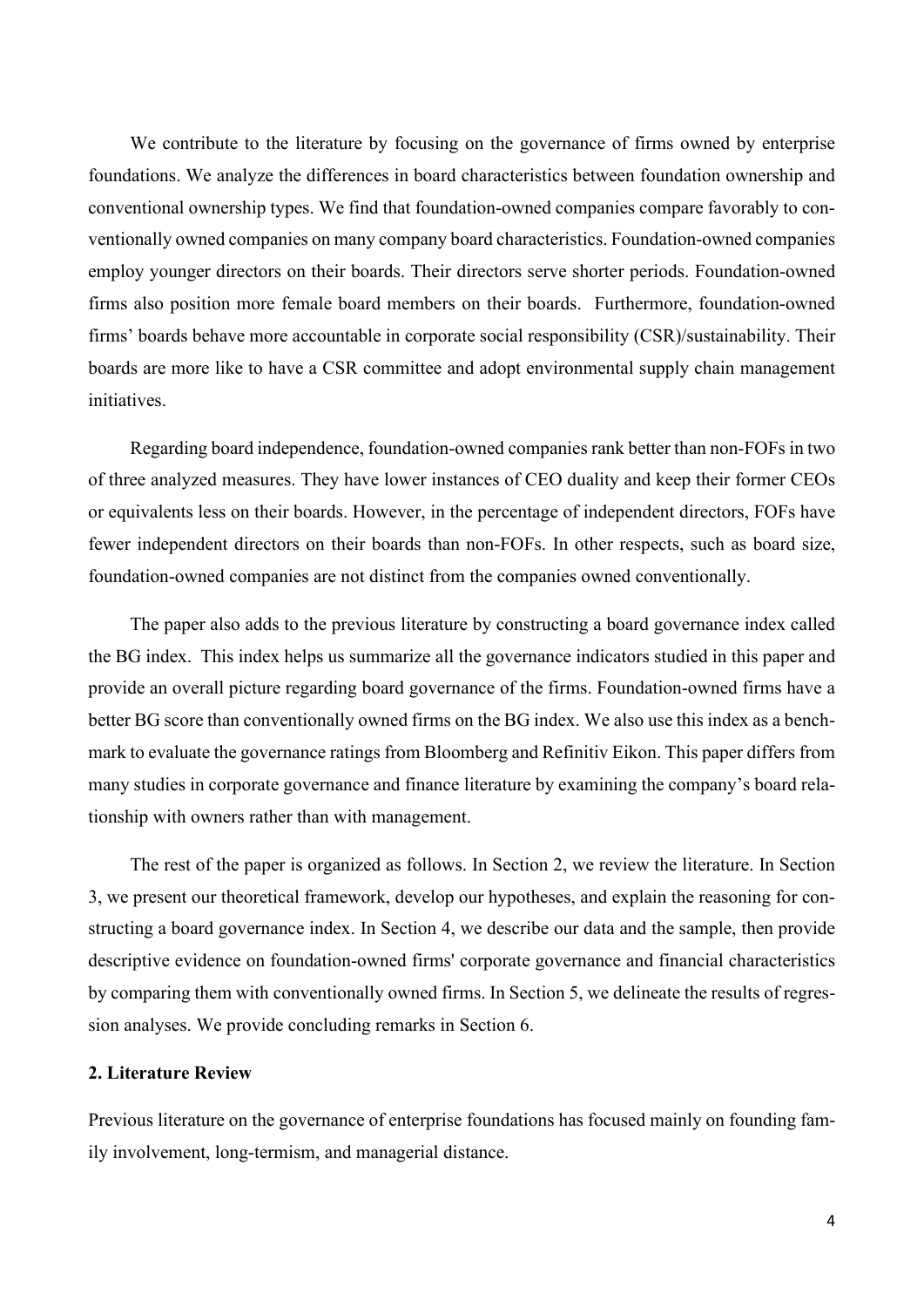One research question is to what extent foundation ownership differs from family businesses and whether a continuing role for the founding family is an advantage or a liability for foundationowned companies. Thomsen (1999) and Hansmann & Thomsen (2013) find that the founding family is represented on about half of Danish foundation boards, typically with one or two members<sup>[8](#page-4-0)</sup>. However, the family is entirely absent in the other half, which means foundation ownership differs from family ownership. Nevertheless, Thomsen (1999) and Block et al. (2020) find a positive effect of family board membership on the profitability of Danish and German foundation-owned firms. Block et al. (2020) find that German firms owned by family foundations are more profitable than firms owned by charitable foundations. Therefore, it would appear that a continuing family presence may be an advantage rather than a liability for the performance of foundation-owned firms, perhaps because family members tend to identify more with the foundation.

Another research question that has been addressed is to what extent the hypothesized longtermism of foundation ownership is associated with a longer tenure of board members and managers. Based on a study of 394 Danish foundation-owned companies matched with other ownership structures, Thomsen et al. (2018) find evidence that foundation-owned companies are characterized by long-term corporate governance in several respects. For instance, foundation-owned firms have more stable ownership, less managerial turnover, low financial leverage, more long-term investment, and higher survival rates.

An additional topic of interest is to what extent foundation boards are composed of company insiders, i.e., current, or former managers and board members in the companies that the foundations own. Such insider governance would seem to be an additional source of continuity. Hansmann and Thomsen (2013) find considerable variations in "managerial distance" (for example, separation of foundation and company board membership) in a sample of 113 Danish enterprise foundations from 2003 to 2008. They define managerial distance as the extent to which the foundation's board of directors is detached from direct involvement in the affairs of the operating company. They hypothesize that the foundation board will emphasize financial profitability as managerial distance increases. In supporting this hypothesis, they find a positive, significant, and robust association between managerial distance and operating firm's economic performance.

<span id="page-4-0"></span><sup>8</sup> According to the Danish Law on enterprise foundations, the founding family cannot constitute a majority of the board in enterprise foundations (Thomsen and Kavadis 2022).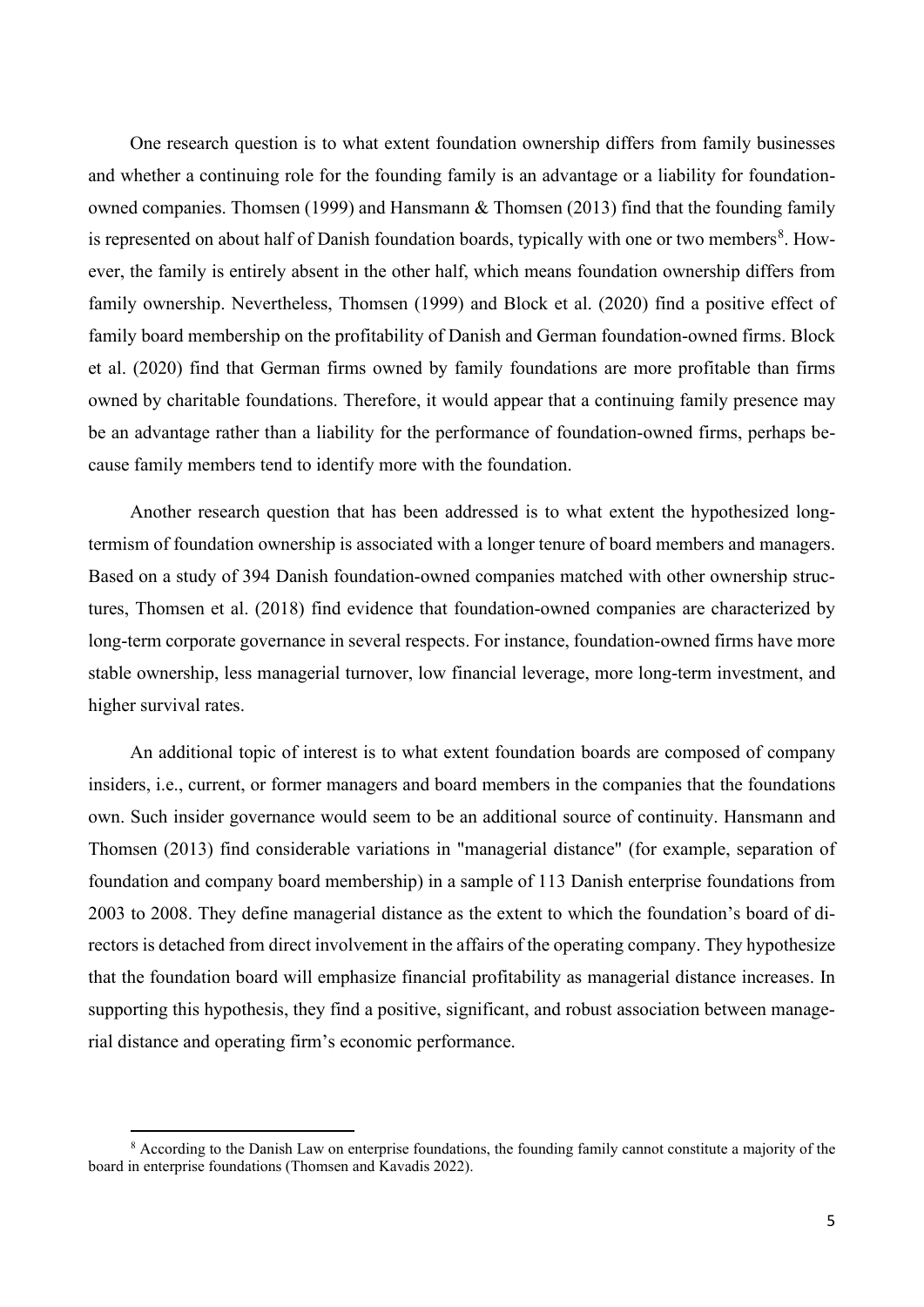This study is also related in general to the corporate governance literature focusing on company boards. Corporate governance arrangements can substantially affect firms' financial performance, firm value, or firm behavior in corporate social responsibility (CSR) & sustainability (Gompers et al., 2003; Bebchuk et al., 2009; Harjoto et al., 2015). Corporate governance is a multi-dimensional phenomenon. These arrangements depend on many corporate governance characteristics, such as board structures (i.e., whether there is a staggered board), executive compensation plans, and limited director liability.

Board governance is an essential part of corporate governance and shares multi-dimensional facets with corporate governance. In fact, board governance characteristics (i.e., the number of board members, their composition in terms of experience and gender, and the status of the CEO on the board) are the first features that our minds think about when we consider different corporate governance arrangements. Board characteristics are crucial for corporate governance because company boards are one of the essential entities in the companies' structures (Jensen, 1993). Shareholders elect the directors who delegate most decisions to managers. Research trying to identify which board characteristic matters more should not look at each characteristic in isolation (Gompers et al., 2003). In this study, by analyzing board governance in foundation-owned firms, we seek to answer the general question in corporate governance literature: How do different ownership types affect the board of directors? Linck et al. (2008) argue that board structures across firms are consistent with the cost and benefits of the board's monitoring and advising roles. At this point, the intensity and importance of these roles might differ from one ownership type to another one.

In foundation ownership, the company board structure depends on the type of enterprise foundation. Enterprise foundations also vary substantially in their governance structures (Hansmann & Thomsen, 2013). At one extreme, the foundation and its captive company form a single entity essentially. The board of directors of the foundation consists of the same individuals who serve on the company's board of directors. At the other extreme, both the foundation and the operating company have their own distinct board of directors, with no overlap in membership between them. When there are more shareholders other than the foundation in the operating company's ownership, the foundation board and company board differentiate more from each other. For instance, the foundation holds the controlling power with its majority of shares, and the rest is listed on the stock exchanges, as in the case of foundation-owned firms in this study's sample.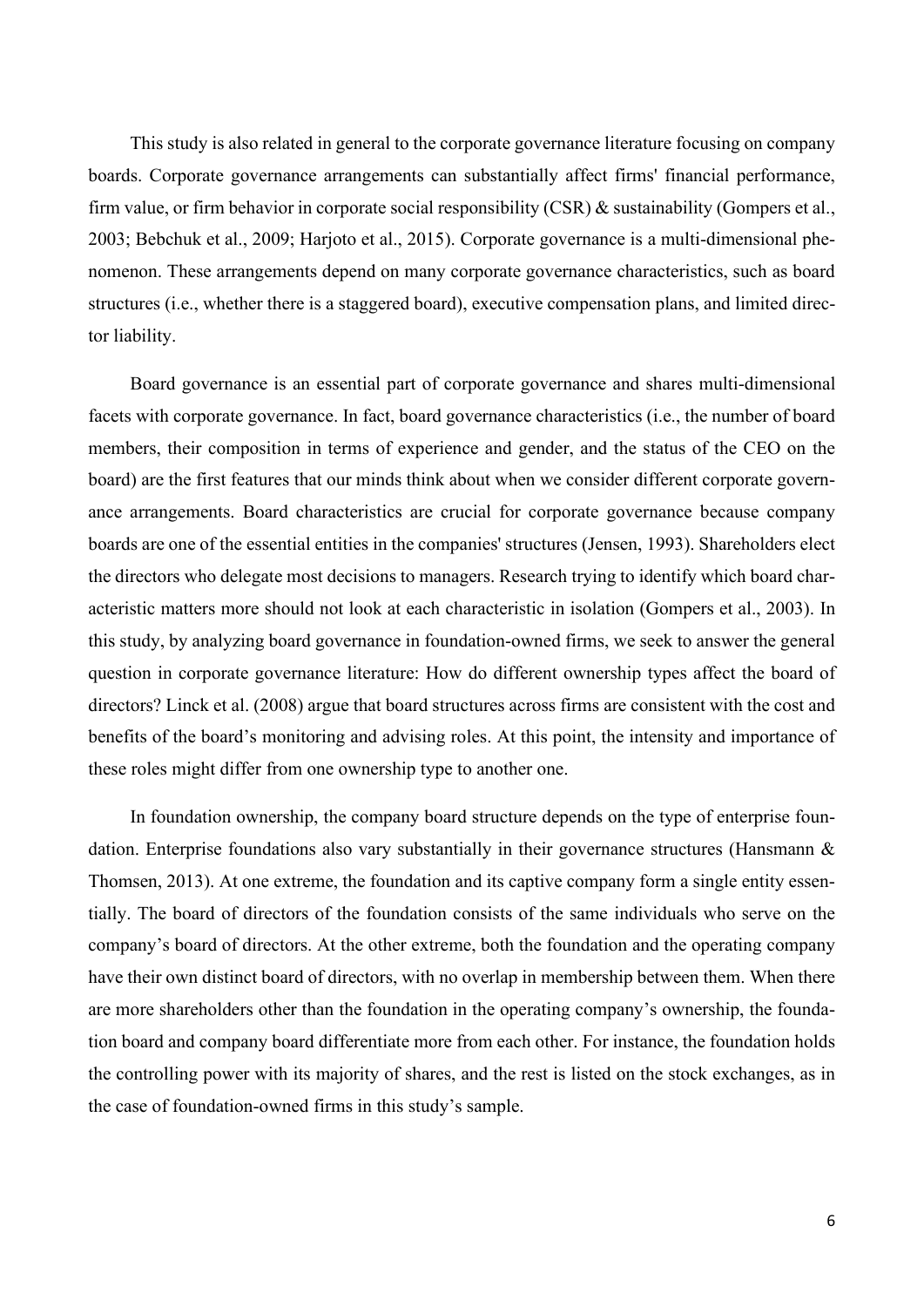### **3. Theory, Hypotheses, and Development of Index**

### **3.1. Theory and Hypotheses**

Most of the time, enterprise foundations are enterprise owners which have a majority block of shares with more substantial controlling influence in the companies they invest in. These foundations are long-term investors (Thomsen et al., 2018). Investor horizon matters for engagement of shareholders in corporate governance, more specifically in board governance. Bebchuk, Brav, and Jiang (2015) argue that investors who choose engagement in corporate governance are not short-term, myopic activists aiming to reap short-term gains. In addition, McCahery et al. (2016) find that long-term investors intervene more intensively than short-term investors, and their engagements are primarily triggered by concern about a firm's corporate governance or strategy rather than short-term issues. Enterprise foundations adopt long-termism, and therefore, they have stronger incentives to intervene in the board governance of their portfolio companies. Furthermore, enterprise foundations do not have a time limitation to learn about the firms they invest in. Previous literature shows that long-term owners have more time to know about a firm in order to intervene effectively (i.e., Burkart, Gromb, and Panunzi (1997); Faure-Grimaud and Gromb (2004); Gaspar, Massa, and Matos (2005); and Chen, Harford, and Li (2007))

Like other blockholders, enterprise foundations may want to protect their investment and exert control by nominating directors to the company board, often by placing directors or executives from the foundation (the main shareholder) on the company's board of directors (Hansmann and Thomsen, 2021). We, therefore, expect that CEO duality will be less frequent in foundation-owned firms. Active ownership is defined by McNulty and Nordberg (2016) as shareholder activism where shareholders take actions with the explicit intention of influencing corporations' policies and practices together with a general long-term perspective toward investment in the firm and its affairs. McNulty and Nordberg (2016) emphasize the importance of mutual exchanges aiming at understanding more than change between shareholders and other stakeholders of a firm. Active ownership reflects the longterm character of foundation ownership.

All else equal, the long-term blockholder ownership characteristics of foundation ownership would therefore tend to increase the independence of the company board from the company's own management and strengthen the power of the foundation on the company's board as the main share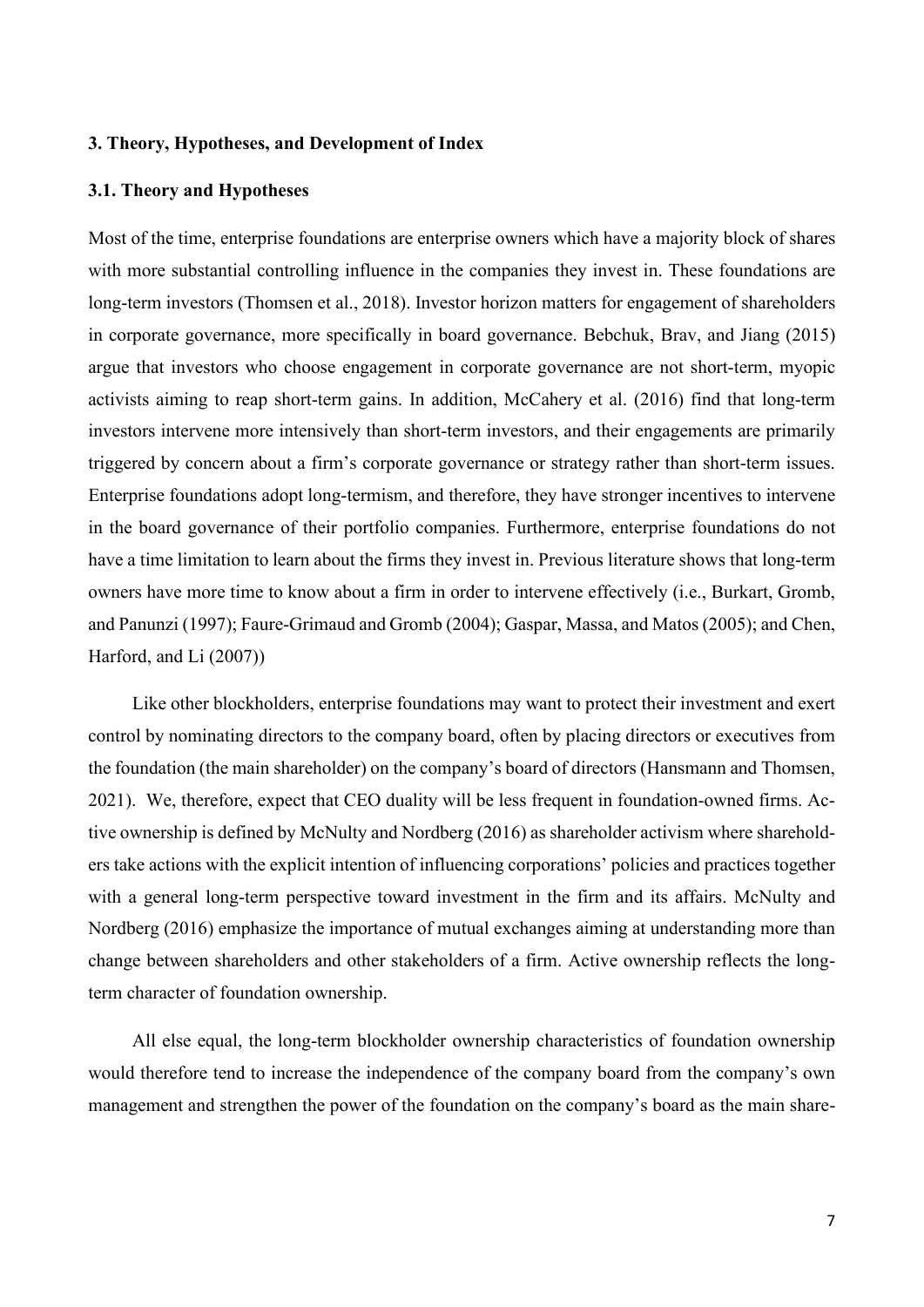holder. Board directors affiliated with large owners, in this case, foundations, would bring more control from the main shareholder and lead to less influence from the company's management on the board. Thereby, we structure the first hypothesis as follows:

*H1: Foundation ownership leads to more control through more directors representing the foundation as the main shareholder and more independence from the company's management (e.g., fewer instances of CEO duality).*

Secondly, enterprise foundations are considered long-term owners, which could be associated with longer tenure for executives and directors in foundation-owned companies (Thomsen et al., 2018). Due to the everlasting nature of foundations, we expect that board directors representing foundations in the companies' boards would serve longer than their peers on the boards of companies having more conventional owners. We develop the second hypothesis as follows:

*H2: Average tenure of directors on the board of a foundation-owned firm will be longer due to directors representing the everlasting main shareholder, the foundation, in the company board.*

Third, philanthropic enterprise foundations may be more likely to take into consideration corporate social responsibility (CSR) in nominating their representatives to the board of directors. The company boards that are under the control of the foundations as the principal shareholders will presumably focus more on sustainability, gender diversity, and best corporate governance practices. We expect a foundation-owned company's board aims to pursue these topics more voluntarily, starting from the board level in the company's governance, than the boards of non-foundation-owned firms. Therefore, we form the third hypothesis as follows:

*H3: Boards of foundation-owned firms will be more sensitive to CSR/sustainability topics and more diverse in terms of gender representation.* 

For several reasons such as owner representation, long-termism, and company focus, publicly listed foundation-owned companies could have boards with more insiders (from the foundations, not from the company's management) and fewer independent directors from the outside compared to publicly listed companies with investor (e.g., institutional) blockholders. For convenience, we name them investor-owned firms in this study. In contrast, publicly listed foundation-owned firms seem likely to share some characteristics (i.e., owner representation, long-termism) with publicly listed family-owned firms (called family-owned firms shortly in this paper). Families are blockholders like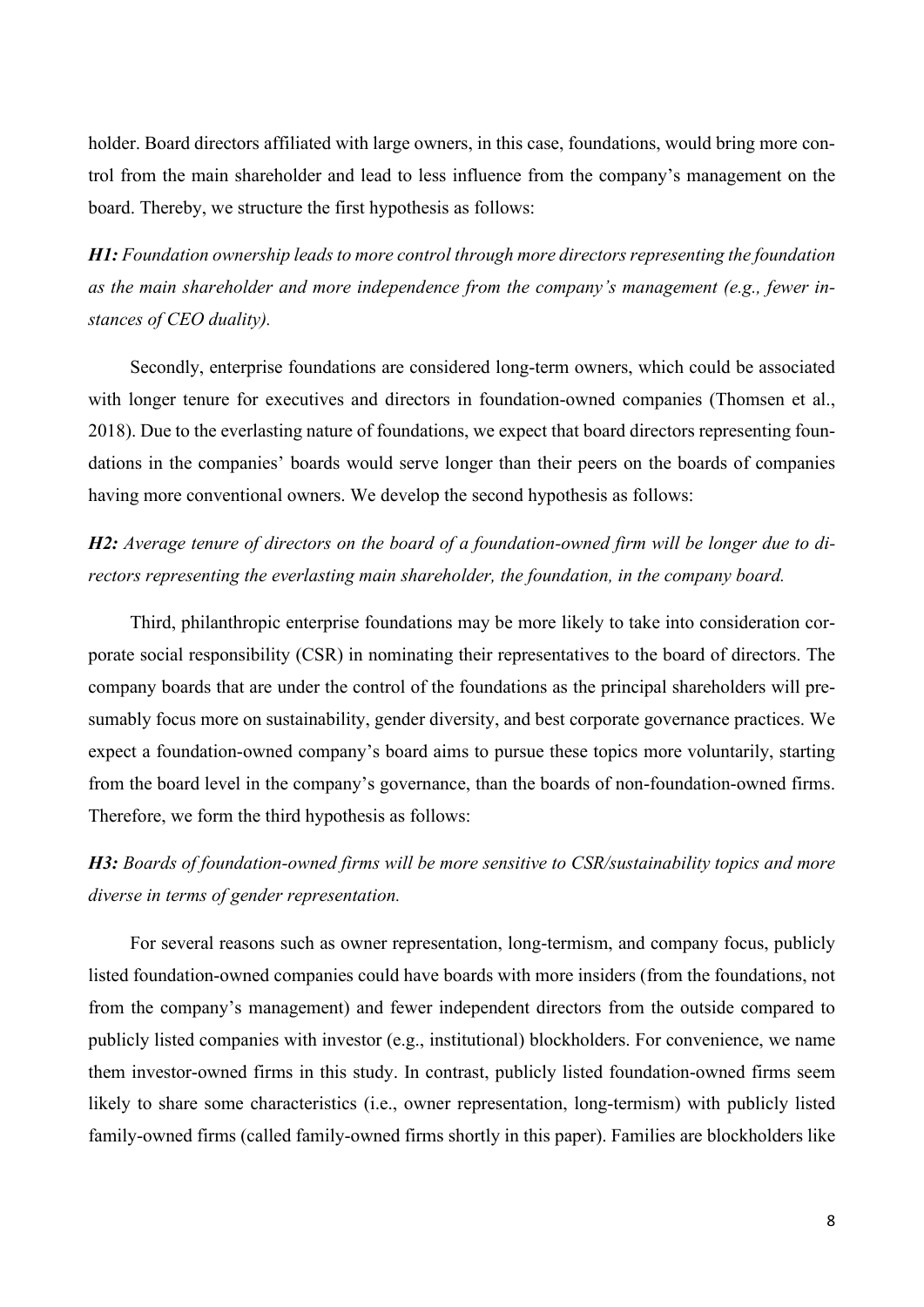foundations in these publicly listed firms. Therefore, one would expect fewer differences in the board governance between publicly listed foundation-owned firms and publicly listed family-owned firms. On the other hand, there would be more board governance differences between foundation-owned and institutional investor-owned firms. Institutional investors are retail investors which do not share long-termism goal of enterprise foundations.

## *H4: Foundation-owned and family-owned publicly listed firms will look more similar to each other in board governance than institutional investor-owned publicly listed firms.*

As for control variables, we know from previous corporate governance research that company size and industry effects may influence board structure. We seek to consider these factors by matching foundation-owned companies to their nearest neighbor in size measured by total assets within the same industry.

However, it is also known that board structures are influenced by the regulations, which implies the existence of country effects that may co-vary with the national distribution of foundation ownership, which is known to be skewed towards Northern Europe and Germany. Therefore, one needs to consider the effect of each country's legal system while analyzing the impact of foundation ownership on board governance. We note that foundation ownership does not exist in many countries and rarely exists in some countries that are common world economies, such as Japan, the US, and the UK. The lack of observing foundation-owned firms in many countries or their rare existence in some countries prevents us from using any country-fixed effects in the forthcoming regression analyses.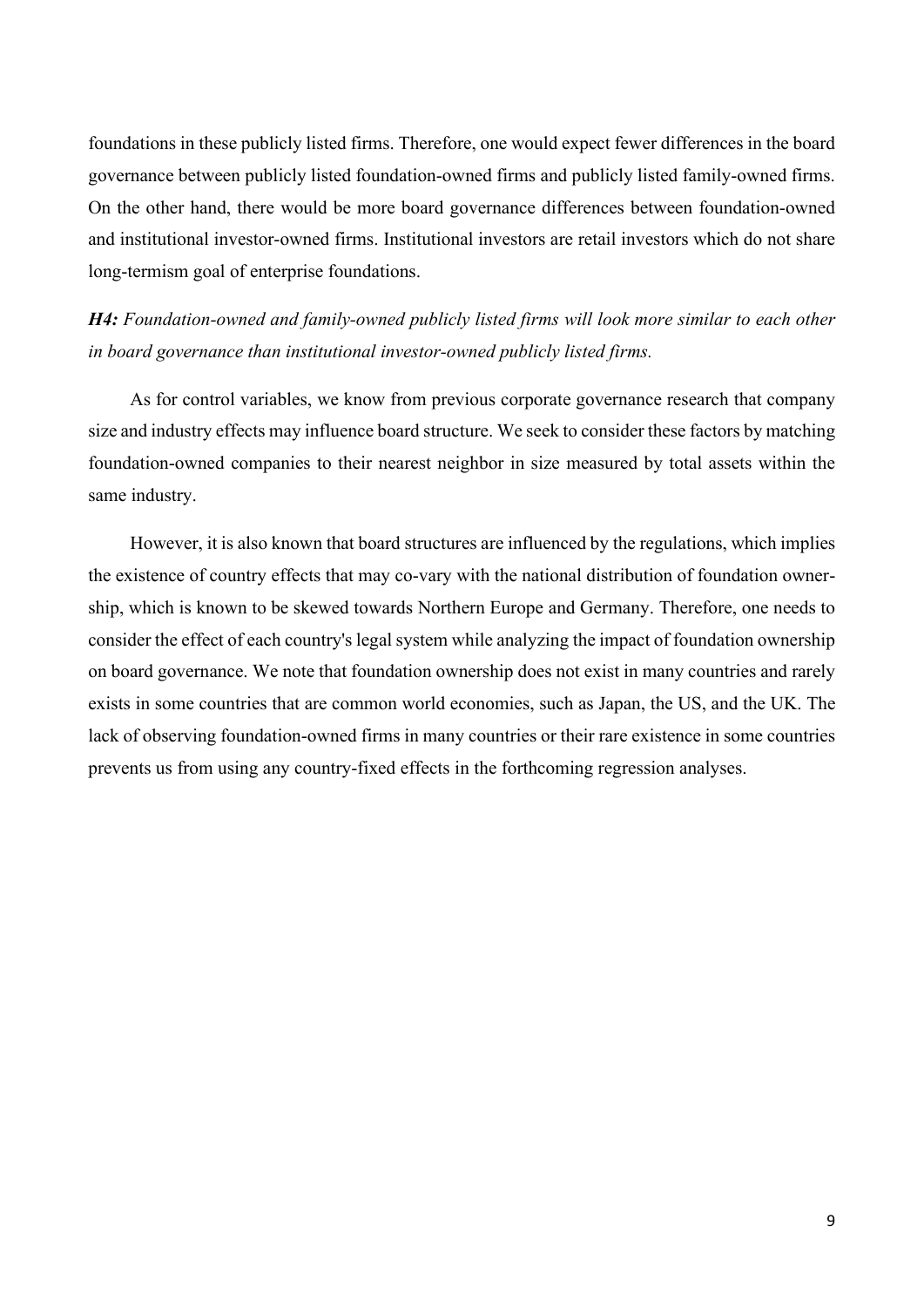### **3.2. Board Governance Index**

We construct a Board Governance (BG) index with the following elements to summarize our governance indicators, as seen in **Table 1** below. We also employ the BG index to evaluate governance ratings by Bloomberg and Refinitiv Eikon.

| <b>Components</b>                      | <b>Point</b> | Criteria                                                                                                        |
|----------------------------------------|--------------|-----------------------------------------------------------------------------------------------------------------|
| <b>Board Governance Index (Yearly)</b> |              |                                                                                                                 |
| Board size                             |              | $: 1/0:1$ if the firm's board size is smaller than the sample mean for board size.                              |
| Average board tenure                   |              | : $1/0$ : 1 if the firm's avg. board tenure is less than the sample mean for avg. board tenure.                 |
| Perc. of independent directors         |              | : 1/0 :1 if the firm's percentage of independent directors is higher than the sample mean.                      |
| Perc. of female directors              |              | $: 1/0:1$ if the firm's percentage of female directors is higher than the sample mean.                          |
| Average BODs age                       |              | $: 1/0:1$ if the avgerage age of the firm's board members is less than the sample mean.                         |
| Former CEO on the board                |              | $: 1/0:1$ if the firm's former CEO does not sit in the board in a specific year.                                |
| CEO duality                            |              | $: 1/0:1$ if the firm's CEO is not the chairman of the board in a specific year.                                |
| CSR/Sustainability Committee           |              | : 1/0 :1 if there is a CSR/Sustainability committee reporting directly to the board.                            |
|                                        |              | Env. Supply Chain Management $: 1/0:1$ if the board takes some decisions/inititiave to reduce the environmental |
|                                        |              | footprint of the company's supply chain.                                                                        |

|  | Table 1 – Construction of Board Governance (BG) Index |  |  |  |  |
|--|-------------------------------------------------------|--|--|--|--|
|--|-------------------------------------------------------|--|--|--|--|

**Note:**\*Board governance variables are related to the supervisory board when a company a two-tier board structure: a supervisory board and a management board

The BG index is intended to provide an overall assessment of board governance quality as it pertains to board effectiveness. A board has the final responsibility for the firm's functioning at the apex of the internal control system (Jensen, 1993). A large board might become less effective because of free-rider problems and coalition building. Yermack (1996) finds that small boards are more effective and firms with small boards exhibit more favorable values for financial ratios based on a sample of 452 large U.S. corporations. Furthermore, in a sample of Finnish firms, Eisenberg et al. (1998) find a negative correlation between board size and firm profitability. Del Guercio et al. (2003) find that companies with smaller boards are more effective in protecting the shareholders' interests and overseeing and negotiating contracts with the company management. On the other hand, Coles et al. (2008) conclude that either very small or very large boards are optimal depending on the differences between complex firms(that are larger, diversified, and rely more on debt financing) and simple firms (that have the opposite characteristics).

A longer board tenure may also reduce board effectiveness if board members lose their formal and mental independence. Increased tenure leads to familiarity between directors and company executives (Vafeas, 2003). This is detrimental to the directors' independence.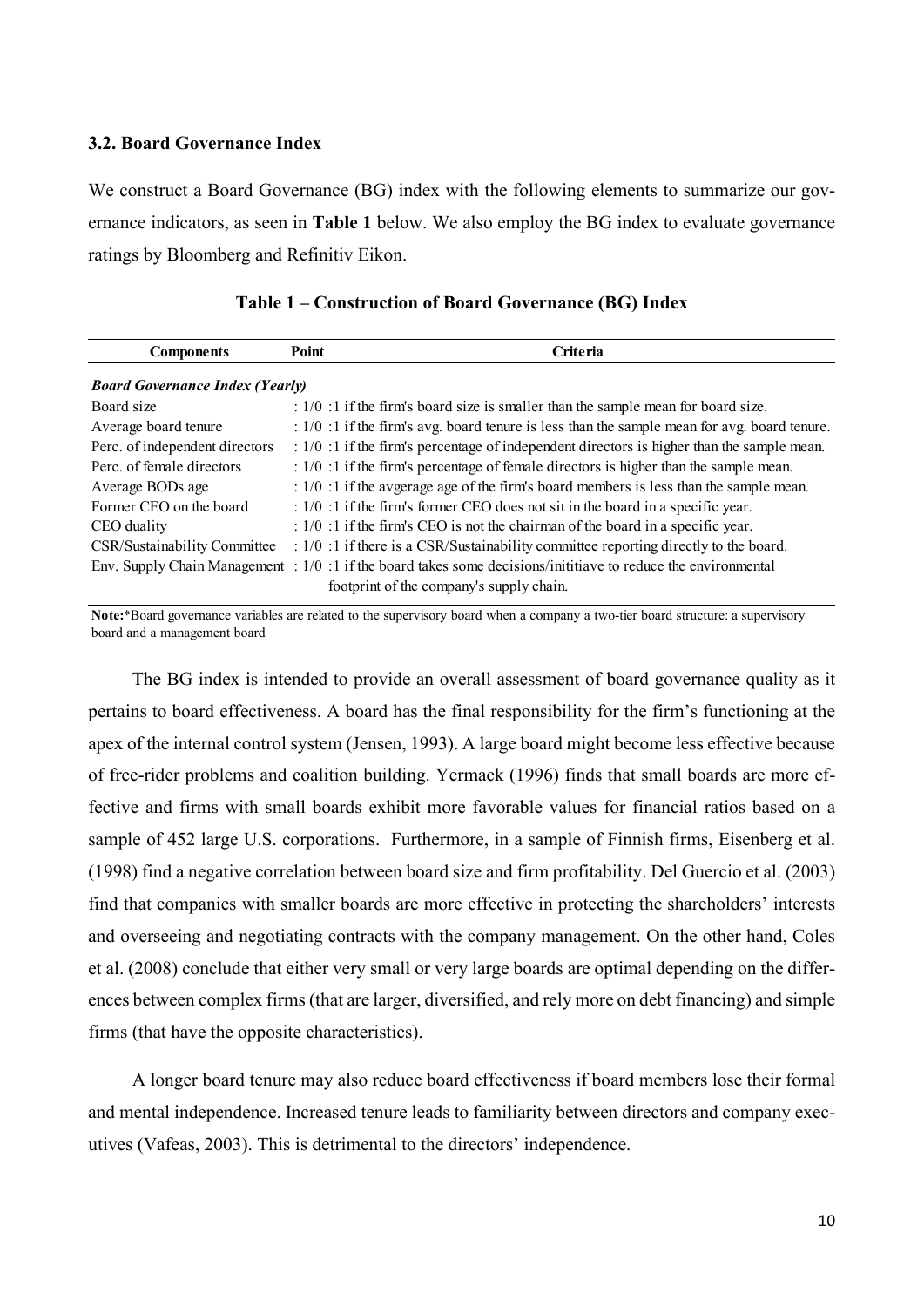Director independence on boards is also believed to be associated with board effectiveness. Brickley et al. (1994) find that the boards with outside directors tend to represent the interest of shareholders in control contests. Moreover, Cotter et al. (1997) conclude that independent outside directors enhance target shareholder gains from tender offers. Director independence improves the boards' decisions on other topics such as executive compensation, CEO turnover, the incidence of fraud, and the incidence of opportunistic timing of stock options (Del Guercio et al., 2003; Gillette et al., 2003).

Greater gender diversity is commonly believed to be associated with better board performance. Previous research on boards documents that the presence of female directors could improve corporate governance (Adams and Ferreira, 2009; Abbott et al., 2012). Adam and Ferreira (2009) find that those female directors attend board meetings more often and are more involved with committees (e.g., audit, nominating committees) constructed by boards. Abbott et al. (2012) show that the presence of female board members decreases the likelihood of financial statement restatement. Female board representation also directly increases firm performance. Chen et al. (2018) find that firms with more female directors on their boards achieve greater innovative success by investing more in innovation and obtaining more patents and citations for given R&D expenditures.

CEOs have already had the potential power to control the board, which in turn reduces the CEO's and company's performance ultimately (Jensen, 1993). CEO duality increases this potential risk credibly. Many corporate governance codes, particularly in Europe, recommend against CEO duality<sup>[9](#page-10-0)</sup>.

The BG index for any given firm is calculated by providing one or zero points for each component. Each component relates to each of the nine board governance variables in this study. A firm will get one point if it satisfies the criterion in the related board governance feature, otherwise zero. The maximum value that a firm can get for the BG index is nine. For instance, a firm receives one point if its board size is smaller than the average board size of all firms in that specific year.

#### **4. Data and Descriptive Statistics**

<span id="page-10-0"></span><sup>9</sup> World Bank Report (2015): A Guide to Corporate Governance Practices in the European Union, International Finance Corporation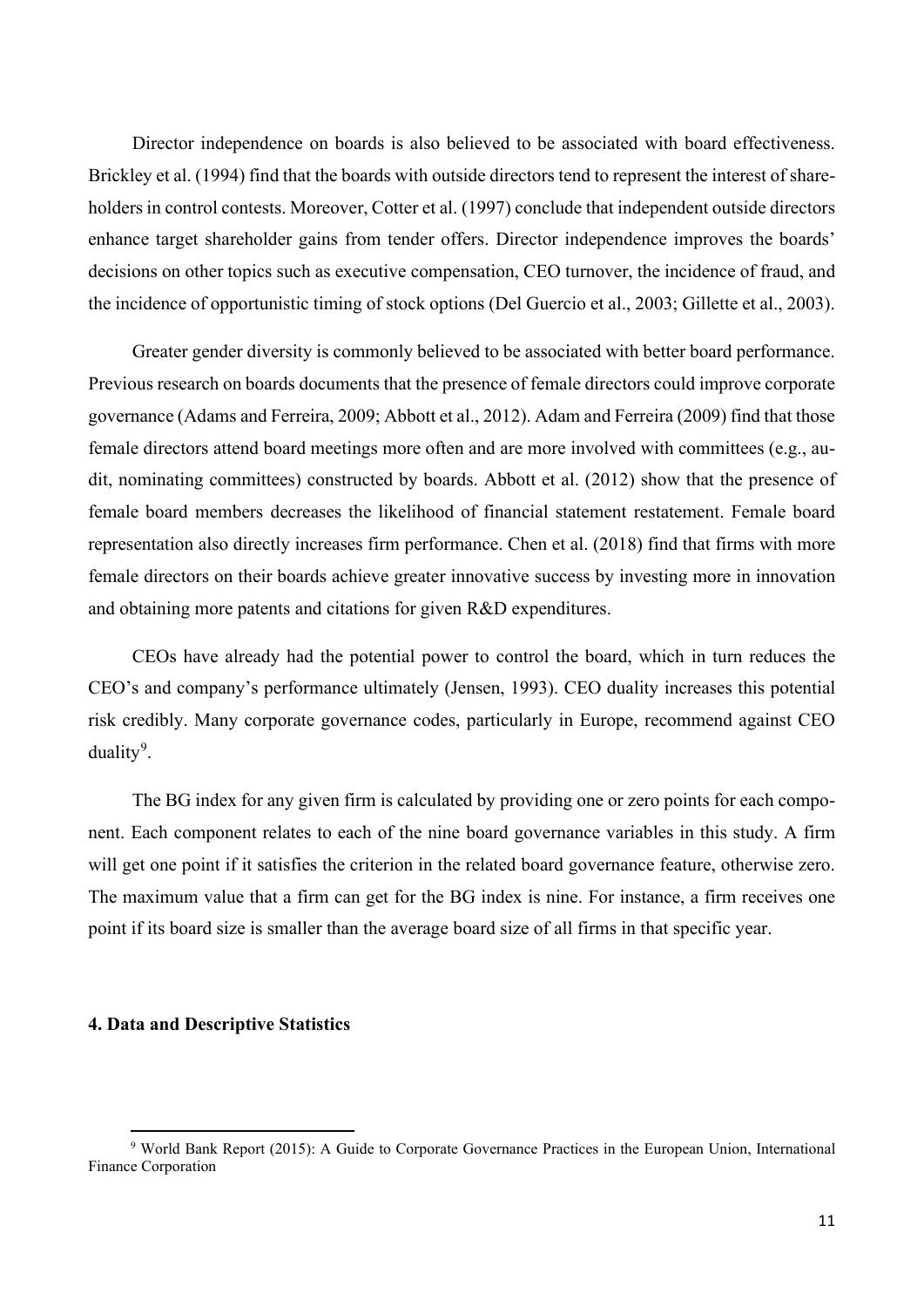In this section, we first describe the data sources and the sample. Then, we provide the descriptive statistics for the sample.

### **4.1. Sample and Data Collection**

We use three primary databases to source the sample firms' data for the empirical analysis. The first data source is the Bloomberg Terminal, maintained and owned by Bloomberg L.P. We use the Bloomberg database to collect most information about the companies in the sample. We obtain financial statement data, market capitalization, and board governance variables. In the appendix, **Table A1** describes each variable in this paper. The second database is ORBIS, a database maintained by Bureau van Dijk (BvD), a company owned by Moody's. We complete some company information (i.e., foundation ownership structure, industry codes) from the BvD ORBIS database. We also collect some of the firm characteristic variables and financial data from the S&P Capital IQ dataset. The last data source we use in this paper is Thomson Reuters' (now Refinitiv Eikon) ASSET 4 database maintained and owned by the London Stock Exchange Group. Refinitiv Eikon ranks firms in their environmental, social, and governance performance and provides ratings for ESG (environment, social, and governance). We use Refinitiv's governance ratings, one of the pillars of their ESG ratings, in addition to the Bloomberg governance ratings, to strengthen our analyses of board governance.

The focus of this study is on foundation-owned firms in a global setting. We use the dataset gathered by Schroeder and Thomsen (2022), which covers publicly listed companies. As mentioned earlier, foundation-owned firms are common in continental European countries, especially in Scandinavian countries. Germanic countries such as Germany, Austria, and Switzerland follow Scandinavian countries and provide us with some companies owned by foundations. This study intends to extend the empirical evidence regarding board governance, sustainability characteristics, and financial performance of foundation-owned firms beyond Northern Europe. Unlike European countries, foundation ownership is not very common in other countries except India, which hosts the Tata Group. As a large conglomerate, Tata Group runs many firms in different industries and is owned and controlled ultimately by a number of related foundations.

The sample excludes firms operating in the banking, insurance, and utility sectors as well as firms owned by foundations with government-linked activities such as national defense. Firms in these sectors have different governance and financial features due to their distinct business models and their divergent operation and capital structure nature.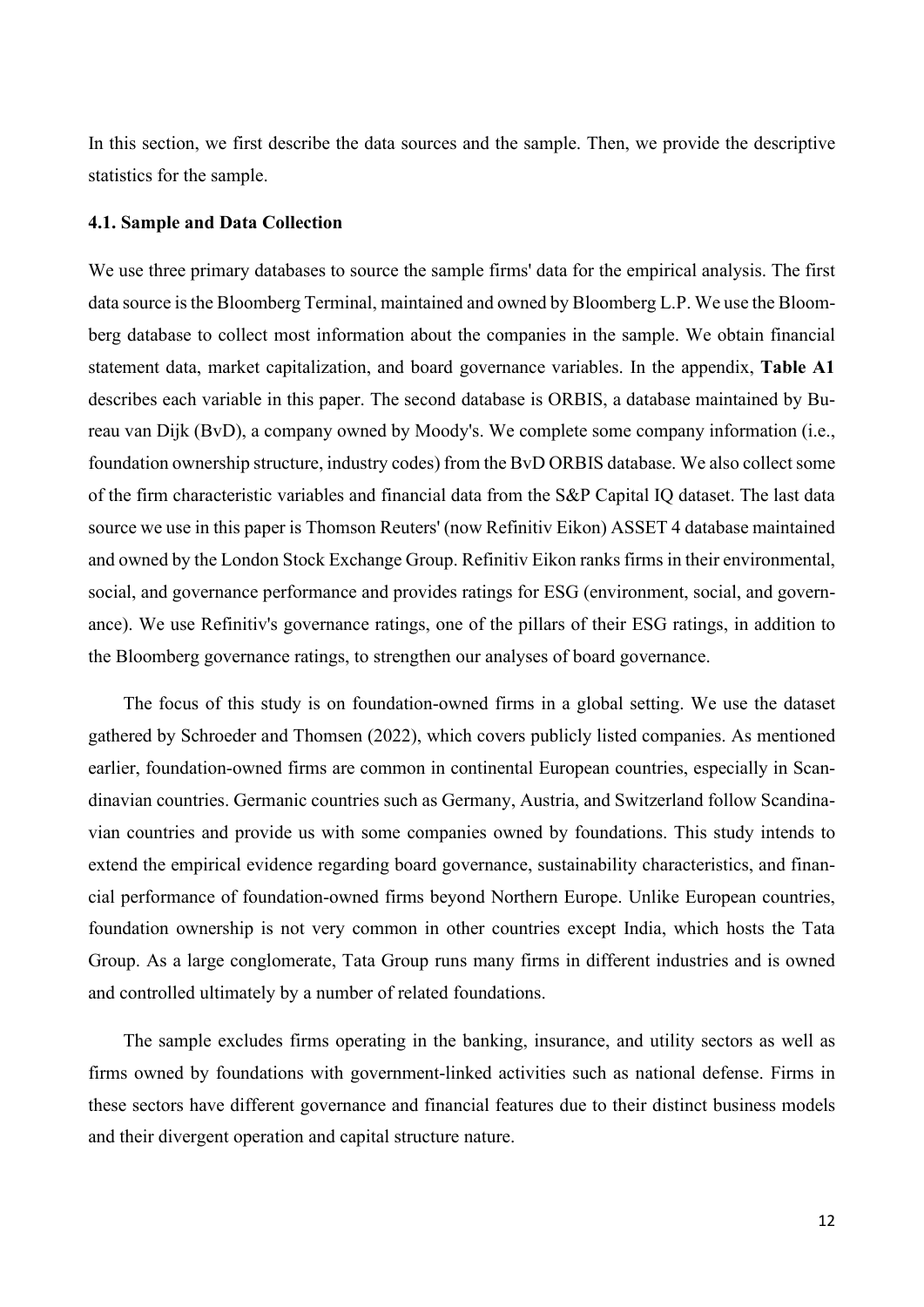The data also contains a control group that is matched by size and industry. The control group consists of two sub-categories: publicly listed family firms and publicly listed investor-owned firms. In this control group, families or investors have controlling share positions in the publicly listed firms. They represent the conventional ownership structure in the corporations. We name them shortly family-owned firms (FAFs) and investor-owned firms (IOFs). We call these firms all together shortly non-foundation-owned firms (non-FOFs) in analogy to foundation-owned firms (FOFs) on which this paper focuses mainly.

Our final sample includes 411 firms, 34 percent (137 firms) of which is the treated group consisting of FOFs. Sixty-six percent (274 firms) of the sample firms are non-FOFs that make up the control group. Out of 274 firms in the control group, 137 firms are owned and controlled by families and 137 firms by investors. Family ownership and investor ownership are conventional ownership structures. In the appendix, **Table A2** provides the country distribution of sample firms with respect to their status of being a FOF and a non-FOF. Sample firms are from 44 different countries.

87 of 137 foundation-owned firms are from Nordic and Germanic countries in Europe, as seen in **Table A2** in the appendix. On the other hand, 50 foundation-owned firms are from different countries globally. Regarding the control group of non-foundation-owned firms, only 52 of 274 firms are from Nordic-Germanic countries, whereas most of this group comes from other countries globally. This result is expected because we form the control group by matching firms based on two criteria: industry and total asset size. In matching, we do not rely on any geographic consideration.

We use yearly firm-level accounting and corporate governance data. The sample period extends from 2003 to 2020, and the accounting data in many financial variables for sample firms in this period is available. On the other hand, the availability of board governance variables for many firms mostly starts in 2007 or 2008.

We winsorize all variables at the 1<sup>st</sup> and 99<sup>th</sup> percentiles to minimize the impact of data errors and outliers. In addition, to make sure that large firms do not dominate results, we deflate total asset and market capitalization (*mcap*) variables using the USA's CPI index in which the base year is 2015. We measure firm size as the natural logarithm of the deflated value of total assets.

#### **4.2. Descriptive Statistics**

### **4.2.1. Summary Statistics – All Sample**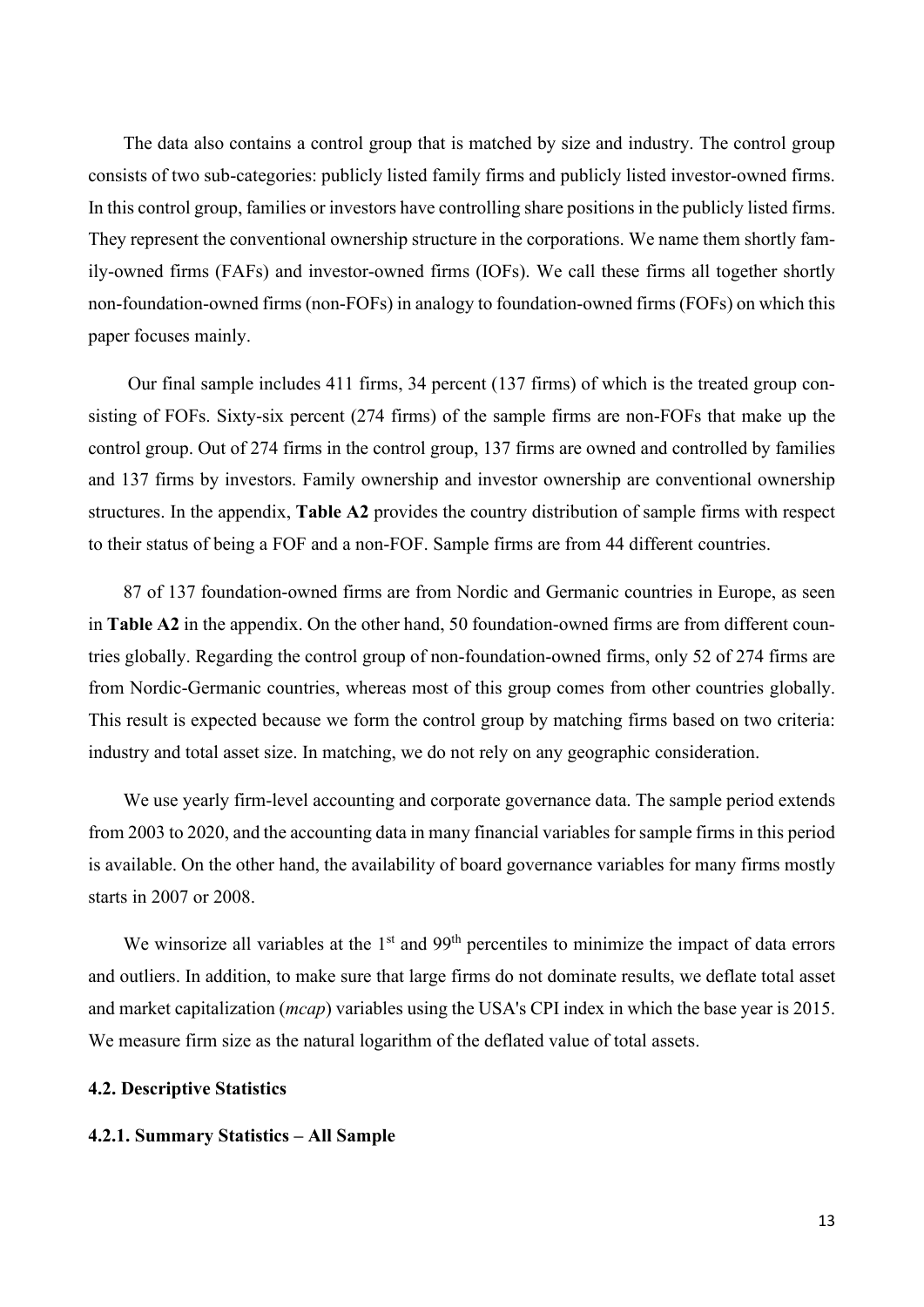First, we trim all the financial variables at the upper and lower 0.01-percentiles to remove the effects of outliers before we start our data analysis. We prefer not to trim the board governance and firm characteristic variables due to their unique features. Second, we deflate all nominal values such as total asset and market capitalization to the 2015 dollar using the consumer price index (CPI) provided by the Federal Reserve Bank of St. Louis. We use the US CPI index since we collect accounting data from the databases in US dollars, although the sample consists of firms from different countries.

This study classifies the variables into three main groups according to their content while conducting descriptive analyses. These three groups of variables are listed as board governance variables (i.e., the board size, the average age in a board of directors (BODs)), financial variables (i.e., leverage, ROA), and firm characteristics variables (age, number of employees). The number of observations varying across different variables, especially in the category of board governance variables, leads to an unbalanced panel dataset.

**Table 2** provides the descriptive statistics of all sample in board governance variables. The average number of observations in these variables is 3,055 firm-year observations. One of the main board governance variables is board size having a mean and median of 9.7 and 9, respectively, over the sample period. These findings imply that the firms in the sample have, on average, ten directors on their boards. This statistic is reasonable considering the finding from a 2013's survey of 15 EU member states documenting that the average size of boards in European firms is 12.3 (Heidrick & Struggles, 2014). The survey also finds that Finland has the lowest average number of directors per board at 7.5, while Germany, with the inclusion of worker representatives on its supervisory boards, had the highest at 17.0.

A director serves seven years on a board on average in the sample firms. The average age of directors for the sample is 60. On average, 60% of directors in a board are independent directors in the sample firms. 26% of sample firms have a chief executive officer (CEO) who is also the board's chairman simultaneously, as shown by CEO duality in **Table 2**. In turn, the possibility of a former CEO sitting on the board is 24% for the sample firms.

Regarding gender diversity in the boards, 15.1 % of boards are female directors on average in the sample, as shown in **Table 2**. 13% of sample firms have a committee responsible for corporate social responsibility (CSR) or sustainability topics on their boards. On the other hand, 55% of the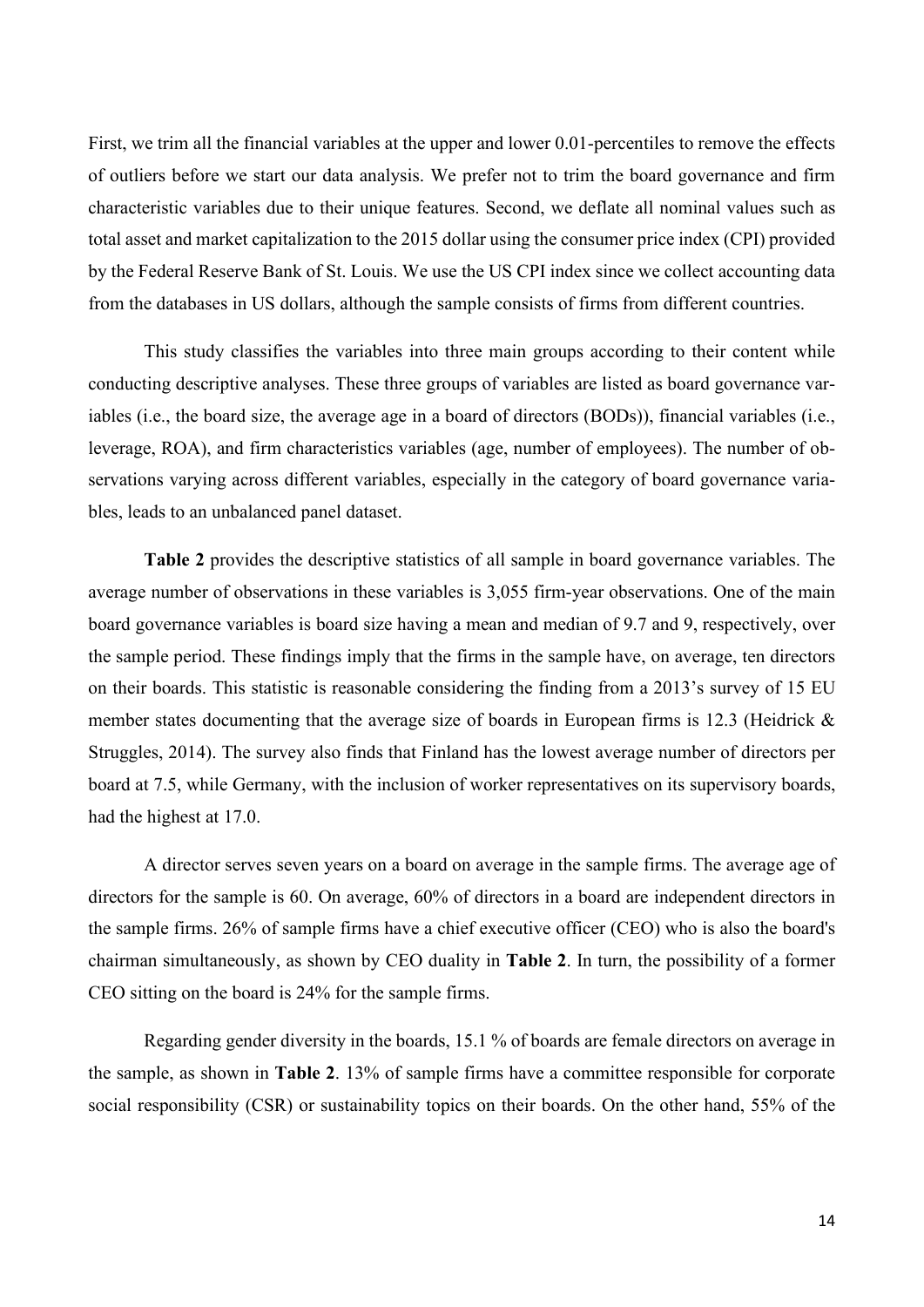firms have a board that adopts some initiative to reduce the environmental footprint of the firm's supply chain.

The last group of board governance variables that we examine is governance ratings from Bloomberg and Refinitiv as well as the board governance (BG) index that we develop. As seen in **Table 2**, the mean values for Bloomberg governance ratings and Refinitiv governance ratings for the sample firms are 51.3 and 49.2 respectively out of 100. On the other hand, in our BG index, the sample mean is 4.5 where an ultimate score a firm can get in this index is 9. Since these three variables aim to measure the same phenomenon, the better governance in the boards, we also evaluate the pairwise correlations between these ratings and the BG index as seen in **Table 3**. The results in correlation table also help us to justify the reliability of our BG index. We obtain positive correlation between governance ratings and the BG index as we expect, and these correlation coefficients are statistically significant at the 1% level.

#### **Table 2 - Summary Statistics of All Sample - Board Governance Variables**

Table 2 reports the means, medians, standard deviations, and numbers of observations of board governance variables over the entire sample period. The data is yearly, and it extends from 2003 to 2020. Table A1 in the Appendix provides the definition of each variable and Table 1 explains the construction of BG index. All variables are winsorized at the 1% and 99% levels.

| <b>Variable</b>                   | Mean  | $25^{\text{th}}$<br>percentile | Median | $75^{\text{th}}$<br>percentile | <b>SD</b> | N     |
|-----------------------------------|-------|--------------------------------|--------|--------------------------------|-----------|-------|
| <b>Board Governance Variables</b> |       |                                |        |                                |           |       |
| Board size                        | 9.70  | 8.00                           | 9.00   | 11.00                          | 2.9983    | 3,368 |
| Average board tenure              | 7.07  | 4.58                           | 6.23   | 8.50                           | 3.9204    | 2,022 |
| Perc. of indep. directors         | 59.85 | 42.86                          | 58.33  | 80.00                          | 23.7743   | 3,063 |
| Perc. of female directors         | 15.14 | 0.00                           | 12.50  | 25.00                          | 13.8082   | 3,360 |
| Avg. BODs age                     | 60    | 57                             | 61     | 63                             | 4.6278    | 2,905 |
| Former CEO on the board           | 0.24  | 0.00                           | 0.00   | 0.00                           | 0.4282    | 3,566 |
| CEO duality                       | 0.26  | 0.00                           | 0.00   | 1.00                           | 0.4381    | 3,537 |
| CSR/Sustainability committee      | 0.13  | 0.00                           | 0.00   | 0.00                           | 0.3380    | 3,560 |
| Environmental supply chain mngmt  | 0.55  | 0.00                           | 1.00   | 1.00                           | 0.4975    | 3,213 |
| Bloomberg governance rating       | 51.3  | 46.4                           | 51.8   | 57.1                           | 10.2345   | 3,260 |
| Refinitiv governance rating       | 49.2  | 31.7                           | 48.8   | 67.3                           | 22.1011   | 1,664 |
| Board governance (BG) index       | 4.5   | 3.0                            | 4.0    | 6.0                            | 1.5630    | 3,140 |

**Note:** The sample consists of 411 firms. Board characteristics belong to the supervisory board of a firm when the firm has a two-tier board structure: a supervisory board and a management board. Table A1 in the appendix provides the description of each variable in detail. SD and N denote the standard deviation and the number of firm-year observations for each variable, respectively.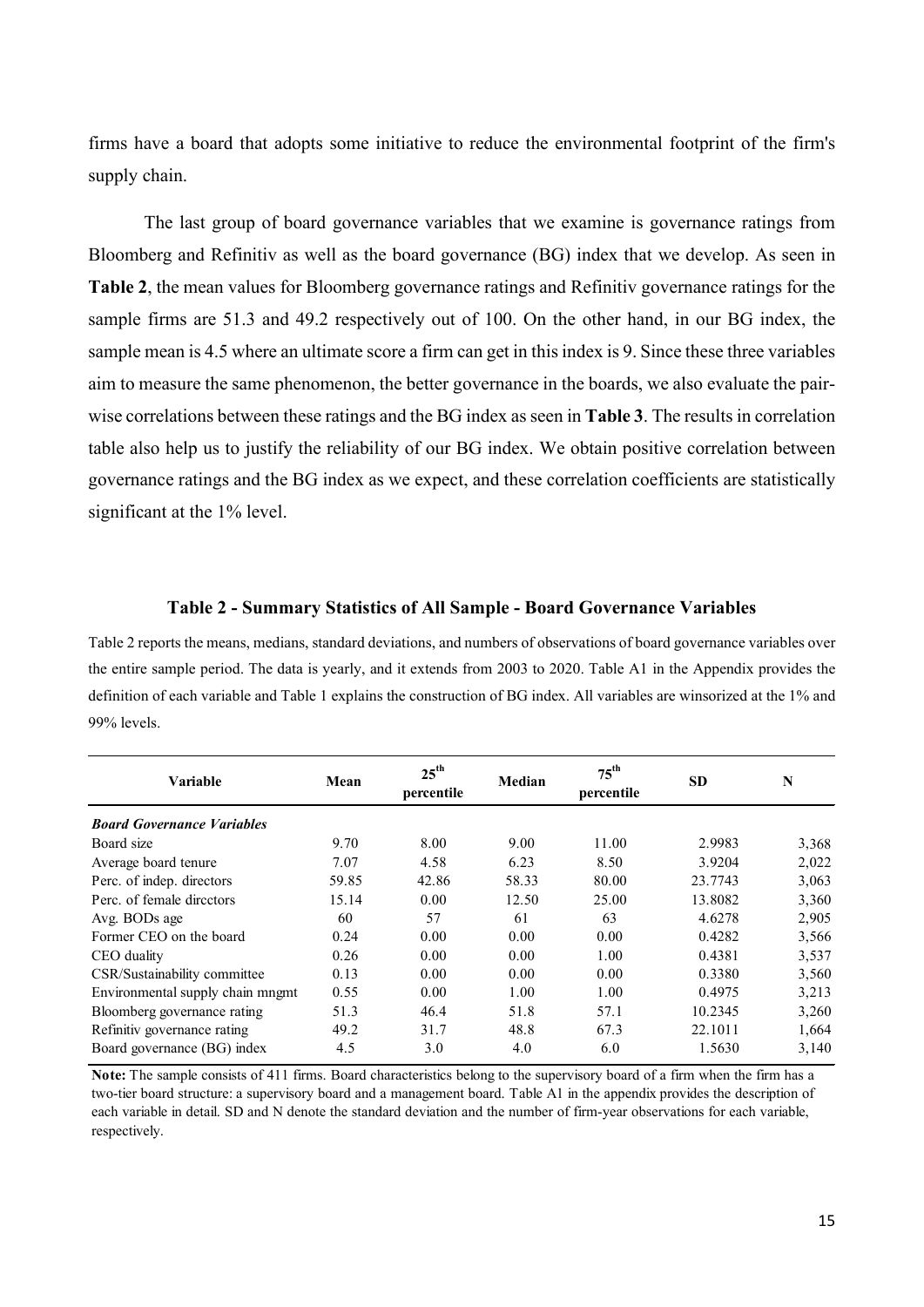### **Table 3 – Correlation Matrix of Board Governance (BG) Index and Governance Ratings**

Table 3 reports the pair-wise correlation coefficients between Bloomberg governance rating, Refinitiv governance rating, and the BG Index.

| Variables                   | Bloomberg gov. rating | Refinitiv gov. rating | BG index |
|-----------------------------|-----------------------|-----------------------|----------|
| Bloomberg governance rating | 1.000                 |                       |          |
| Refinitiv governance rating | $0.382***$            | 1.000                 |          |
| Board governance (BG) index | $0.217***$            | $0.165***$            | 1.000    |

Note: \*\*\* p<0.01, \*\* p<0.05, \* p<0.1

**Table 4** displays the descriptive statistics for the other two group variables for the all sample: financial variables and firm characteristics variables. The average numbers of firm-year observations in financial variables and firm characteristic variables are 6,025 and 4,279 respectively. Since all the firms are publicly listed, the sample consists of relatively large corporations. The mean value of the total asset for the sample is 6 billion dollars over the sample period, whereas the average market capitalization is 5.4 billion dollars. The sample firms on average grow 5% in total assets and 7% in sales from 2003 to 2020.

 We examine the debt structure of the sample firms and calculate leverage ratios to employ them as control variables in our further analysis. The mean value of leverage ratio, calculated by the book value of total debt over book value of equity, is 1.76. In contrast, the mean value of the market leverage ratio calculated by the book value of total debt over the market value of equity (market capitalization) is 1.14.

Regarding profitability, we have three variables to measure it as seen in **Table 4**. The first variable is the return on assets (ROA) calculated by the ratio of net income to the total asset. The sample mean for ROA is 0.04. The second proxy is earnings before interest, taxes, depreciation, and amortization (EBITDA) over sales to measure a firm's operating profitability. Sample firms are profitable at the operating level by having 0.09 as a mean value of EBITDA/Sales. Finally, the last measure that we calculate for profitability is net income over sales to understand a firm's profitability in terms of its sales. The sample mean for Net Income/Sales is 0.01. All three profitability ratios show that sample firms are profitable on average.

**Table 4** also provides the statistics of firm characteristics variables. The average age of sample firms is 77. The sample firms employ ca. 15000 employees on average. The mean value of sales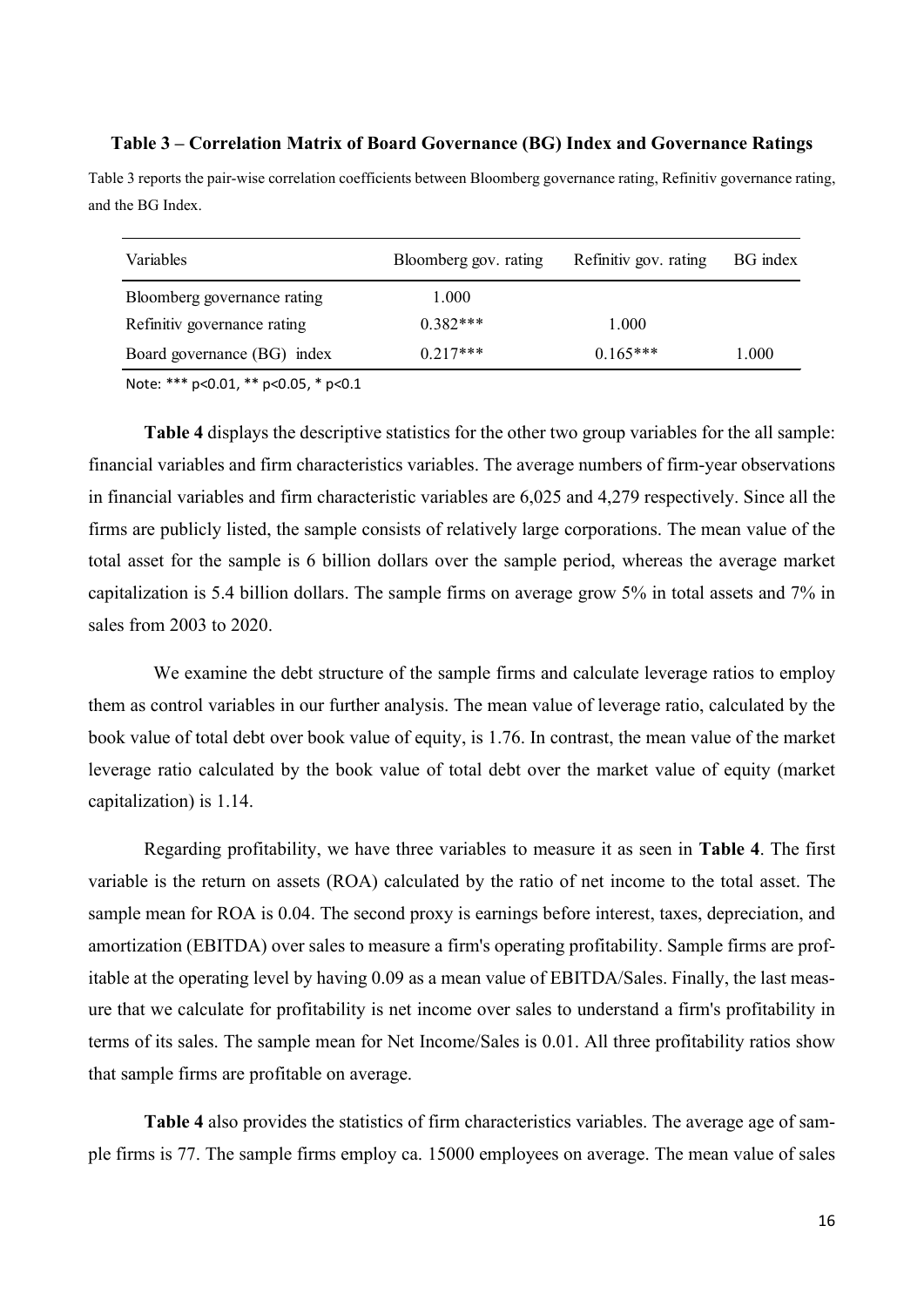over thousands of employees is 340.71 showing the productivity of sample firms. On average, 28% of employees in the sample firms are female. Regarding environmental sensitivity, we analyze the CO2 emission of the sample firms. We normalize CO2 emission with the deflated total asset value to consider the firm size effect. The sample firms on average release CO2 to the environment at an amount that corresponds to 15% of their total assets.

### **Table 4 - Summary Statistics of All Sample - Financial & Firm Characteristics Variables**

Table 4 reports the means, medians, standard deviations, and numbers of observations of financial variables over the entire sample period. The data is yearly, and it extends from 2003 to 2020. Table A1 in the appendix provides the definition of each variable. All variables are winsorized at the 1% and 99% levels.

| Variable                             | Mean   | $25^{\text{th}}$<br>percentile | Median | $75^{\text{th}}$<br>percentile | <b>SD</b>  | $\mathbf N$ |
|--------------------------------------|--------|--------------------------------|--------|--------------------------------|------------|-------------|
| <b>Debt Structure</b>                |        |                                |        |                                |            |             |
| Leverage                             | 1.76   | 0.70                           | 1.19   | 1.92                           | 2.1434     | 6,221       |
| Market leverage                      | 1.14   | 0.31                           | 0.65   | 1.32                           | 1.4845     | 5,698       |
| <b>Profitability</b>                 |        |                                |        |                                |            |             |
| ROA (Net Inc./Total Assets)          | 0.04   | 0.02                           | 0.04   | 0.08                           | 0.0860     | 6,227       |
| <b>EBITDA/Sales</b>                  | 0.09   | 0.07                           | 0.12   | 0.18                           | 0.4168     | 6,186       |
| Net Income/Sales                     | 0.01   | 0.02                           | 0.05   | 0.09                           | 0.3299     | 6,238       |
| <b>Other Financial Variables</b>     |        |                                |        |                                |            |             |
| Total asset (million USD)            | 6,021  | 387                            | 1,576  | 5,078                          | 11,698.490 | 6,241       |
| <i>mcap</i> (million USD)            | 5,364  | 305                            | 1,398  | 4,963                          | 11,483.680 | 5,715       |
| Asset growth rate                    | 0.05   | $-0.05$                        | 0.03   | 0.12                           | 0.1871     | 5,845       |
| Sales growth rate                    | 0.07   | $-0.04$                        | 0.05   | 0.15                           | 0.2076     | 5,851       |
| <b>Firm Characteristic Variables</b> |        |                                |        |                                |            |             |
| Firm age                             | 77     | 35                             | 66     | 108                            | 51.9355    | 6,602       |
| Nu. of Employees                     | 14,723 | 730                            | 3,418  | 13,649                         | 30,684.28  | 6,088       |
| Productivity                         | 340.71 | 165.15                         | 262.07 | 403.21                         | 308.9355   | 6,061       |
| Perc. of female employees            | 27.64  | 16.00                          | 26.00  | 38.00                          | 16.5214    | 1,656       |
| CO <sub>2</sub> emission/total asset | 0.15   | 0.01                           | 0.04   | 0.10                           | 0.2927     | 990         |

**Note:** The sample consists of 411 firm. *N* denotes the number of firm-year observations for each variable. Variables in in nominal values, such as total asset and market capitalization (mcap), are deflated using USA CPI index with base year 2015. Leverage is the ratio of book value of debt over book value of equity, whereas market leverage is the ratio of book value of debt over market value of equity (market capitalizatiom denoted by *mcap* ). Productivity is the ratio of sales over 1000 employees.

### **4.2.2. Comparing the Treatment and Control Groups**

This study aims to investigate whether foundation-owned firms are systematically different in board governance features as well as in other characteristics. Thus, we run some t-tests between these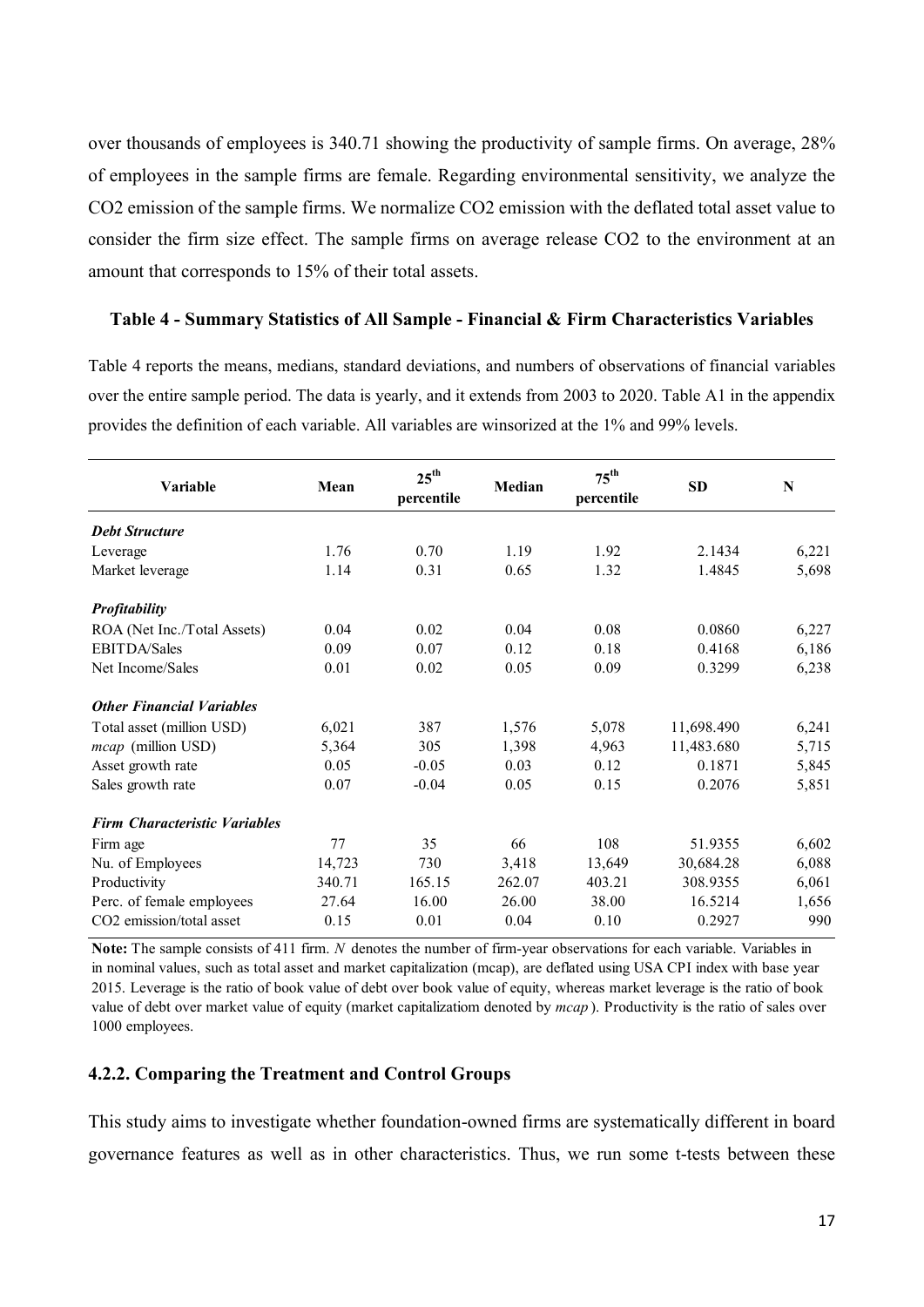treated and control groups' mean values for each variable. We compare foundation-owned firms (FOFs) against non-foundation-owned firms (non-FOFs) in board governance, financial, and firm characteristic variables.

**Table 5** provides the mean value of each board governance variable for FOFs and non-FOFs together with their differences. We test the statistical significance of each difference between two groups' mean values by performing parametric t-tests with unequal variance. The analysis uses firmyear observations. The sample contains approximately 1,000 firm-year observations for board governance variables in FOFs (the treated group) and 2,100 firm-year observations in non-FOFs (the control group).

As seen in **Table 5**, FOFs and non-FOFs differ economically and statistically in most board governance variables. We analyze nine board governance features in the BG index that we develop. Among nine board governance features, these two groups do not differ only in board size. The average number of directors on a board is approximately ten people in both groups. The difference between the means of the two groups' board size variable is economically and statistically insignificant. On the other hand, for instance, FOFs and non-FOFs differ economically and statistically in board tenure variable. The directors in FOFs' boards serve 1.2 years less than their peers in non-FOFs' boards. This difference is statistically significant at the 1% level.

**Table 5** also shows that the directors of boards in foundation-owned firms are younger than their counterparties in non-foundation-owned firms. The average age in FOFs' boards is 58, whereas it is 61 in non-FOFs. Foundation-owned firms employ on average 3.6% more women than non-foundation-owned firms. On the other hand, they position fewer independent directors by 3.2% than nonfoundation-owned firms. The differences in mean values between the two groups in these two variables are both statistically significant at the 1 percent level.

Another essential board governance feature that we analyze in **Table 5** is CEO duality. The probability that CEO is the chairman at the same time is 5% in foundation-owned firm in comparison to 35% in non-foundation owned firms, implying that foundation-owned firms separate the role of CEO and chairman most of the time. In addition, FOFs keep the former CEOs in their boards less than non-FOFs. The probability that former CEO is sitting in the board is 18% in FOFs compared to 27% in non-FOFs. The differences between two groups in both CEO duality and former CEO on the board are statistically significant at 1% level.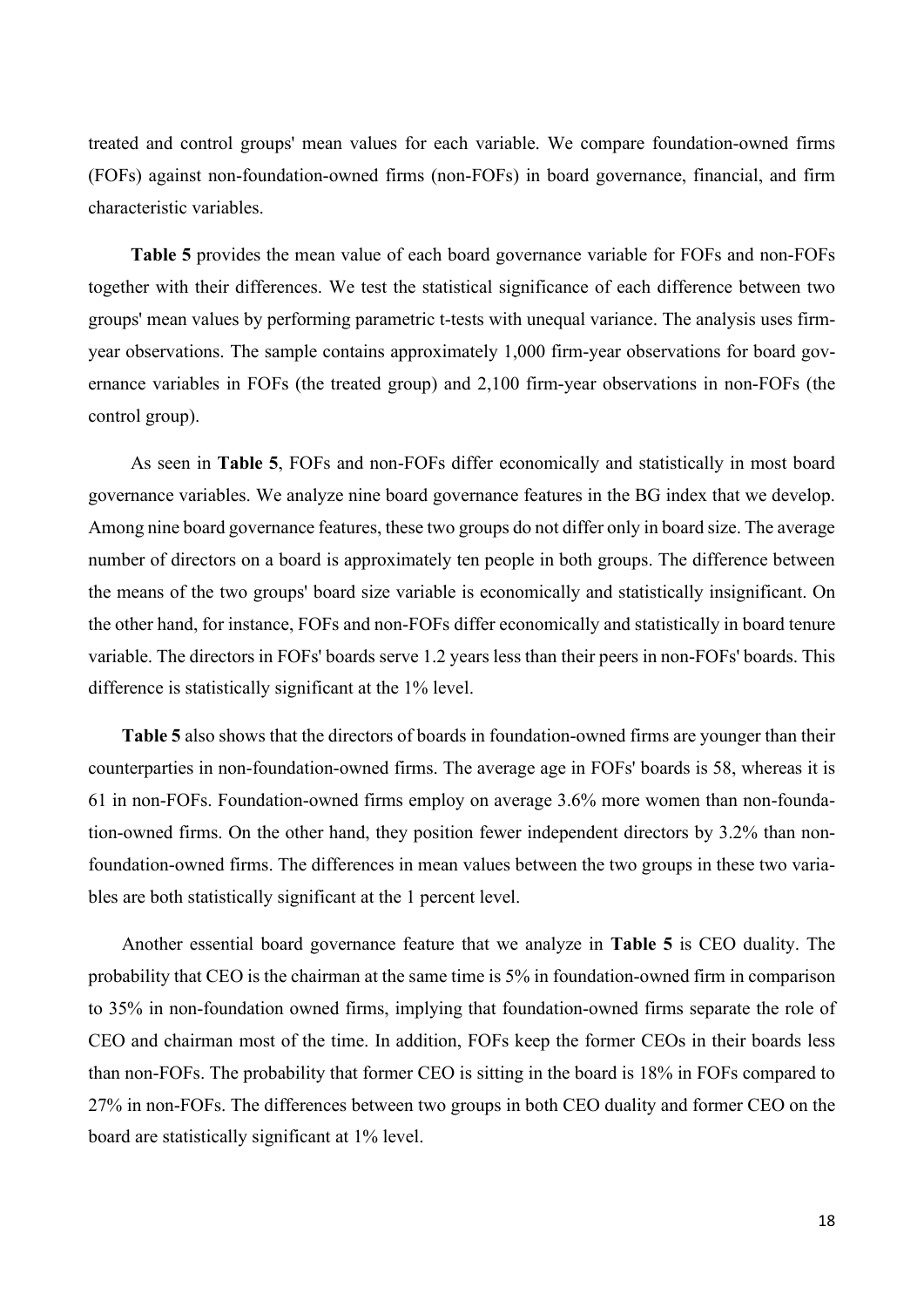Regarding corporate social responsibility (CSR) related board governance variables, **Table 5** reports that FOFs' boards behave more responsibly than the boards in non-FOFs. The probability that the boards in FOFs have a CSR/Sustainability committee is 17%, whereas that probability in non-FOFs is only 12%. Moreover, 58% of FOFs adopt environmental supply chain initiatives in their boards, whereas 53% of non-FOFs do that in their boards. FOFs are more likely to implement initiatives to reduce the environmental footprint in their supply chains than non-FOFs do. The differences in these sustainability related board variables between FOFs and non-FOFs are statistically significant at the 1% level.

We also compare the two groups in governance ratings and the BG index. The findings in **Table 5** show some unexpected results. FOFs have economically lower governance ratings than non-FOFs both in Bloomberg and Refinitiv governance ratings. The difference in ratings between the two groups is economically less than 1 point in both rating groups. Furthermore, the rating difference in Bloomberg is statistically significant at 5% level. On the other hand, Refinitiv does not rate FOFs in governance worse than non-FOFs at a statistically significant level. However, FOFs get on average a higher score in the BG index than non-FOFs as we expect since the higher score in this index implies a better board governance. The difference in the index score between two groups is 0.7 points and is statistically significant at a 1% level, as seen in **Table 5**.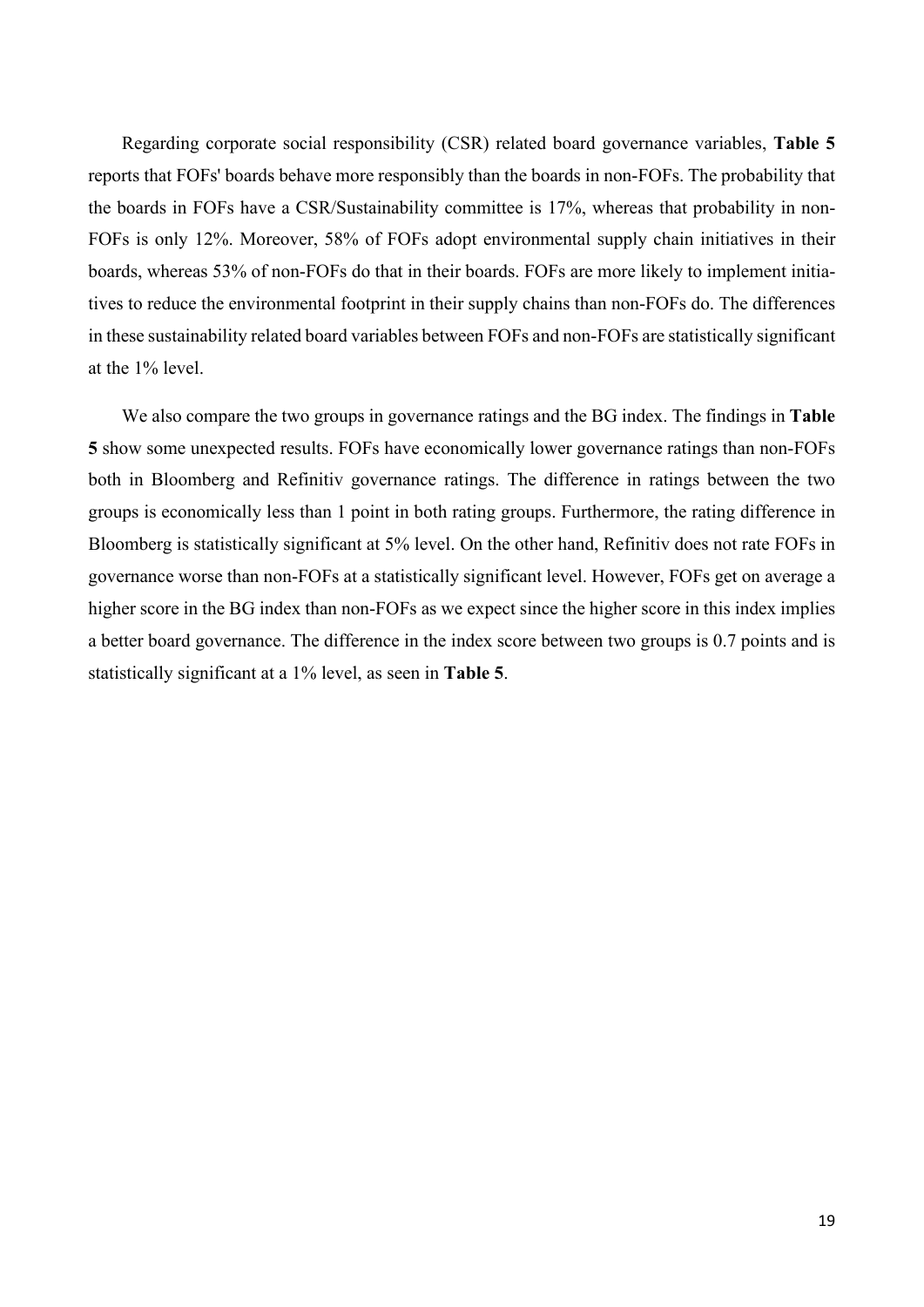### **Table 5 - Sample Means for FOFs (Treated) and non-FOFs (Control Group) in Board Governance Variables**

| Variable                              | <b>FOF</b> | <b>Non-FOFs</b> | <b>Difference</b> | <b>Significance</b> |
|---------------------------------------|------------|-----------------|-------------------|---------------------|
| <b>Board Governance Variables</b>     |            |                 |                   |                     |
| Board size                            | 9.82       | 9.64            | 0.18              | non-sign            |
| Average board tenure                  | 6.23       | 7.44            | $-1.21$           | ***                 |
| Perc. of independent directors        | 57.70      | 60.86           | $-3.16$           | ***                 |
| Perc. of female directors             | 17.61      | 14.06           | 3.56              | ***                 |
| Avg. BODs age                         | 58         | 61              | $-3$              | ***                 |
| Former CEO on the board               | 0.18       | 0.27            | $-0.09$           | ***                 |
| CEO duality                           | 0.05       | 0.35            | $-0.30$           | ***                 |
| CSR/Sustainability committee          | 0.17       | 0.12            | 0.05              | ***                 |
| Environmental supply chain management | 58.43      | 53.47           | 4.96              | ***                 |
| Bloomberg governance rating           | 50.7       | 51.6            | $-0.9$            | $***$               |
| Refinitiv governance rating           | 48.8       | 49.4            | $-0.7$            | non-sign            |
| Board governance (BG) index           | 5.0        | 4.3             | 0.7               | ***                 |
|                                       |            |                 |                   |                     |

Table 5 compares the means of each corporate governance variable over the entire sample period between foundation-owned firms (FOFs) and non-foundation-owned firms (non-FOFs).

**Note:** Sample consist of 411 firms. 137 firms are foundation-owned firms (FOFs), 274 firms are non-foundation owned firms (non-FOFs). We match the treated (FOFs) and control groups (non-FOFs) exactly on industry (2-digit SIC) and on asset size. The t-tests are run pairwise with unequal variance. \*\*\*, \*\*, and \* indicate significance at the 1%, 5%, and 10% levels, respectively.

**Table 6** shows the t-test results for the mean values for each financial and firm characteristic variable between FOFs and non-FOFs. When we compare the two groups in terms of indebtedness ratios, FOFs do differ from non-FOFs statistically at a 1% significance level on average in both leverage (the ratio of the book value of debt over the book value of equity) and market leverage (the book value of debt over the market value of equity) ratios. FOFs are less indebted than non-FOFs. This result is in line with our expectations. FOFs adopt a more conservative approach in their capital structure than other firms with different ownership structures because they do not follow the goal of shareholders' profit maximization.

Concerning profitability ratios in **Table 6**, the two groups do not differ on two of three ratios. Companies in both groups are profitable according to all three ratios on average. They all make a profit both at the operating level and at the bottom-line level in their income statement. In comparison, FOFs are not more or less profitable than non-FOFs in the ratios of EBITDA/Sales and Net Income/Sales, where the denominator is total revenues. However, when we calculate profitability in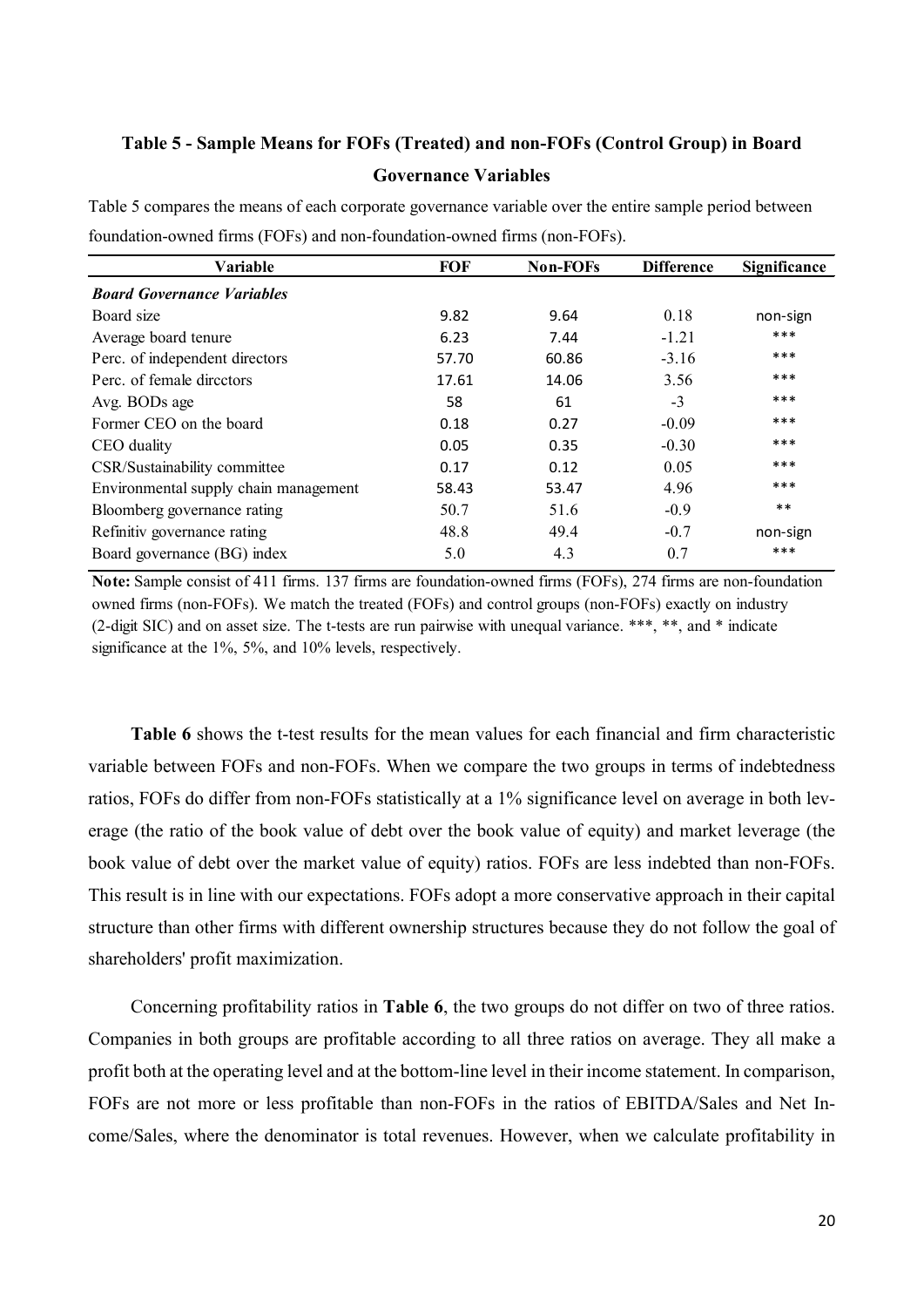terms of asset size as we do in the ratio of ROA, FOFs perform better than non-FOFs. Although the difference in economic magnitude between the ROA ratios is only 1%, this difference is statistically significant at the 5% level.

We compare FOFs and non-FOFs in terms of their asset size, market capitalization, asset growth rate, and sales growth rate, as seen in **Table 6** under the sub-title of other financial variables. The ttest findings in total asset and market capitalization (*mcap*) depict that FOFs are smaller in size than non-FOFs on average if we measure the size in terms of the book value of the total asset and the market value of equity. The differences in mean values of these two variables between the two groups are statistically significant at 1%. One can expect that FOFs might have a lower market capitalization than firms owned more widely by investors since foundation ownership represents a concentrated ownership type. Regarding asset growth rate, both group firms grow at the same rate of 5% on average in the sample period. Moreover, FOFs and non-FOFs do not differ in sales growth rates during the sample period. Their sales growth rate is 7%.

**Table 6** also reports the t-test results while comparing the FOFs with non-FOFs in firm characteristics variables. Foundation ownership brings long-termism and a stable management to the companies; therefore, we expect that FOFs are older than non-FOFs. **Table 6** confirms our expectation by showing that FOFs are 12 years older than non-FOFs in this sample. This difference is statistically significant.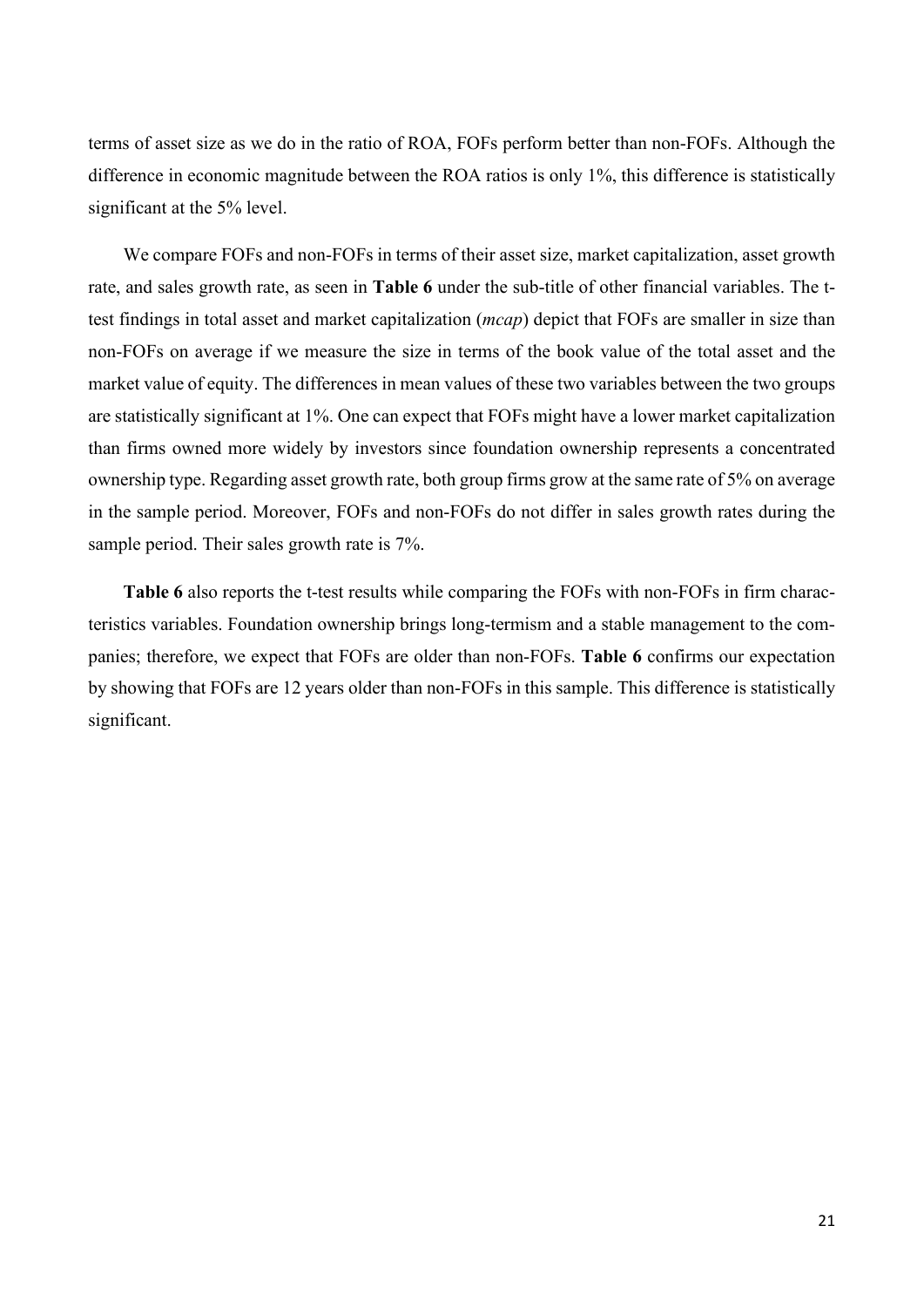### **Table 6 - Sample Means for FOFs (Treated) and non-FOFs (Control Group) in Financial and Firm Characteristic Variables**

Table 6 compares the means of each financial variable over the entire sample period between foundationowned firms (FOFs) and non-foundation-owned firms (non-FOFs). In the appendix. Table A1 provides a detailed explanation of each variable.

| Variable                              | <b>FOF</b> | <b>Non-FOFs</b> | <b>Difference</b> | <b>Significance</b> |
|---------------------------------------|------------|-----------------|-------------------|---------------------|
| <b>Debt Structure</b>                 |            |                 |                   |                     |
| Leverage                              | 1.65       | 1.81            | $-0.16$           | ***                 |
| Market Leverage                       | 0.94       | 1.24            | $-0.31$           | ***                 |
| Profitability                         |            |                 |                   |                     |
| ROA (Net Income/Total Assets)         | 0.04       | 0.04            | 0.01              | $***$               |
| <b>EBITDA/Sales</b>                   | 0.09       | 0.08            | 0.00              | non-sign            |
| Net Income/Sales                      | 0.01       | 0.01            | 0.00              | non-sign            |
| <b>Other Financial Variables</b>      |            |                 |                   |                     |
| <b>Total Asset</b>                    | 5,445      | 6,313           | $-868$            | ***                 |
| Market Capitalization (mcap)          | 5,000      | 6,121           | $-1,120$          | ***                 |
| <b>Asset Growth Rate</b>              | 0.05       | 0.05            | 0.00              | non-sign            |
| Sales Growth Rate                     | 0.07       | 0.07            | 0.00              | non-sign            |
| <b>Firm Characteristics Variables</b> |            |                 |                   |                     |
| Firm Age                              | 85         | 72              | 12                | ***                 |
| Nu. of Employees                      | 15,171     | 14,489          | 682               | non-sign            |
| Productivity                          | 288.52     | 367.89          | $-79.37$          | ***                 |
| Perc. of Female Employees             | 27.90      | 27.27           | 0.64              | non-sign            |
| CO <sub>2</sub> emission/total asset  | 0.12       | 0.16            | $-0.04$           | $***$               |

**Note:** Sample consist of 411 firms. 137 of them are foundation-owned firms (FOFs), 274 are non-foundation owned firms (non-FOFs). Leverage is the ratio of book value of debt over book value of equity, whereas market leverage is the ratio of book value of debt over market value of equity. Productivity is the ratio of sales over 1000 employees. We match the firms in the treated (FOFs) and control groups (non-FOFs) on industry (2-digit SIC) and on asset size. The t-tests are run pairwise with unequal variance. \*\*\*, \*\*, and \* indicate significance at the 1%, 5%, and 10% levels, respectively.

FOFs employ more workers than non-FOFs on average, as seen in **Table 6**. However, the difference between the mean values of the number of employees between the two groups is not statistically significant. We observe the same trend in the percentage of female employees. FOFs employ slightly more females in their workforce than non-FOFs, but the difference is not statistically significant. Once we compare productivity measured by the ratio of sales over one thousand employees, non-FOFs are more productive than FOFs on average, and the difference is statistically significant at a 1% level. On the other hand, FOFs perform better than non-FOFs in environmental sensitivity. As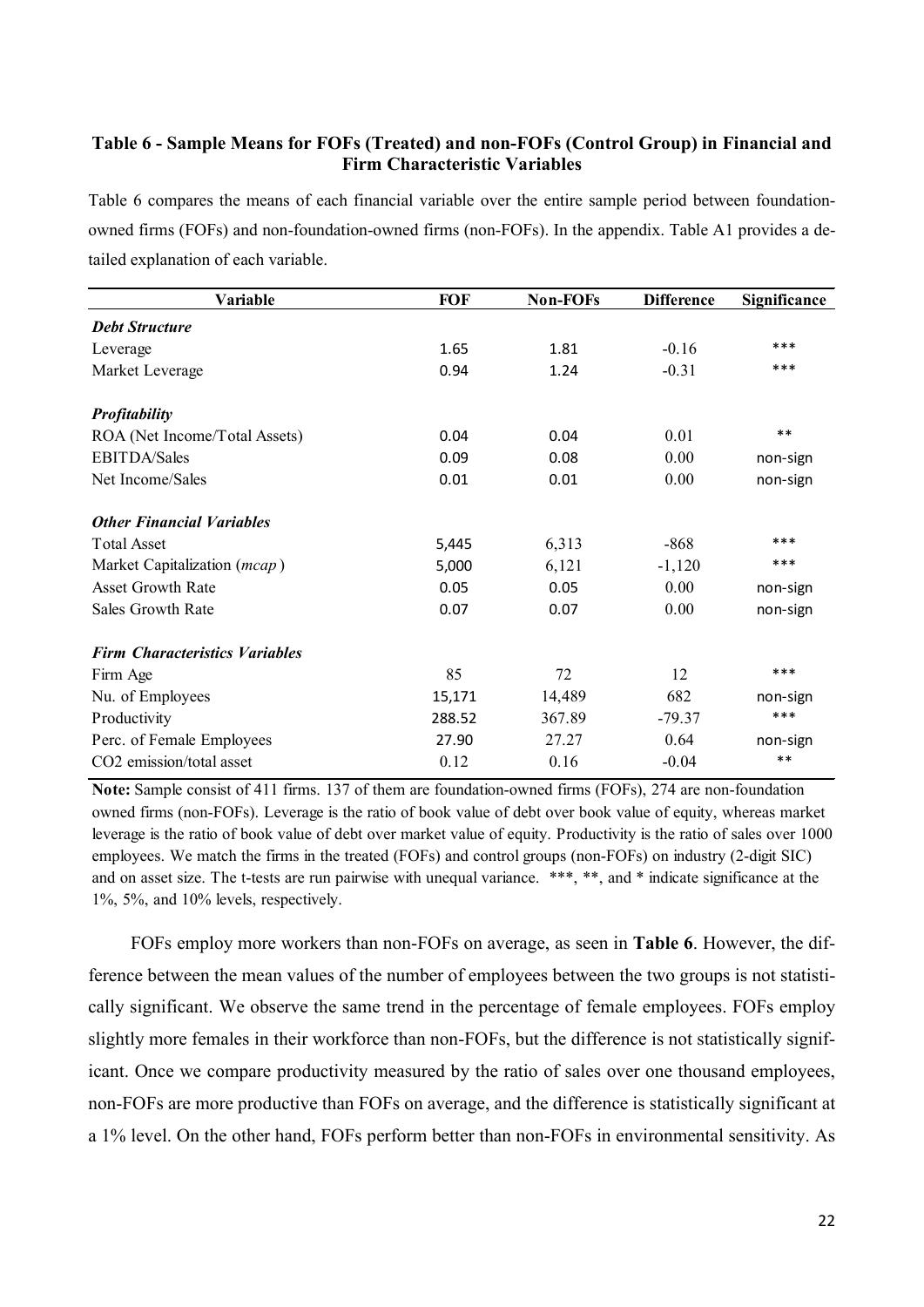seen in **Table 6**, FOFs also pollute nature less than non-FOFs because their CO2 emission is less than those of non-FOFs. The difference in their mean values of CO2 emission/total asset ratio is statistically significant at a 5% level.

#### **4.2.3. Decomposing the Control Group**

The sample includes 274 firms in the control group. This group, named non-foundation-owned firms so far, are corporations with conventional ownership structures where either a family or an investor group holds the majority of shares and controls the company's management. To strengthen our descriptive analyses comparing foundation-owned firms (FOFs) to these non-foundation-owned firms (non-FOFs) in the previous section, we further decompose non-FOFs into two sub-groups: familycontrolled publicly listed firms and investors-controlled publicly listed firms. It is noteworthy that all these firms are listed in the stock exchanges like foundation-owned firms in the treated group, but either some families or some investors control these publicly listed firms thanks to their majority of shares. Therefore, from now on, we name these firms family-owned firms (FAFs) and investor-owned firms (IOFs) due to the concept of significant control. Family or investor group dominance in publicly listed firms is a common ownership phenomenon that we have witnessed throughout the world. These two sub-groups of firms do have more conventional ownership structures than foundation-owned firms but with some opposite characteristics to each other. Thus, comparing FOFs against each subgroups alone might present more evidence of how FOFs differ from them in what aspects.

The sample's control group consists of 137 family-owned firms (FAFs) and 137 investor-owned firms (IOFs). We create these two sub-control groups with the same number of firms in the treated group of foundation-owned firms (FOFs) due to the matching procedure that we have adopted. This section compares FOFs in board governance and financial and firm characteristics variables separately with FAFs and IOFs.

**Table 7** presents the mean values of board governance variables for the sub-samples of FOFs, FAFs, and IOFs. In general, the findings show that FOFs differ more from IOFs than FAFs in board governance features. We expect this general result because foundation ownership and family ownership are both more concentrated ownership types than investor ownership. **Table 7 – Panel A** indicates that FOFs have a larger board than FAFs on average, and this difference is statistically significant at the 10 percent level. Family control is expected to lead to a smaller size of the board of directors. Due to the family presence in the ownership, the board members in FAFs serve longer in years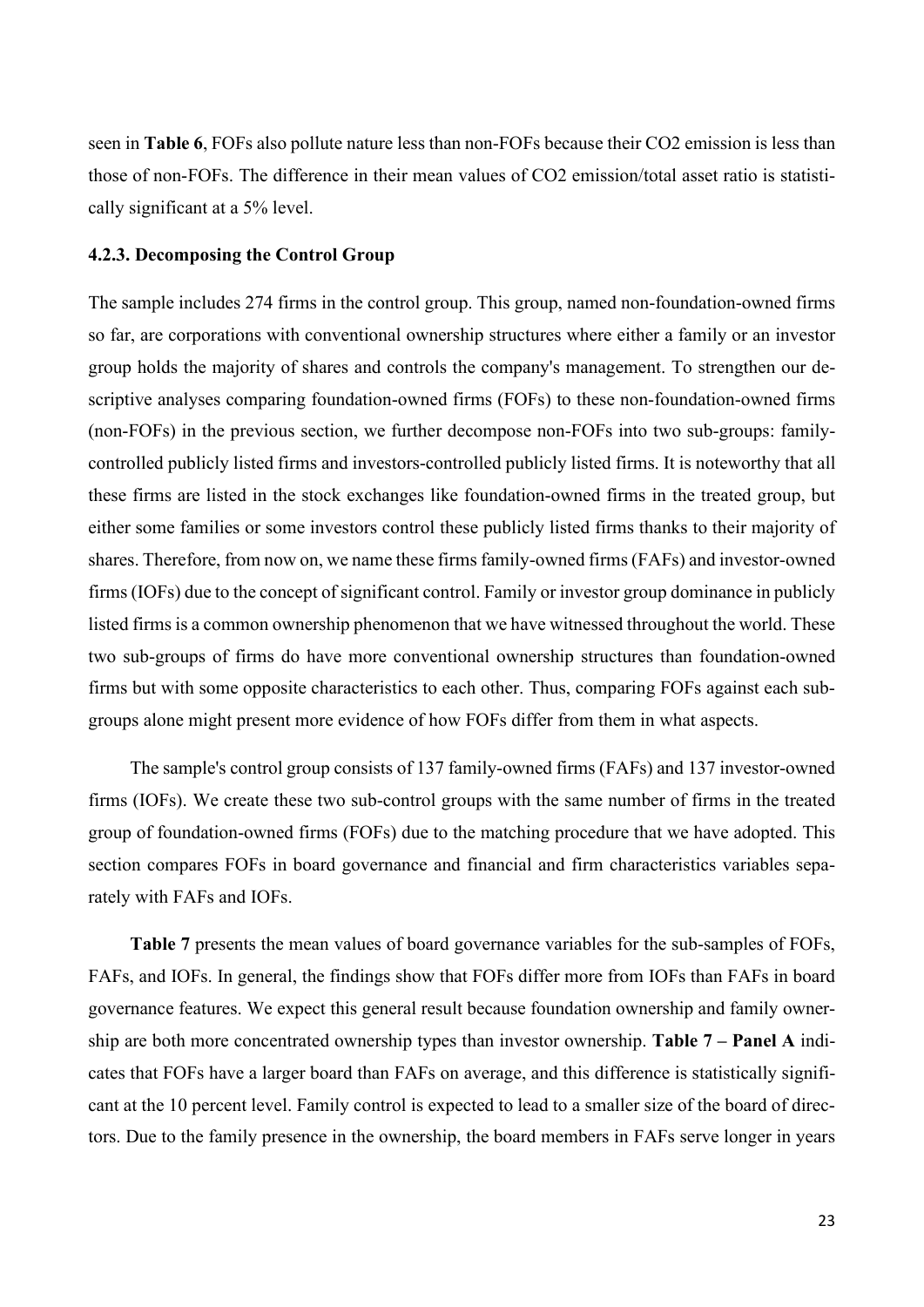than the board members in FOFs. The difference in mean values of board tenure between the two groups is c.a. 3 years and statistically significant at a 1% level. Moreover, the board members in FAFs are older than the board members in FOFs by 2.4 years. This difference is also statistically significant at the 1% level. Regarding the gender composition on the board, we do not observe any difference between FOFs and FAFs. The percentage of female directors is 1 percent higher in FOFs, but this difference is not statistically significant.

As we expect, we observe that FOFs adopt conventional governance standards more than FAFs, because the percentage of independent directors is higher in FOFs (58%) than in FAFs (56%), as shown in **Table 7 – Panel A**. However, this 2% difference is not statistically significant. On the other hand, another finding that might support the claim of greater compliance in FOFs than FAFs is the one about CEO duality. It is more likely to be observed in FAFs than in FOFs. By 19% of probability, CEO duality is more common among FAFs, and this difference is statistically significant at the 1% level. CEO duality, the situation when the CEO is also the chairman of the board, is a factor that jeopardizes institutionalization and governance reform in boards (Rock, 1991; Cox, 1993; Baliga et al., 1996). Scholars in favor of board reform activism argue that boards should comprise predominantly, if not exclusively, of independent directors and the formal separation of the CEO and board chairperson positions (Rock 1991; Black 1992; Bainbridge, 1993; Cox, 1993). The third variable that helps us comment on compliance with general governance standards is the presence of the former CEO on the board. We observe the presence of former CEOs on the boards of FAFs by 6% more probability than on the boards of FOFs.

**Table 7 - Panel A** also compares FOFs and FAFs in CSR-related board governance variables. The boards of FOFs are more likely to have a CSR/Sustainability committee than those in FAFs by a 5% of probability. This difference between the mean values of the two groups is statistically significant at the 1% level. We also observe that 58% percent of FOFs' boards adopt environmental supply chain initiatives, whereas 52% of FAFs' boards do the same. This difference has a 1% level of statistical significance. In general, FOFs outperform FAFs in these two features and seem more socially and environmentally responsible at the board level.

At the bottom of **Table 7 – Panel A**, we compare FOFs and FAFs in terms of governance ratings and the BG index. In general, we expect that foundation ownership might rank better in governance than family ownership. The finding in the Bloomberg governance rating does not confirm our expec-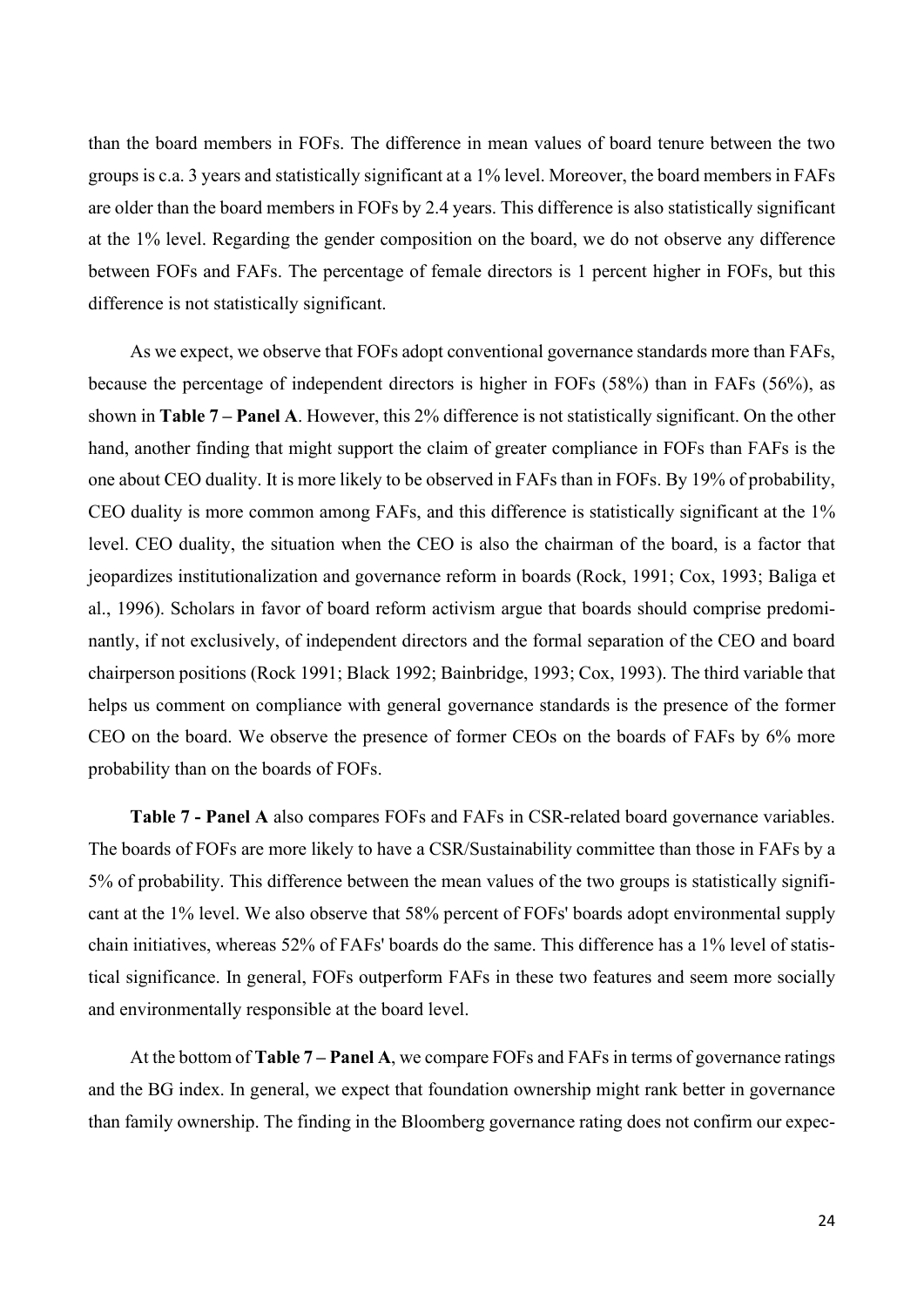tation since FAFs' Bloomberg governance ratings are higher than those of FOFs on average. However, the difference is not statistically significant, and it is also economically negligible because it is just half a point. On the other hand, FOFs outperform FAFs both in Refinitiv governance ratings and in the BG index. FOFs are rated better by 3 points than FAFs at the 5% statistical significance level on average. Regarding the BG index, FOFs have a higher score by 0.7 points on average. This difference is statistically significant at the 1 percent level.

In **Table 7 - Panel B**, we compare foundation-owned firms (FOFs) and investor-owned firms (IOFs). FOFs differ from IOFs statistically in all board governance variables in this study except board size. The board members in FOFs stay shorter time in their roles than their counterparts in the boards of IOFs. FOFs have younger directors than IOFs have on average. The differences between the means of these variables are statistically significant at the 5 and 1 percent levels respectively. All These two findings imply that the boards of FOFs are renewing their members more often and are more dynamic than the boards in IOFs.

**Table 7 – Panel B** also compares FOFs with IOFs in the variables of the percentage of independent directors in the board, CEO duality, and the likelihood of a former CEO in the board. These three variables can be considered as a proxy for compliance with general corporate governance standards. In two proxies out of three, FOFs seem to have a higher level of board independence than IOFs by having a much lower CEO duality and being less likely to have a former CEO in their boards at the 1 percent statistically significance levels. On the other hand, IOFs have more independent directors than FOFs on average at the 1 percent statistically significance level. This, we conjecture, may be partly attributable to foundation representation on the company board, which will tend to lower board independence.

Concerning sustainability related board governance variables, as seen in **Table 7 – Panel B**, FOFs overperform compared to IOFs as they do with FAFs in corporate social responsibility (CSR) sensitivity at the board level. FOFs' boards are more likely to have a CSR/Sustainability committee than IOFs' boards. The difference in means is 6% and statistically significant at the 1 percent level. Moreover, 58% of FOFs' boards focuses on environmental issues in their supply chain management, whereas 55% of IOFs' boards do the same. The 3% of difference in the mean values between two groups is statistically significant at the 10% level.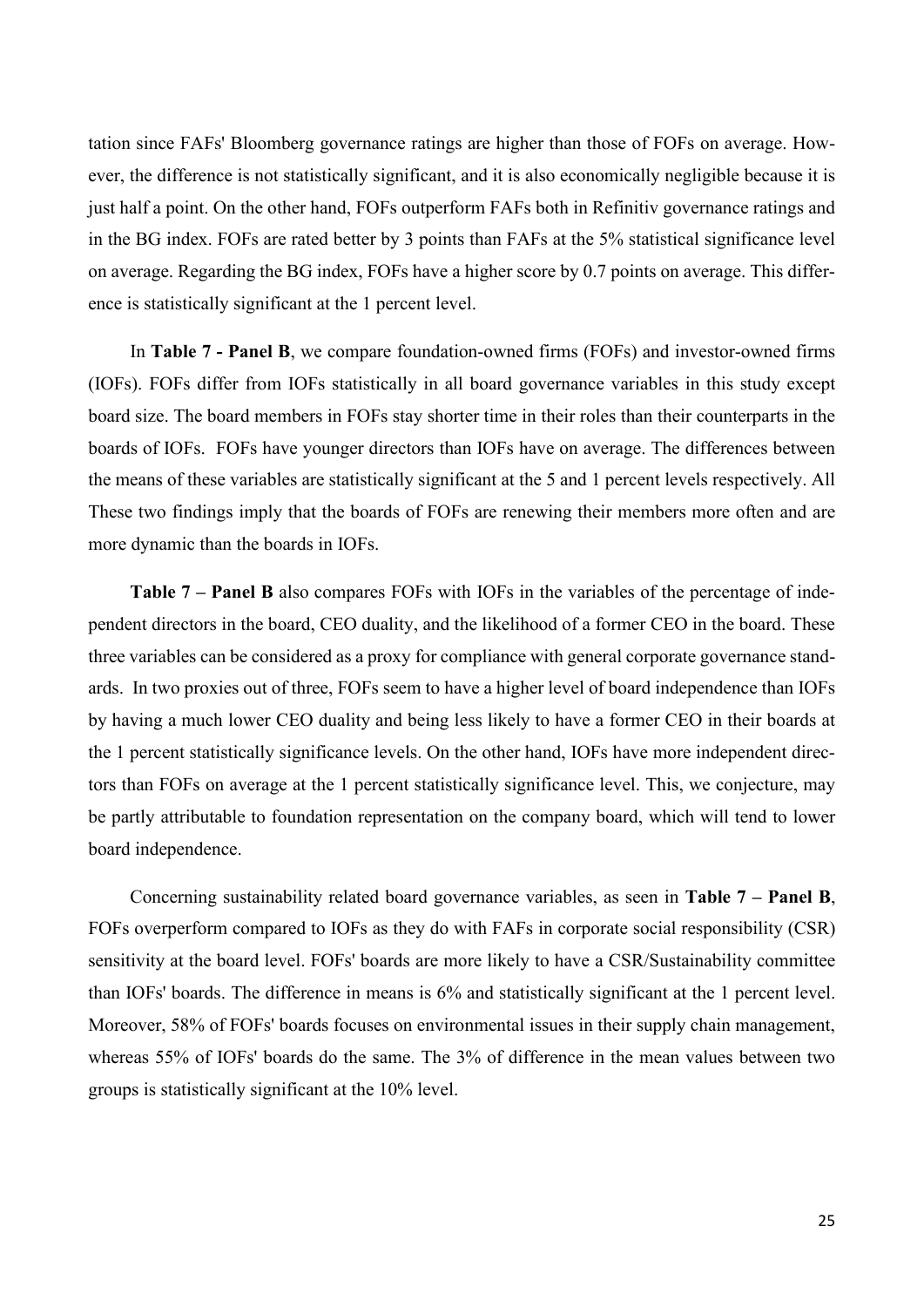**Table 7 – Panel B** also provides us with comparison of FOFs and IOFs in governance ratings and the BG index. In both Bloomberg's and Refinitiv's governance ratings, IOFs outperforms FOFs at the 5 percent and 1 percent statistical significance levels. These rating companies evaluate on average investors controlled publicly listed firms with higher ranks than foundation controlled publicly listed firms. On the other hand, FOFs have on average a higher score of the BG index than IOFs implying that FOFs have a better governance at the board level than IOFs. The difference in the mean values is 0.7 points and statistically significant at the 1 percent level.

**Table 8** compares foundation-owned firms (FOFs) in financial and firm characteristics variables to family-owned firms (FAFs) in **Panel A** and investor-owned firms (IOFs) in **Panel B**, respectively. Reported differences in financial characteristics between these three ownership categories enable us to have more opinions about the origins of the differences in financial and firm characteristics variables between FOFs and non-FOFs in the previous section.

**Table 8 – Panel A** reports the mean values of financial and firm characteristics variables for FOFs and FAFs, the difference in mean values between the two groups, and the statistical significance of these differences according to the t-test. Regarding debt structure, FOFs are less leveraged than FAFs in both leverage and market leverage ratios. The differences in the mean values of leverage and market leverage ratios between FOFs and FAFs are statistically significant at the 10% and 1% level, respectively. Since FOFs' market capitalization is higher than that of FAFs on average, the indebtedness of FOFs is much lower than that of FAFs if we take market leverage ratios into account. FOFs are 36% less leveraged than FAFs according to the market value of their equities. One can observe the higher mean value of FOFs in market capitalization than the one of FAFs in other financial variables in the same panel.

Regarding profitability as seen in **Table 8 – Panel A**, FOFs do not seem to outperform FAFs neither in ROA, operating profitability (EBITDA/Sales) nor net income profitability (Net Income/Sales). The differences in the mean values of these profitability ratios between two groups are not statistically significant at any level. However, we observe that both group firms are profitable with respect to every profitability ratio during the sample period.

**Table 8 – Panel A** also reports the comparison between FOFs and FAFs in total asset and market capitalization. FOFs are larger on average than FAFs in terms of book value of total assets and market value of total assets, market capitalizations. The difference in the mean values of total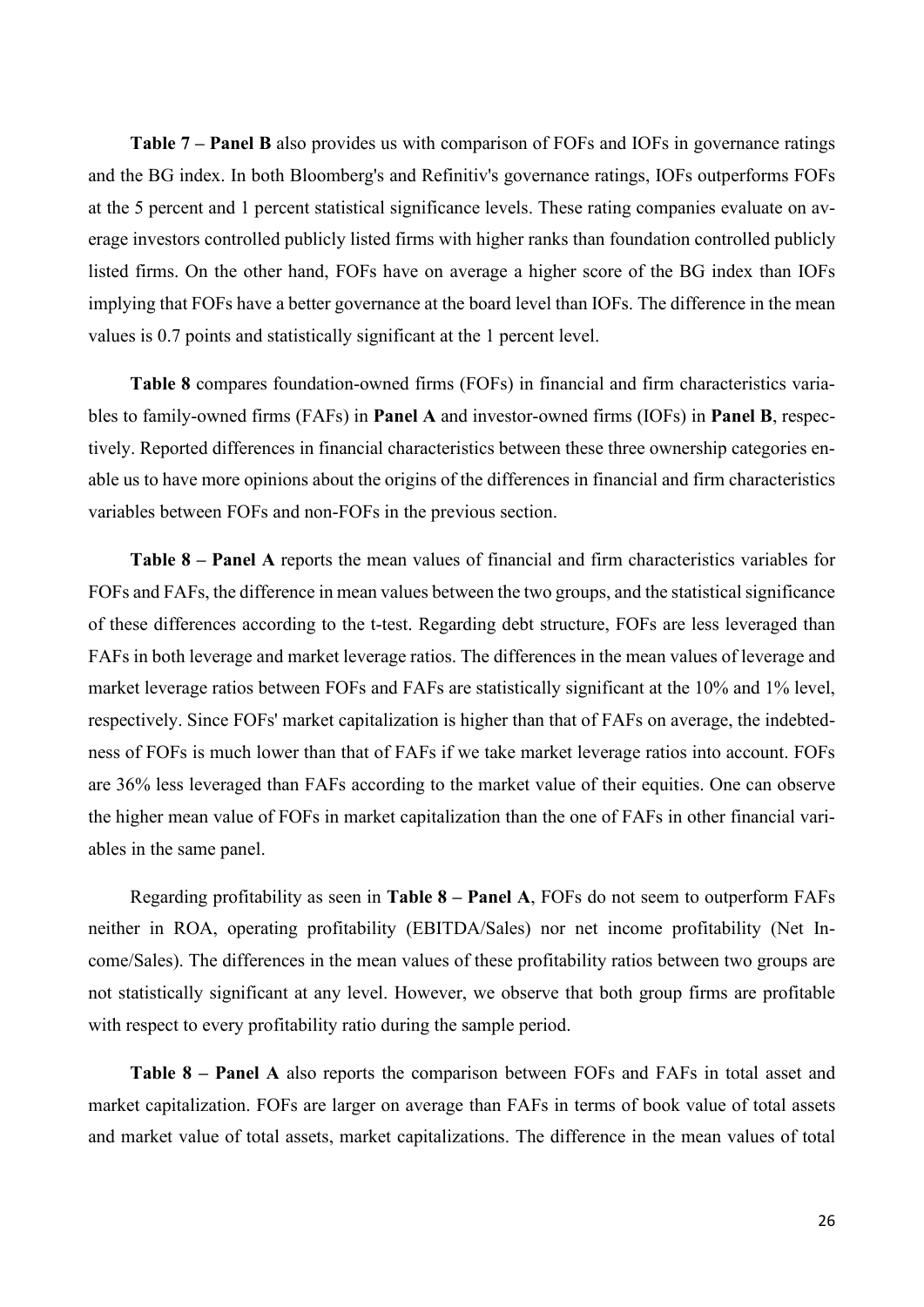assets between the two groups is not statistically significant, but the difference in the mean values of market capitalization is statistically significant at the 1% level. This finding is reasonable since family dominance in publicly listed firms might limit the number of the shares listed on the stock exchanges, and thereby, the size of market capitalization. On the other hand, regarding growth rates, FAFs perform better than FOFs in asset and sales growth rates as reported in **Table 8 – Panel A**. This finding does not surprise us considering that firms controlled by families might adopt more aggressive growth than firms controlled by foundations that favor stability and long-termism.

Finally, **Table 8 - Panel A** also shows the findings of t-tests where we use the firm characteristics variables. On average, FOFs are older than FAFs and the age difference between the two groups is statistically significant at the 1% level. FOFs employ more people than FAFs on average. However, the difference is not statistically significant. On the other hand, there are more women in the workforce of FOFs than in the workforce of FAFs and the difference is statistically significant at the 5% level.

As seen in **Table 8 – Panel A**, the productivity of FOFs, calculated by the ratio of sales to 1000 employees, is lower than that of FAFs on average. The difference in mean values is statistically significant at the 1 percent level. FOFs may be less likely to fire employees because of the weaker profit motive. On the other hand, FOFs pollute the environment with CO2 emission less than FAFs. The difference in the mean values of CO2 emission/total asset ratio is 6% and statistically significant at the 5% level. Proportional to the asset size, FOFs release 6% less CO2 to the environment.

**Table 8 – Panel B** provides the t-test results when we compare foundation-owned firms (FOFs) with investor-owned firms (IOFs). One can find the mean values of the financial and firm characteristics variables, their differences between two groups, and the statistical significance of these differences. Regarding debt structure, both indebtedness ratios, the leverage and market leverage ratios show that FOFs are less indebted than IOFs. Foundations might adopt a more conservative debt policy than investors who might prefer to be more leveraged as a means to grow and get higher profitability. The differences in the mean values of these leverage ratios between two groups are statistically significant at the 1% level.

In profitability ratios as shown in **Table 8 – Panel B**, FOFs differ from IOFs only in one metric out of three metrics statistically. FOFs are more profitable than IOFs in ROA at the 1% statistical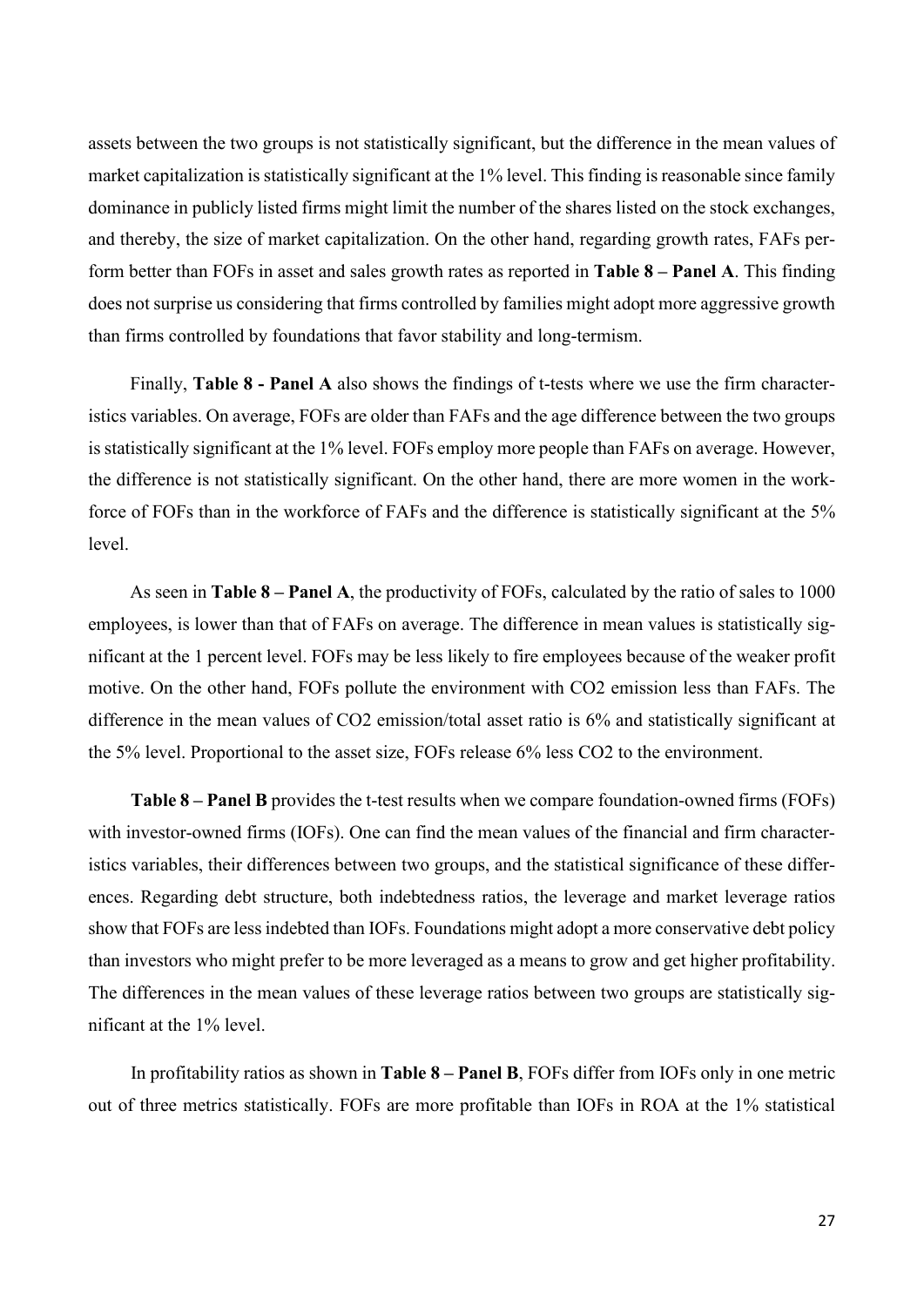significance level. However, in other two ratios, EBITDA/Sales and Net income/Sales, FOFs and IOFs do not differ from each other at statistically significant levels.

Concerning other financial variables in **Table 8 – Panel B**, FOFs are smaller than IOFs in terms of total asset, although they are larger than IOFs in market capitalization. The difference between mean values of total asset for two groups is statistically significant at the 1 percent level. However, the difference between the mean values of market capitalization for two groups is not statistically significant. When it comes to the growth rates, it appears that FOFs grow in asset and sales at a higher rate than IOFs. The differential growth rates both in assets and sales are c.a. 1% and the differences between the mean values of asset growth rate and sales growth rate are statistically significant at the 10% level.

**Table 8 – Panel B** also compares FOFs with IOFs in firm characteristics variables, such as firm age, the number of employees, productivity, and the percentage of female employees, and CO2 emission. FOFs continue to be older in this comparison too. On average, a FOF is 14 years older than an IOF. The difference between two groups is statistically significant at the 1% level. The t-test about the number of employees shows that although FOFs employ slightly more people than IOFs on average, but this difference in the number of employees is not statistically significant at any level. On the other hand, FOFs differ from IOFs in productivity and in terms of the percentage of female employees. T-test results about the differences between mean values of these two variables for FOFs and IOFs are statistically significant at the 1 percent level. IOFs manage to sell more per employee and employ more women in their workforce than FOFs. Although IOFs score better in productivity and employing more female workers, they are outperformed by FOFs in environmental care. FOFs pollute the nature less than IOFs by a 3% lower rate of CO2 emission per asset size. The difference in CO2 emission between two groups is statistically significant at the 10 percent level.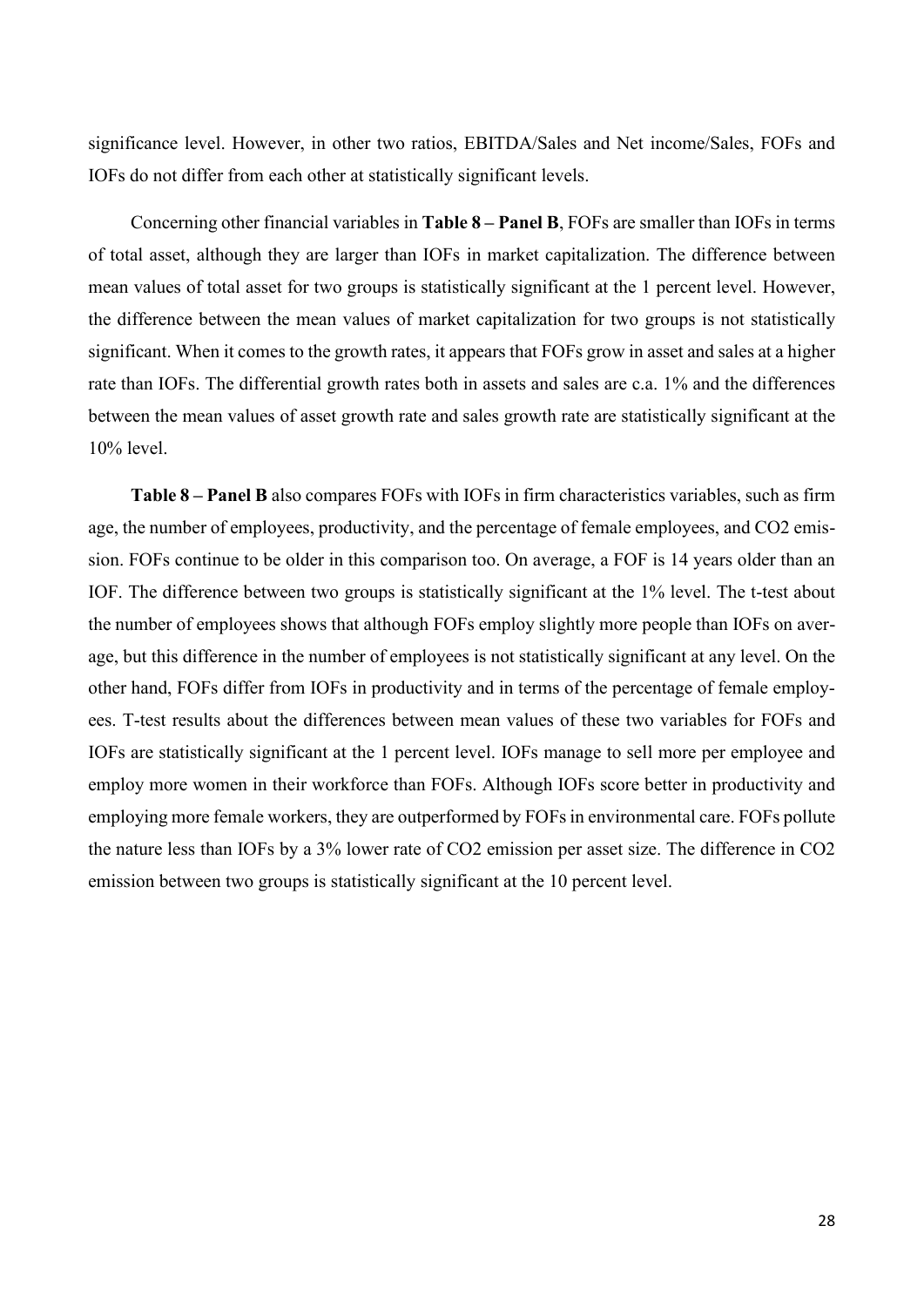### **Table 7 - Sample Means for FOFs vs. Family-owned Firms (FAFs) and FOFs vs. Investor-owned Firms (IOFs)**

### *Board Governance Variables*

Table 7 reports the mean values of each board governance variable for the sub-samples of foundation-owned firms (FOFs), family-owned firms (FAFs), and investor-owned firms (IOFs). Table 7 also compares the treated group (FOFs) with respect to sub-control groups of FAFs (Panel A) and IOFs (Panel B) in each variable separately.

|                                   | <b>PANEL A</b> |       |                   | <b>PANEL B</b>      |            |            |                   |                     |
|-----------------------------------|----------------|-------|-------------------|---------------------|------------|------------|-------------------|---------------------|
| Variable                          | <b>FOF</b>     | FAF   | <b>Difference</b> | <b>Significance</b> | <b>FOF</b> | <b>IOF</b> | <b>Difference</b> | <b>Significance</b> |
| <b>Board Governance Variables</b> |                |       |                   |                     |            |            |                   |                     |
| Board size                        | 9.819          | 9.561 | 0.258             | $\ast$              | 9.819      | 9.689      | 0.130             | non-sign            |
| Average board tenure              | 6.230          | 9.003 | $-2.773$          | ***                 | 6.230      | 6.562      | $-0.332$          | $***$               |
| Perc. of independent directors    | 57.70          | 56.33 | 1.364             | non-sign            | 57.70      | 63.44      | $-5.74$           | $***$               |
| Perc. of female directors         | 17.61          | 16.63 | 0.983             | non-sign            | 17.61      | 12.60      | 5.01              | $***$               |
| Avg. BODs age                     | 58             | 61    | $-2.432$          | ***                 | 58         | 61         | $-3$              | $***$               |
| Former CEO on the board           | 0.18           | 0.24  | $-0.061$          | ***                 | 0.18       | 0.29       | $-0.11$           | $***$               |
| CEO duality                       | 0.05           | 0.24  | $-0.190$          | $***$               | 0.05       | 0.42       | $-0.36$           | $***$               |
| CSR/Sustainability committee      | 0.17           | 0.12  | 0.05              | $***$               | 0.17       | 0.11       | 0.06              | $***$               |
| Environmental supply chain mngmt  | 0.58           | 0.52  | 0.07              | ***                 | 0.58       | 0.55       | 0.04              | $\ast$              |
| Bloomberg governance rating       | 50.7           | 51.2  | $-0.522$          | non-sign            | 50.717     | 51.826     | $-1.109$          | $***$               |
| Refinitiv governance rating       | 48.8           | 45.7  | 3.096             | $***$               | 48.788     | 52.602     | $-3.813$          | $***$               |
| Board governance (BG) index       | 5.0            | 4.3   | 0.715             | ***                 | 4.986      | 4.294      | 0.692             | $***$               |

**Note:** Sample consists of 137 foundation-owned firms (FOFs), 137 family-owned firms (FAFs) and 137 investor-owned firms (IOFs). We match the firms pairwise in these two comparisons exactly based on industry (2-digit SIC) and on asset size. The t-tests are run pairwise with unequal variance. \*\*\*, \*\*, and \* indicate significance at the 1%, 5%, and 10% levels, respectively.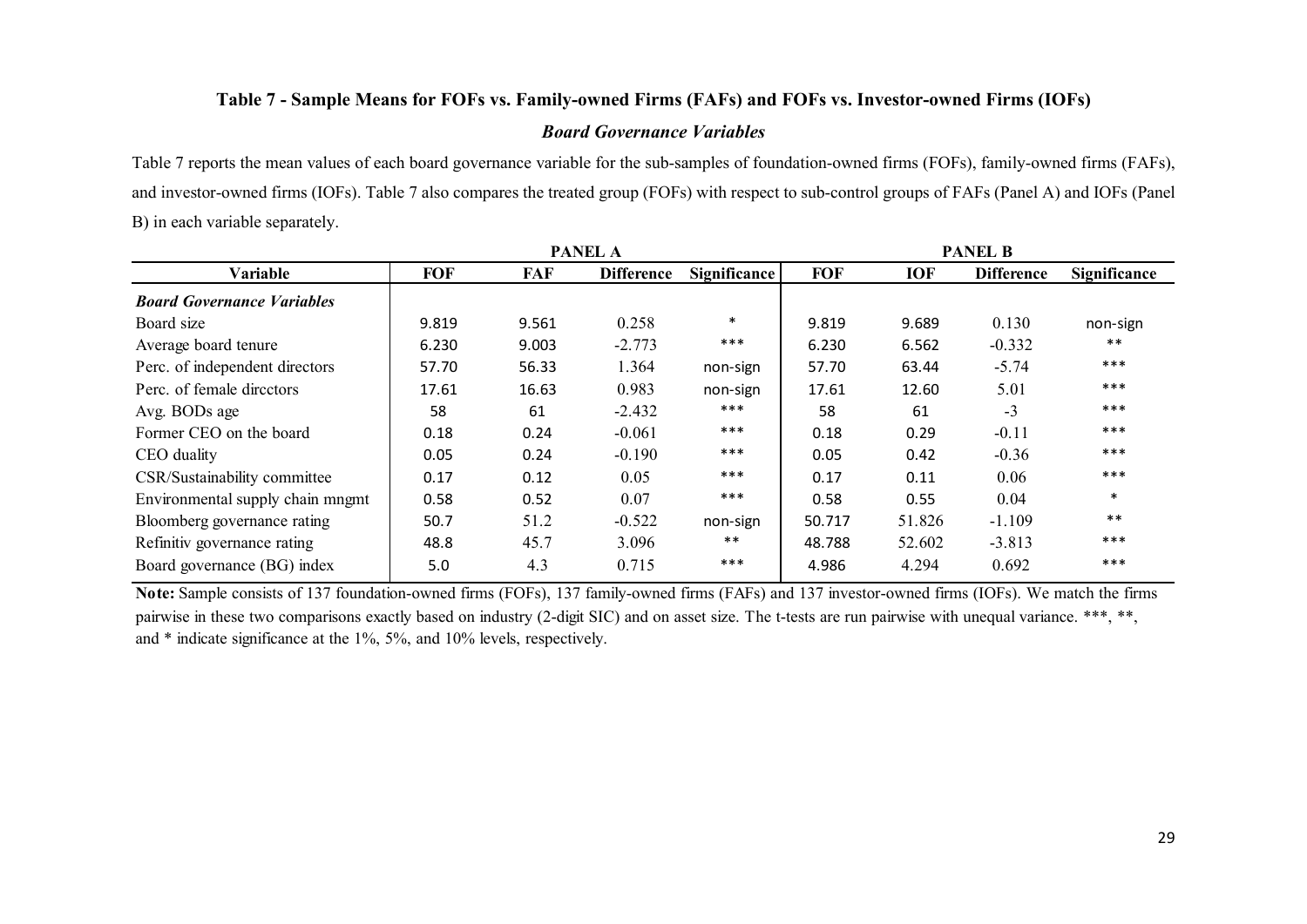# **Table 8 - Sample Means for FOFs vs. Family-owned Firms (FAFs) and FOFs vs. Investor-owned Firms (IOFs)** *Financial and Firm Characteristics Variables*

Table 8 reports the mean values of financial variables for the sub-samples of foundation-owned firms (FOFs), family-owned firms (FAFs), and investorowned firms (IOFs). It compares FOFs with respect to sub-control groups of FAFs (Panel A) and IOFs (Panel B) in each variable separately.

| <b>PANEL A</b>                        |            |            |                   |              | <b>PANEL B</b> |            |                   |                     |
|---------------------------------------|------------|------------|-------------------|--------------|----------------|------------|-------------------|---------------------|
| Variable                              | <b>FOF</b> | <b>FAF</b> | <b>Difference</b> | Significance | <b>FOF</b>     | <b>IOF</b> | <b>Difference</b> | <b>Significance</b> |
| <b>Debt Structure</b>                 |            |            |                   |              |                |            |                   |                     |
| Leverage                              | 1.65       | 1.76       | $-0.11$           | $\ast$       | 1.65           | 1.86       | $-0.21$           | ***                 |
| Market leverage                       | 0.94       | 1.30       | $-0.36$           | $***$        | 0.94           | 1.20       | $-0.26$           | ***                 |
| <b>Profitability</b>                  |            |            |                   |              |                |            |                   |                     |
| ROA (Net Income/Total Assets)         | 0.04       | 0.04       | 0.00              | non-sign     | 0.04           | 0.04       | 0.01              | ***                 |
| <b>EBITDA/Sales</b>                   | 0.09       | 0.08       | 0.01              | non-sign     | 0.09           | 0.09       | 0.00              | non-sign            |
| Net Income/Sales                      | 0.01       | 0.01       | 0.00              | non-sign     | 0.01           | 0.02       | $-0.01$           | non-sign            |
| <b>Other Financial Variables</b>      |            |            |                   |              |                |            |                   |                     |
| Total asset                           | 5,445      | 4,958      | 487               | non-sign     | 5,445          | 7,564      | $-2,119$          | ***                 |
| Market capitalization ( <i>mcap</i> ) | 6,121      | 3,869      | 2,252             | ***          | 6,121          | 5,955      | 165               | non-sign            |
| Asset growth rate                     | 0.05       | 0.07       | $-0.02$           | $***$        | 0.05           | 0.04       | 0.01              | $\ast$              |
| Sales growth rate                     | 0.07       | 0.08       | $-0.01$           | $\ast$       | 0.07           | 0.06       | 0.01              | $\ast$              |
| <b>Firm Characteristics Variables</b> |            |            |                   |              |                |            |                   |                     |
| Firm Age                              | 85         | 74         | 11                | $***$        | 85             | 71         | 14                | ***                 |
| Nu. of Employees                      | 15,171     | 13,945     | 1,226             | non-sign     | 15,171         | 14,972     | 199               | non-sign            |
| Productivity                          | 288.52     | 315.26     | $-26.74$          | $***$        | 288.52         | 413.82     | $-125.30$         | ***                 |
| Perc. of Female Employees             | 27.27      | 24.87      | 2.40              | $***$        | 27.27          | 30.78      | $-3.51$           | ***                 |
| CO2 emission/total asset              | 0.12       | 0.18       | $-0.06$           | $***$        | 0.12           | 0.15       | $-0.03$           | $\ast$              |

**Note:** Sample consists of 137 foundation-owned firms (FOFs), 137 family-owned firms (FAFs) and 137 investor-owned firms (IOFs). The t-tests are run pairwise with unequal variance. Variables in nominal values, such as total asset and market capitalization, are deflated using USA CPI index with base year 2015. Leverage is the ratio of book value of debt over book value of equity, whereas market leverage is the ratio of book value of debt over market value of equity. Productivity is the ratio of sales over 1000 employees. We match the firms pairwise in these two comparisons exactly based on industry (2-digit SIC) and on asset size. \*\*\*, \*\*, and \* indicate significance at the 1%, 5%, and 10% levels, respectively.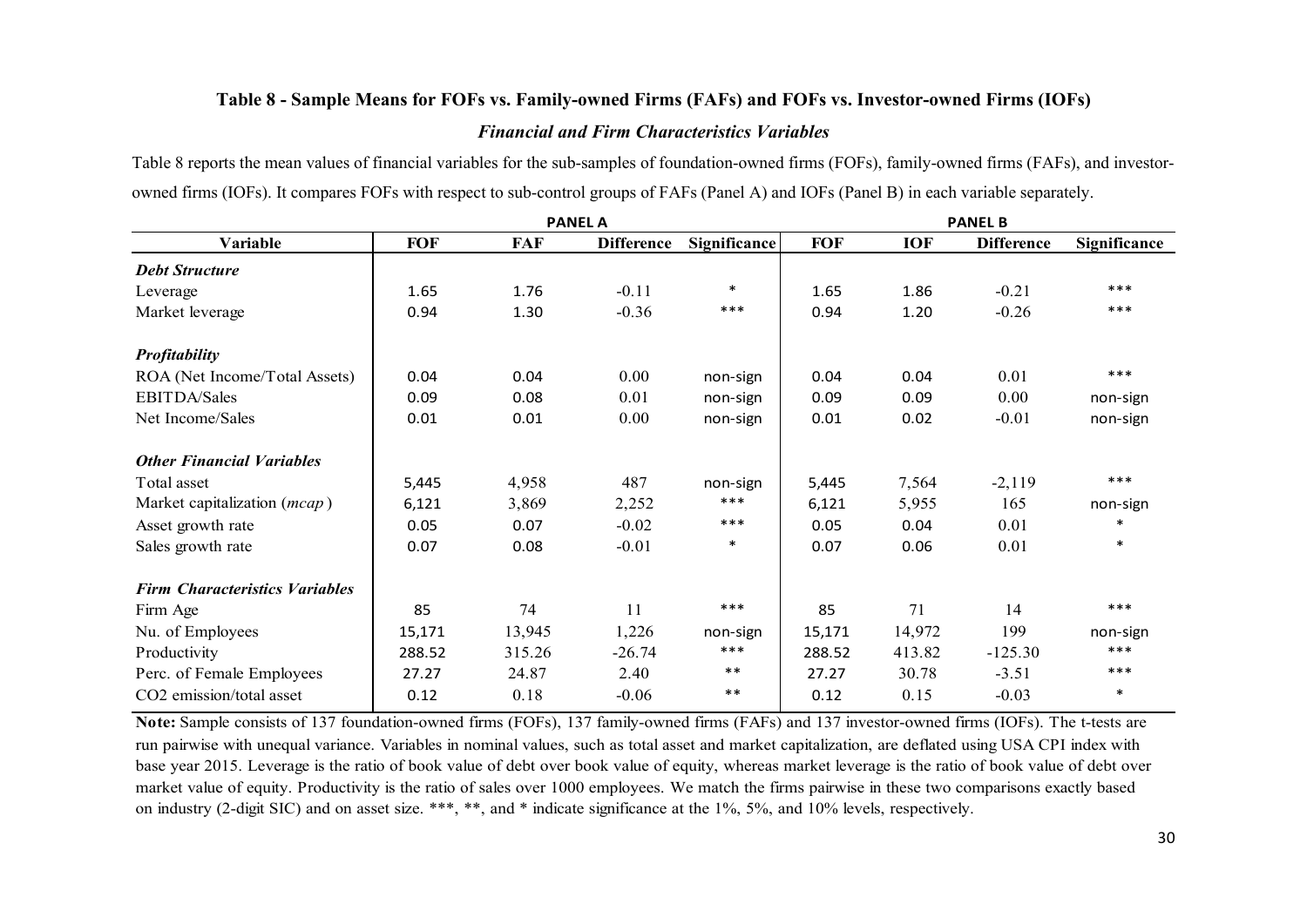### **5. Empirical Methodology and Analysis**

This part presents the empirical methodology and then provides empirical findings. Owing to the panel nature of the dataset, which contains both cross-sectional as well as time-series dimensions, we employ panel data regression for our econometric analyses.

In the first part of this section, we first investigate the differential effect of foundation ownership on board governance. One may have an endogeneity concern arising from the omitted unobservable firm characteristics while analyzing the impact of foundation ownership on different board characteristics. Omitted variables that affect both firm ownership type and the board structures could lead to a spurious correlation between foundation ownership and board governance variables. It is possible, for instance, that some companies are more progressive than others, so they have a better board governance structure and choose to be controlled and owned by a foundation. One way of dealing with the omitted variables problem is to control for any time-invariant firm characteristics using firmfixed effects. However, using firm-fixed effects is not an option for this study since ownership and control are in general firm characteristics that do not vary very much over time. Firms in the sample do not change their ownership category from foundation ownership to conventional ownership or vice versa during the sample period. Nevertheless, we control for some essential firm characteristics, such as firm size (the natural logarithm of the book value of total assets), leverage (book value of debt/book value of equity), and profitability (EBITDA/Sales) to address the concerns about omitted variables. Furthermore, we control for time-invariant characteristics using time-fixed effects and industry-specific characteristics using industry-fixed effects in all regression specifications.

Another concern is reverse causality. It is not very plausible that board characteristics, such as board size, board tenure, the average age of board members, or whether the CEO is the board's chairman (CEO duality) might influence firms to change their ownership type between different ownership categories of family-ownership, investor-ownership, and foundation-ownership. In fact, we argue theoretically that firms first choose their ownership type such as foundation ownership, and then structure their governance style according to their ownership type.

The regression specification we use in analyzing the effect of foundation ownership on different board features is:

*Board feature<sub>it</sub>* = 
$$
\beta_1
$$
 *FOF dummy<sub>i</sub>* +  $\beta_2 X_{it}$  +  $\alpha_t$  +  $\lambda_j$  +  $\varepsilon_{it}$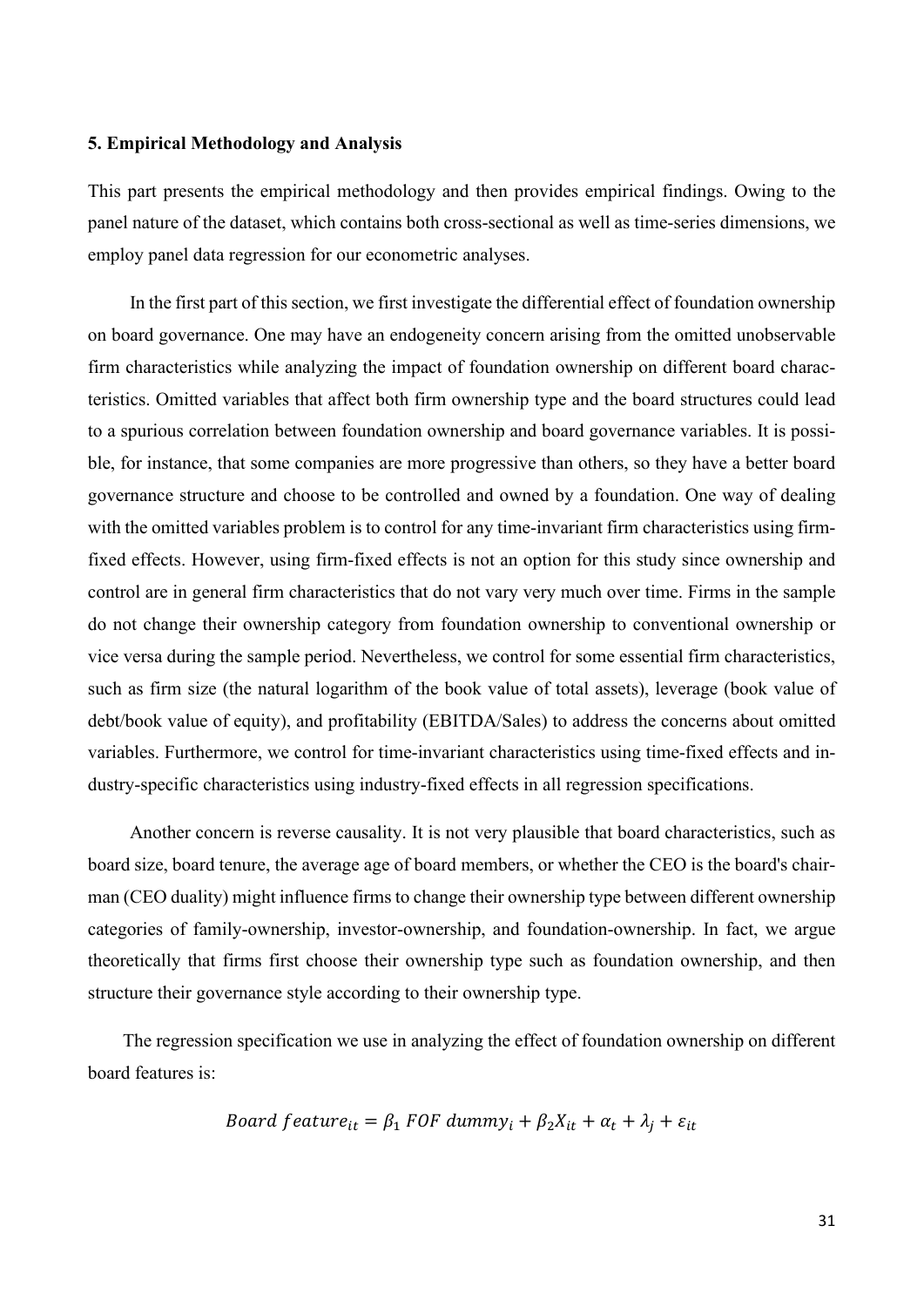where Board feature<sub>it</sub> is the board feature of firm *i* at year t, FOF dummy<sub>i</sub> is the variable that equals to 1 when a firm *i* is owned by a foundation,  $\alpha_t$  indicates year-fixed effects, and  $\lambda_i$  industryfixed effects.  $X_{it}$  denotes the control variables, including firm size, leverage, and profitability (EBITDA/Sales). FOF dummy $_i$  is the main explanatory variable we are interested in.

**Table 9** reports the effect of foundation ownership on the first group of board characteristics this study focuses on.<sup>[10](#page-31-0)</sup> These board features, which are the dependent variables in the regressions, are the number of directors in the board (board size), the average tenure of directors in the board (board tenure), the average age of directors in the board. There are two regression specifications for each board characteristic. The only difference between two regression specifications is that the first one includes only one control variable (firm size), whereas the second specification includes two more control variables (leverage and EBITDA/Sales) in addition to firm size. In both regression specifications, we control for the year and industry-fixed effects. However, we cannot use the firm fixedeffects to control for unobserved time-invariant firm characteristics because ownership structure is a feature that does not change so often throughout time. In fact, once a firm is owned by a foundation, it is almost not possible to change a foundation's majority ownership in the firm's ownership structure.

The foundation-ownership does not have statistically significant effect on the board size as seen in the first two columns of **Table 9**, although foundation-ownership dummy (FOF dummy) has a positive coefficient. On the other hand, columns 3 and 4 of **Table 9** indicate that the board tenure is lower in foundation-owned firms. The estimated coefficient of FOF dummy is negative and statistically significant at the 5% level in both columns. The sign and magnitude of the coefficients in columns 3 and 4 imply that being owned by foundation leads to approximately 1 year less in the tenure of directors.

<span id="page-31-0"></span><sup>&</sup>lt;sup>10</sup> In our analysis, we organize the nine board governance variables into three groups according to concepts that they refer to. Then, we analyze each group in the same regression table. This organization will also help readers to analyze the results better. The first group consists of general board characteristics such as board size, board tenure and the average age of board members. The second group is the board variables that are related to the level of institutionalization in the boards, the level of board independence. These variables are CEO duality, the percentage of independent directors, and the presence of former CEO on the board. Finally, the third group is the board governance variables related to the gender and environmental issues. These variables are the percentage of female directors, the existence of CSR/Sustainability committee in the board, and whether the board adopts environmental supply chain management.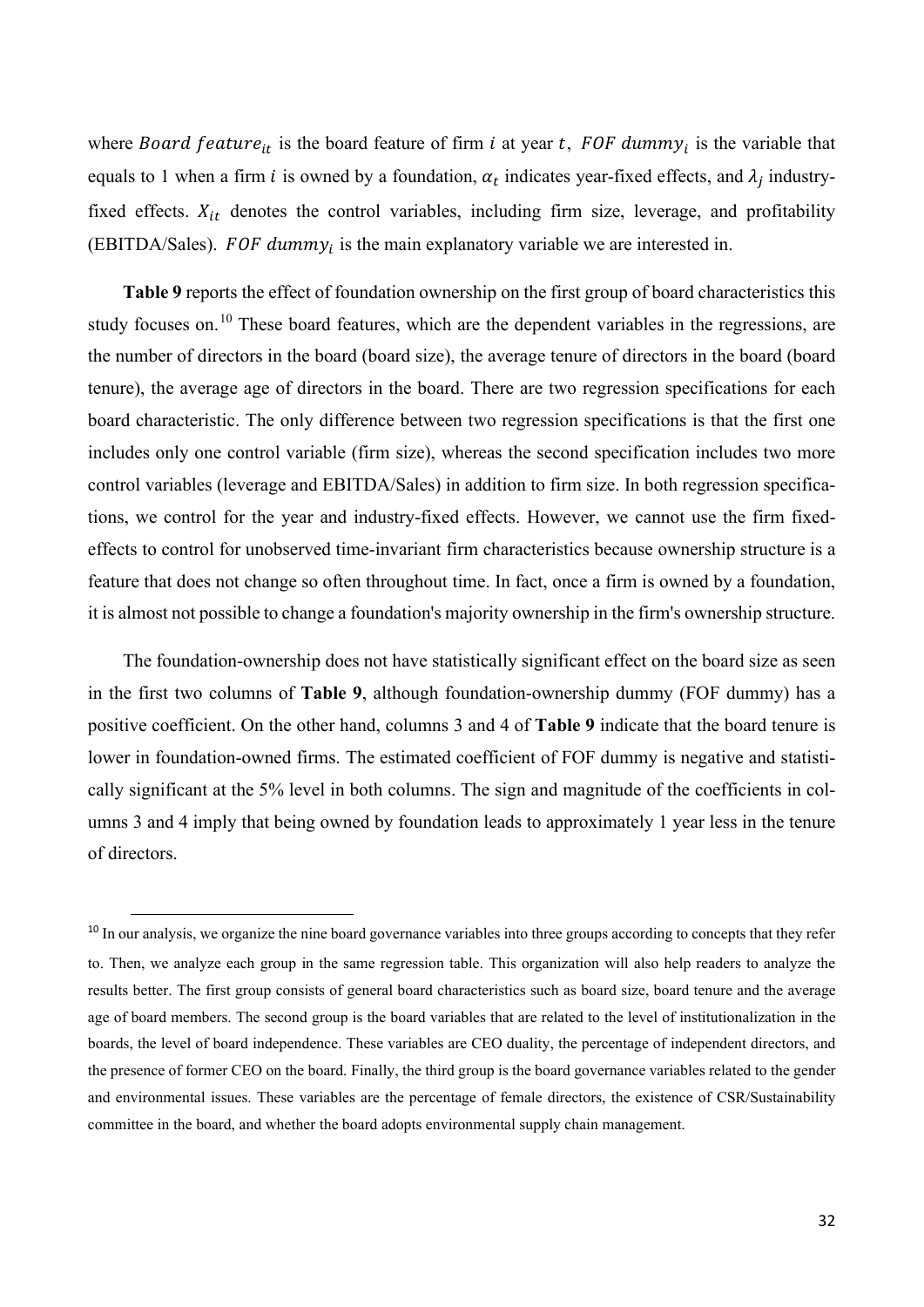The last two columns of **Table 9**, columns 5 and 6, report the regression results when the dependent variable is the average age of directors in a board. We call the variable in short "average board age" in the table. We obtain negative estimated coefficients for the FOF dummy at the 1% statistical significance level in respective columns while we have the average board age as a dependent variable in the regressions. These two coefficients of FOF dummy in columns 5 and 6 are close to each other in magnitude, approximately -3. This implies that board members in foundation-owned firms (FOFs) are 3 years younger than those in non-foundation-owned firms (non-FOFs).

Concerning the effects of control variables on the board characteristics in **Table 9**, we obtain some statistically significant coefficients for firm size and EBITDA/Sales in the regressions where the dependent variable is either board size or average board age. The coefficients of leverage ratio are statistically insignificant in all regressions. In the first two columns of **Table 9**, the control variable of firm size, measured by logarithmic value of deflated total asset, has statistically significant positive coefficients at the 1% level. Positive coefficients imply that the larger the firm, the larger the board size as we expect. In the last column of **Table 9**, in the regression where the dependent variable is average board age, we obtain a negative coefficient of -1.6 for the control variable of profitability, measured by EBITDA/Sales. The negative estimated coefficient is statistically significant at the 5% level in column 6. This finding implies that higher profitability might lead to younger boards.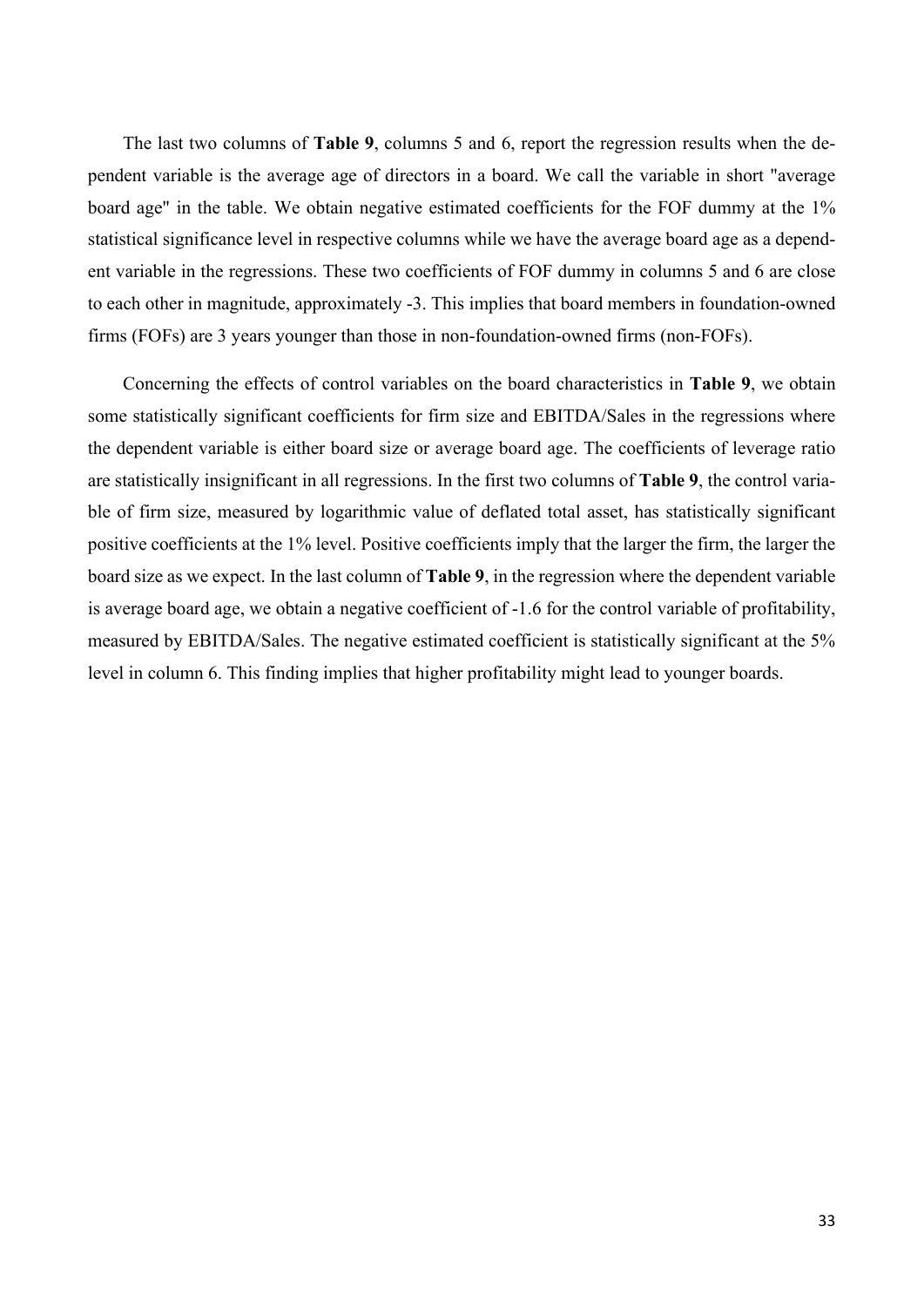### **Table 9 – The Effect of Foundation Ownership on Board Characteristics**

**Table 9** reports the results of the regressions, where the dependent variables are three board characteristics: board size, board tenure, and the average age of board members. The main explanatory variable is the *FOF dummy*, indicating whether a firm is owned and controlled by a foundation. We control for firm size (logarithmic value of total assets), leverage (the ratio of the book value of debt to book value of equity), and EBITDA/Sales. The variable definitions are provided in **Table A1** in the appendix. The year- and industryfixed effects are included. All variables are trimmed at the upper and lower 0.01-percentiles. Standard errors are clustered at the firm level. \*, \*\*\*, \*\*\* indicate significance at the 10%, 5% and 1% levels. The p-values are reported in parentheses.

|                    | (1)               | (2)               | (3)        | (4)        | (5)         | (6)         |
|--------------------|-------------------|-------------------|------------|------------|-------------|-------------|
|                    | <b>Board Size</b> | <b>Board Size</b> | Board      | Board      | Avg. Board  | Avg. Board  |
|                    |                   |                   | Tenure     | Tenure     | Age         | Age         |
| FOF dummy          | 0.486             | 0.480             | $-1.046**$ | $-1.072**$ | $-2.932***$ | $-2.867***$ |
|                    | (0.123)           | (0.136)           | (0.015)    | (0.013)    | (0.000)     | (0.000)     |
| Firm size          | $0.893***$        | $0.892***$        | $-0.239$   | $-0.249$   | 0.210       | 0.236       |
|                    | (0.000)           | (0.000)           | (0.105)    | (0.100)    | (0.225)     | (0.161)     |
| Leverage           |                   | $-0.019$          |            | $-0.063$   |             | 0.028       |
|                    |                   | (0.752)           |            | (0.492)    |             | (0.778)     |
| EBITDA/Sales       |                   | $-0.012$          |            | 0.245      |             | $-1.549**$  |
|                    |                   | (0.967)           |            | (0.830)    |             | (0.014)     |
| Constant           | $2.329***$        | $2.381***$        | $9.309***$ | $9.498***$ | 59.266***   | 59.204 ***  |
|                    | (0.005)           | (0.006)           | (0.000)    | (0.000)    | (0.000)     | (0.000)     |
| N. of Obs.         | 3,298             | 3,281             | 1,935      | 1,924      | 2,838       | 2,825       |
| N. of firms        | 284               | 284               | 278        | 278        | 242         | 242         |
| Adj. R-sq          | 0.313             | 0.311             | 0.102      | 0.100      | 0.165       | 0.171       |
| Year FE            | <b>YES</b>        | <b>YES</b>        | <b>YES</b> | <b>YES</b> | <b>YES</b>  | <b>YES</b>  |
| <b>Industry FE</b> | <b>YES</b>        | <b>YES</b>        | <b>YES</b> | <b>YES</b> | YES         | <b>YES</b>  |

**Table 10** reports the results of regressions in which the second group of board characteristics is dependent variables. These board characteristics are CEO duality, the percentage of independent directors, and the presence of former CEOs on the board.

The first two columns in **Table 10** present the regressions' results when the dependent variable is CEO duality. CEO duality is a dummy variable that takes the value of 1 when the CEO is also the chairman of the board of directors; otherwise, the value of 0. The regressions in columns 1 and 2 indicate that CEO duality is less likely to be observed in foundation-owned firms. The estimated coefficients of the FOF dummy are negative, statistically significant at the 1% level, and have the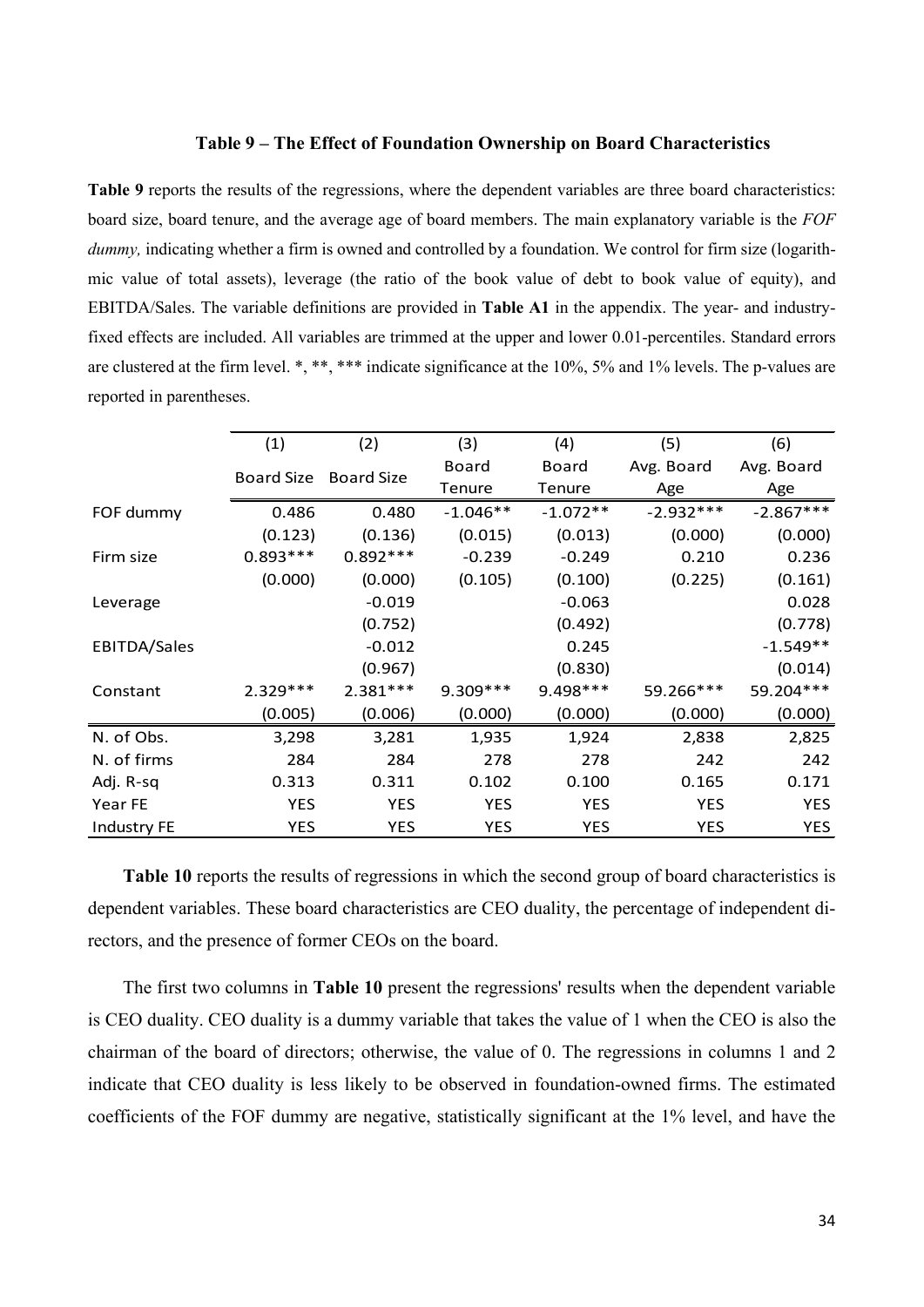same magnitude of approximately -0.33 in both columns. This finding implies that being a foundation-owned firm decreases the likelihood of CEO duality by 0.33.

In columns 3 and 4 in **Table 10**, we regress the percentage of independent directors on the foundation-ownership dummy to understand whether foundation ownership affects the number of independent directors on the board of directors. We obtain positive coefficients in both regression specifications implying a positive relationship between foundation ownership and board independence. However, the coefficients are not statistically significant. Regarding the control variables, we find positive coefficients for the firm size at the 1% statistical significance level in the same columns, implying that the bigger the firm, the higher number of independent directors as one expects in general. In column 4 of **Table 10**, we add the control variable of leverage ratio to the regression specification and obtain a positive coefficient of 0.13 at the 5% statistical significance level. This result implies that the higher the leverage ratio, the higher percentage of independent directors in the board. We expect this result since debtholders put pressure on the firm to be more institutionalized starting from the board of directors.

In the 5th and 6th columns of **Table 10**, we analyze the effect of foundation-ownership on another board variable that provides clue about the board independence in a firm: the presence of former CEO in the board. The coefficients of FOF dummy are negative and statistically significant at the 1% level in both regression specifications. This implies that being owned by a foundation decreases the likelihood of former CEO sitting on the board. The presence of former CEO on the board is regarded as a drawback in terms of board independence. At this point, we can argue that FOFs have more independent boards from the perspective of this measure. In these two last regressions, none of control variables have statistically significant coefficients.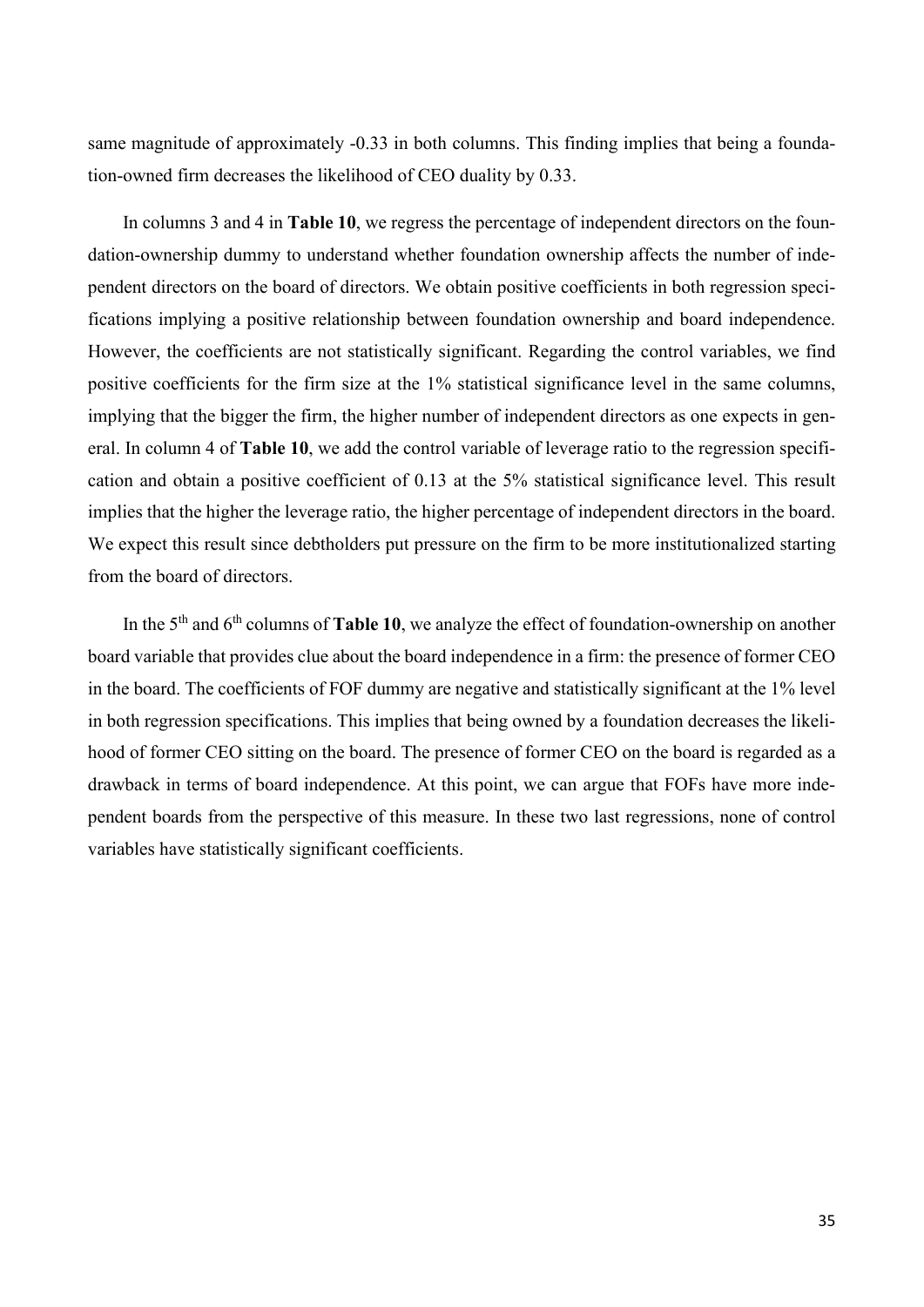### **Table 10 – The Effect of Foundation Ownership on Board Characteristics**

**Table 10** reports the results of the regressions, where the dependent variables are: CEO duality, the percentage of independent directors in a board, and the presence of former CEO on board. The main explanatory variable is the FOF dummy indicating whether a firm is owned and controlled by a foundation. We control for firm size (logarithmic value of total assets), leverage (the ratio of the book value of debt to book value of equity), and profitability (EBITDA/Sales). The variable definitions are provided in **Table A1** in the appendix. The year- and industry-fixed effects are included in all specifications. All variables are trimmed at the upper and lower 0.01-percentiles. Standard errors are clustered at the firm level. \*, \*\*, \*\*\* indicate significance at the 10%, 5% and 1% levels. The p-values are reported in parentheses.

|              | (1)         | (2)         | (3)              | (4)         | (5)        | (6)        |
|--------------|-------------|-------------|------------------|-------------|------------|------------|
|              | CEO         | CEO         | % of Indep.      | % of Indep. | Former CEO | Former CEO |
|              | Duality     | Duality     | <b>Directors</b> | Directors   | on Board   | on Board   |
| FOF dummy    | $-0.326***$ | $-0.324***$ | 0.136            | 0.132       | $-0.083*$  | $-0.082*$  |
|              | (0.000)     | (0.000)     | (0.683)          | (0.694)     | (0.060)    | (0.062)    |
| Firm size    | $-0.010$    | $-0.009$    | $0.657***$       | $0.632***$  | 0.011      | 0.015      |
|              | (0.484)     | (0.502)     | (0.000)          | (0.000)     | (0.338)    | (0.216)    |
| Leverage     |             | 0.004       |                  | $0.134**$   |            | $-0.010$   |
|              |             | (0.659)     |                  | (0.015)     |            | (0.186)    |
| EBITDA/Sales |             | $-0.008$    |                  | 0.087       |            | $-0.059$   |
|              |             | (0.924)     |                  | (0.734)     |            | (0.440)    |
| Constant     | $0.447***$  | $0.436***$  | 0.005            | $-0.059$    | $0.188*$   | $0.187*$   |
|              | (0.000)     | (0.000)     | (0.995)          | (0.947)     | (0.052)    | (0.056)    |
| N. of Obs.   | 3,324       | 3,309       | 3,094            | 3,076       | 3,354      | 3,338      |
| N. of firms  | 285         | 285         | 280              | 280         | 288        | 288        |
| Adj. R-sq    | 0.179       | 0.178       | 0.216            | 0.222       | 0.112      | 0.114      |
| Year FE      | <b>YES</b>  | <b>YES</b>  | <b>YES</b>       | <b>YES</b>  | <b>YES</b> | <b>YES</b> |
| Industry FE  | <b>YES</b>  | <b>YES</b>  | <b>YES</b>       | <b>YES</b>  | <b>YES</b> | <b>YES</b> |

In **Table 11**, we analyze the effect of foundation ownership on the last group of board characteristics. This is the third group consisting of board variables that are related to gender composition and CSR/Sustainability. As in the last two recent tables, we employ two regression specifications for each dependent variable in **Table 11**. The second regression specification presented in even-numbered columns differs from the first one shown in odd-numbered columns only by using two additional control variables: the leverage ratio and the profitability ratio of EBITDA/Sales. We use the yearfixed effects and the industry-fixed effects in all columns of **Table 11**.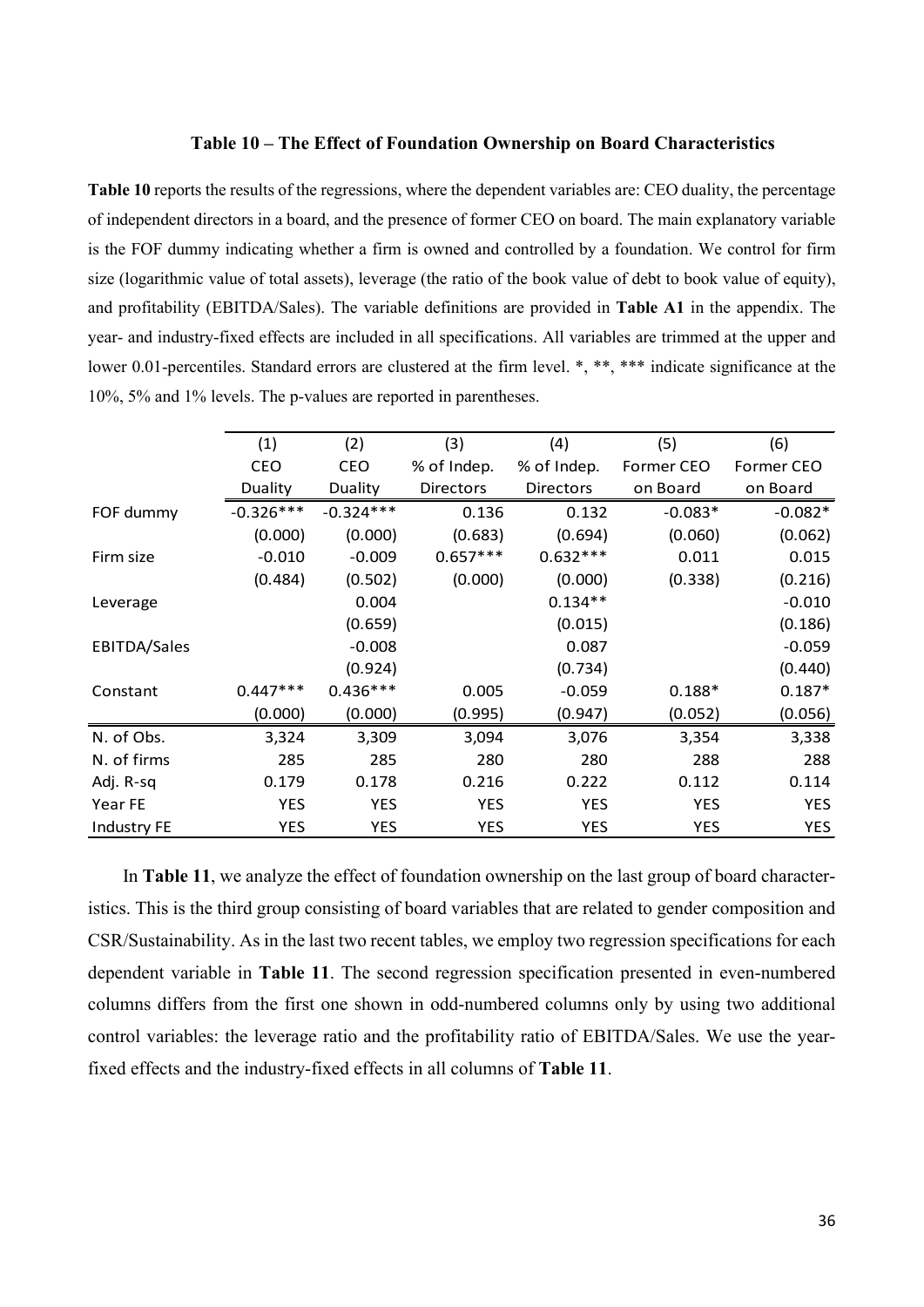**Table 11** provides statistically significant estimated coefficients for the FOF dummy while investigating the effect of foundation ownership on the percentage of female directors on a board. The coefficients of FOF dummy in both columns 1 and 2 are positive, implying that foundation ownership increases the percentage of female directors on the board by 3% in column 1 or 2.7 % in column 2. These two results are in line with the t-test result in the descriptive statistics section reporting that FOFs differ from non-FOFs in terms of the percentage of female directors on the board. The difference between the mean values of two groups is 3.6% as seen in **Table 5** in that section.

### **Table 11 – The Effect of Foundation Ownership on Board Characteristics**

**Table 11** reports the results of the regressions, where the dependent variables are: the percentage of female directors in a board, the presence of CSR/Sustainability committee in the board, and the adoption of environmental supply chain management by the board. The main explanatory variable is the *FOF dummy*, indicating whether a firm is owned and controlled by a foundation. We control for firm size (logarithmic value of total assets), leverage (the ratio of the book value of debt to book value of equity), and profitability (EBITDA/Sales). The variable definitions are provided in **Table A1** in the appendix. The year- and industry-fixed effects are included in all specifications. All variables are trimmed at the upper and lower 0.01-percentiles. Standard errors are clustered at the firm level. \*, \*\*, \*\*\* indicate significance at the 10%, 5% and 1% levels. The p-values are reported in parentheses.

|                    | (1)         | (2)              | (3)        | (4)        | (5)          | (6)          |
|--------------------|-------------|------------------|------------|------------|--------------|--------------|
|                    | % of Female | % of Female      | <b>CSR</b> | <b>CSR</b> | Envt. Supply | Envt. Supply |
|                    | Directors   | <b>Directors</b> | Committee  | Committee  | Chain Mgmt   | Chain Mgmt   |
| FOF dummy          | $3.007**$   | $2.730**$        | 0.048      | 0.045      | 0.068        | 0.068        |
|                    | (0.026)     | (0.045)          | (0.178)    | (0.213)    | (0.128)      | (0.132)      |
| Firm size          | $0.998**$   | 0.702            | 0.005      | 0.003      | $0.120***$   | $0.122***$   |
|                    | (0.019)     | (0.107)          | (0.580)    | (0.762)    | (0.000)      | (0.000)      |
| Leverage           |             | $0.400**$        |            | 0.002      |              | $-0.012*$    |
|                    |             | (0.032)          |            | (0.792)    |              | (0.080)      |
| EBITDA/Sales       |             | 3.983 ***        |            | 0.043      |              | 0.026        |
|                    |             | (0.007)          |            | (0.177)    |              | (0.651)      |
| Constant           | $6.102*$    | $7.363**$        | 0.077      | 0.087      | $-0.438***$  | $-0.434***$  |
|                    | (0.091)     | (0.046)          | (0.313)    | (0.280)    | (0.000)      | (0.000)      |
| N. of Obs.         | 3,290       | 3,274            | 3,345      | 3,327      | 3,021        | 3,012        |
| N. of firms        | 284         | 284              | 288        | 288        | 282          | 282          |
| Adj. R-sq          | 0.295       | 0.300            | 0.158      | 0.158      | 0.280        | 0.281        |
| Year FE            | <b>YES</b>  | <b>YES</b>       | <b>YES</b> | <b>YES</b> | <b>YES</b>   | <b>YES</b>   |
| <b>Industry FE</b> | <b>YES</b>  | <b>YES</b>       | <b>YES</b> | <b>YES</b> | <b>YES</b>   | <b>YES</b>   |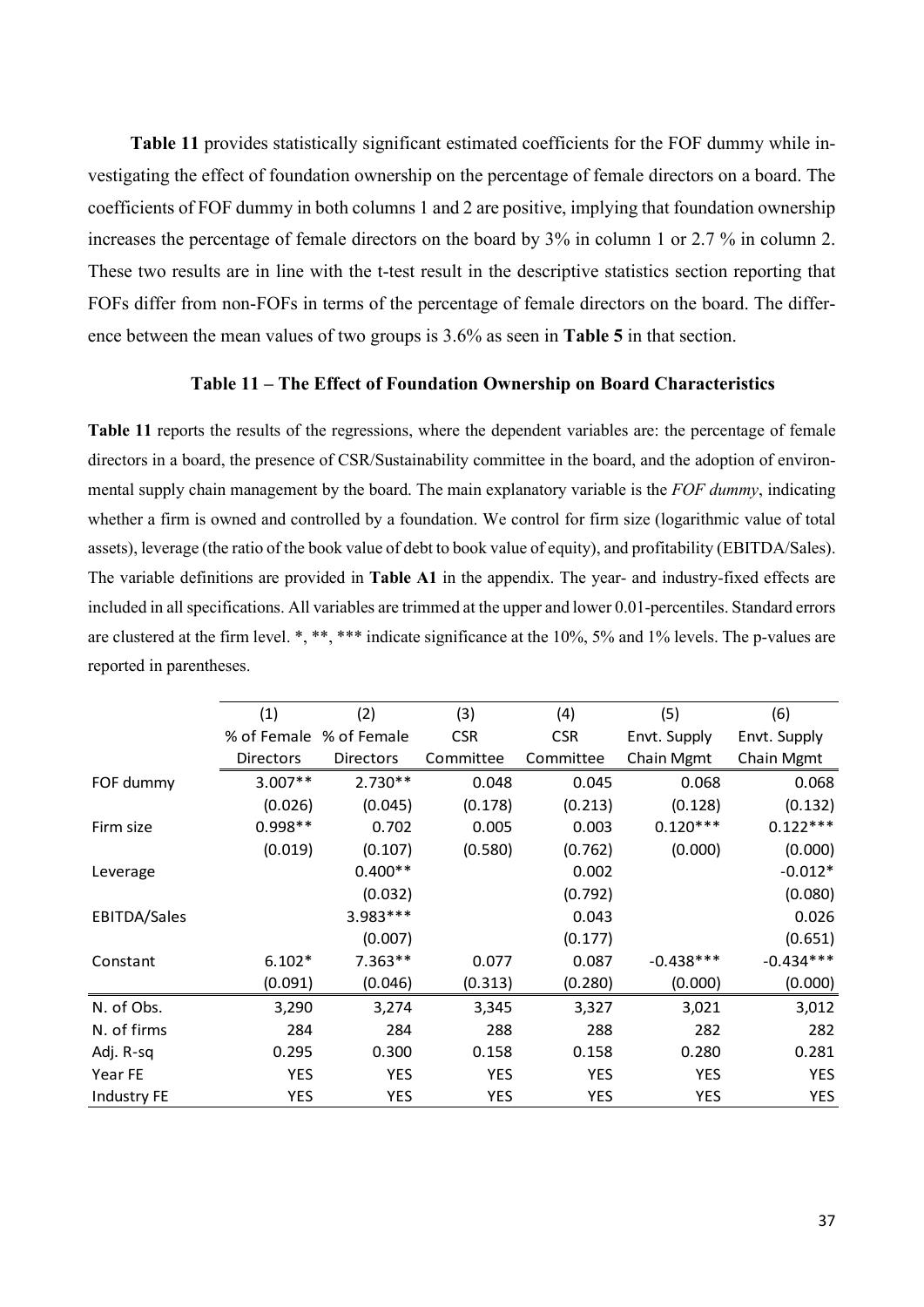In the 3<sup>rd</sup> and 4<sup>th</sup> columns of **Table 11**, we analyze the effect of foundation-ownership on the presence of CSR/Sustainability committee in a board. We have positive coefficients in both regressions implying that being a foundation-owned firm increases the likelihood of having CSR committee on the board. However, we do not have statistically significant results. Finally in the columns 5 and 6 of **Table 11**, we examine the effect of foundation-ownership on whether a board adopts environmental initiative in its supply chain management. We obtain positive coefficients implying a positive relationship between two, however we have statistically insignificant coefficients. Regarding control variables, in columns 5 and 6 of **Table 11**, firm size has positive and statistically significant coefficients at 1% level, implying that larger firms' boards adopt environmental supply chain management more. In column 6, once we add the control variable of leverage ratio, we obtain a negative and statistically significant coefficient at the 10% level. The firms with higher leverage do not pay attention to environmental supply chain management at the board level too.

In the second part of **Section 5**, we examine the effect of foundation ownership on firm performance and firm behavior in corporate social responsibility (CSR). We measure the firm's performance with return on asset (ROA) since it is one of the most common profitability performance criteria from the owners' perspective. On the other hand, we use  $CO<sub>2</sub>$  emission in thousands of metrics as a proxy for firm behavior in sustainability. We normalize  $CO<sub>2</sub>$  emission with a deflated book value of total assets to remove the firm size effects from the measure.

We use the regression specification below to investigate how foundation-ownership influences firm profitability and its behavior in CSR:

$$
Outcome_{it} = \beta_1 \, FOF \, dummy_i + \beta_2 X_{it} + \alpha_t + \lambda_j + \varepsilon_{it}
$$

where  $\textit{Outcome}_{it}$  is either firm performance proxied by ROA of firm  $i$  at year  $t$  or firm behavior proxied by CO<sub>2</sub> emission divided by total asset of firm *i* at year *t*, FOF dummy<sub>i</sub> is the variable that equals to 1 when a firm *i* is owned by a foundation,  $\alpha_t$  indicates year-fixed effects, and  $\lambda_j$  industryfixed effects.  $X_{it}$  denotes the control variables, including firm size and leverage. The regressions showing the effect of foundation ownership on firm performance and behavior in CSR are provided in **Table 12**.

The first three columns in **Table 12** report the results of regressions where the dependent variable is a firm's return on total assets (ROA). The descriptive analysis in this paper earlier shows that FOFs are more profitable than non-FOFs on average in terms of variable ROA. The regressions' results in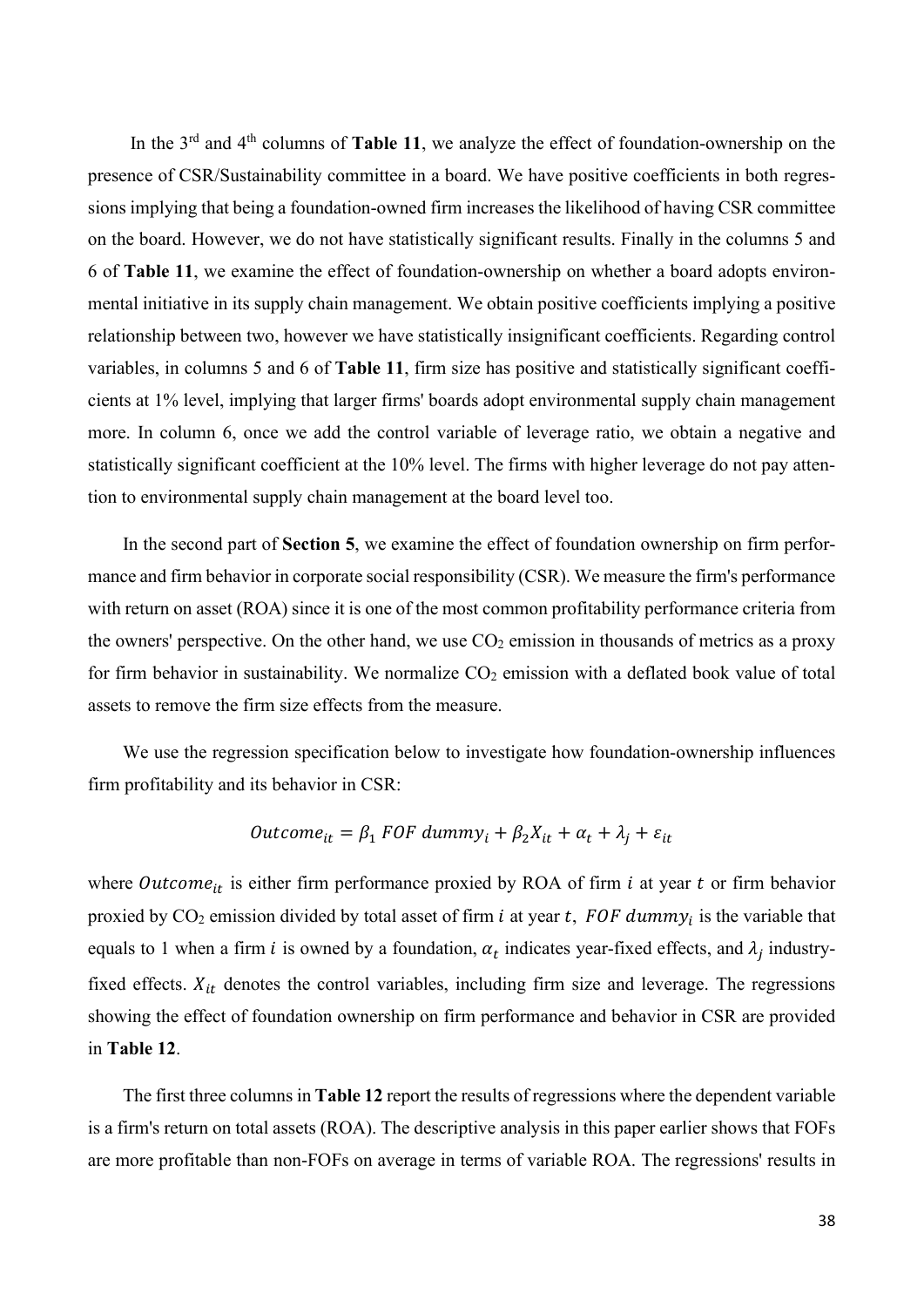the second and third columns in **Table 12** also confirm this finding in terms of the coefficients' positive signs. However, all these coefficients are not statistically significant. When we control for firm size and leverage ratio in the third regression specification, we obtain a positive coefficient of 0.009 for the firm size and a negative coefficient of -0.004 for the leverage ratio. Both coefficients are statistically significant at the 1% level. These two findings about the control variables imply that the larger a firm is, the higher its profitability. On the other hand, the higher the leverage ratio, the lower the firm's ROA.

The regressions depicted in the last three columns of **Table 12** analyze the effect of foundation ownership on firm behavior in corporate social responsibility (CSR). We choose the measure of  $CO<sub>2</sub>$ emission as a proxy for firm behavior because our sample consists of industrial firms, and  $CO<sub>2</sub>$  emission is an important issue due to global warming. In addition,  $CO<sub>2</sub>$  emission is one of the few quantitative measures to judge corporations' behavior in CSR, and we collect this data from Bloomberg. FOFs appear to be different from non-FOFs by polluting nature with less  $CO<sub>2</sub>$  emission in the descriptive analysis section. In contrast, in this section, being a foundation-owned firm does not have a statistically significant impact on  $CO<sub>2</sub>$  emission shown by the regressions in the fourth, fifth, and sixth columns of **Table 12**. The statistical insignificance of the FOF dummy's coefficient does not change even when we control for firm size and leverage in the fifth and sixth columns. The positive coefficient of firm size, which is statistically significant at the 10 percent level, is expected considering that CO2 emission increases with the size of a firm's operations. We think that the reason why we could not observe any statistically significant effect of foundation ownership on  $CO<sub>2</sub>$  emission is the number of observations. Unfortunately, the number of observations for  $CO<sub>2</sub>$  emission is 990 in the sample, as seen in **Table 4**. This is much lower than other variables' observation numbers. Due to the usage of fixed effects and dummy variables, the number of observations used in the regression in **Table 12** drops to 978.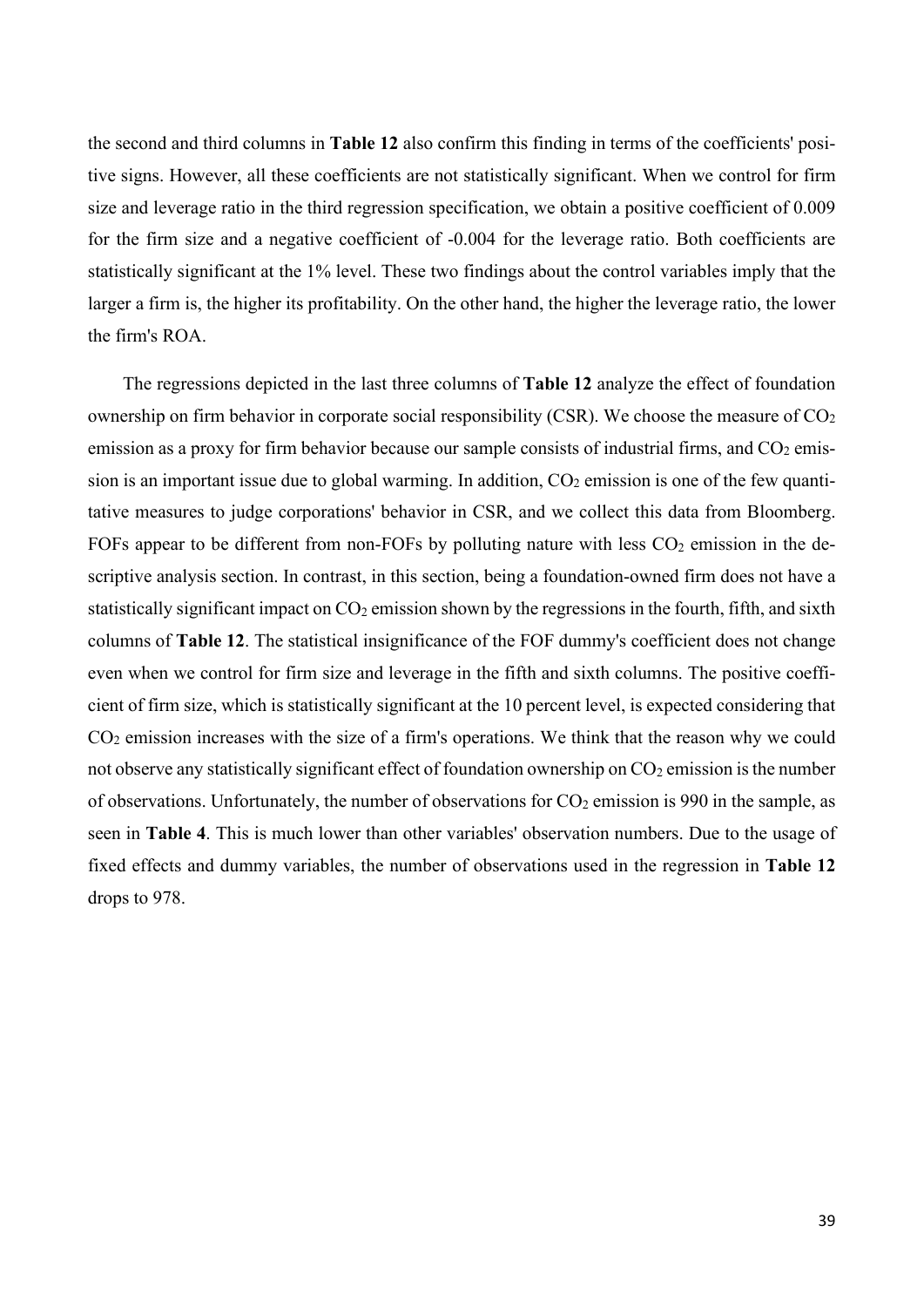### **Table 12 – The Effect of Foundation Ownership on Firm Performance & Behavior**

**Table 12** reports the result of the regressions, where the dependent variables are firm performance calculated by ROA (return on total asset) and firm behavior in sustainability measured by  $CO_2$  emission.  $CO_2$  emission is normalized with deflated total assets to remove the size effect. The main explanatory variable is the FOF dummy indicating whether a firm is owned and controlled by a foundation. We control for size (logarithmic value of the total assets) and leverage (the ratio of the book value of debt to book value of equity). The variable definitions are given in **Table A1** in the appendix. Year- and industry-fixed effects are included. All variables are trimmed at the upper and lower 0.01-percentiles. Standard errors are clustered at the firm's level. \*, \*\*, \*\*\* indicate significance at the 10%, 5% and 1% levels. The p-values are reported in parentheses.

|                    | (1)        | (2)        | (3)         | (4)                      | (5)                      | (6)                      |
|--------------------|------------|------------|-------------|--------------------------|--------------------------|--------------------------|
|                    | <b>ROA</b> | <b>ROA</b> | <b>ROA</b>  | CO <sub>2</sub> Emission | CO <sub>2</sub> Emission | CO <sub>2</sub> Emission |
| FOF dummy          | 0.005      | 0.009      | 0.009       | $-0.007$                 | 0.005                    | 0.005                    |
|                    | (0.477)    | (0.160)    | (0.135)     | (0.840)                  | (0.887)                  | (0.885)                  |
| Firm size          |            | $0.008***$ | $0.009***$  |                          | $0.031*$                 | $0.030*$                 |
|                    |            | (0.002)    | (0.001)     |                          | (0.064)                  | (0.070)                  |
| Leverage           |            |            | $-0.004***$ |                          |                          | 0.005                    |
|                    |            |            | (0.000)     |                          |                          | (0.445)                  |
| Constant           | $0.038***$ | $-0.024$   | $-0.020$    | $0.150***$               | $-0.111$                 | $-0.115$                 |
|                    | (0.000)    | (0.268)    | (0.352)     | (0.000)                  | (0.423)                  | (0.405)                  |
| N. of Obs.         | 6,227      | 5,774      | 5,754       | 987                      | 978                      | 978                      |
| N. of firms        | 401        | 400        | 399         | 100                      | 100                      | 100                      |
| Adj. R-sq          | 0.058      | 0.090      | 0.097       | 0.504                    | 0.520                    | 0.520                    |
| Year FE            | <b>YES</b> | YES        | <b>YES</b>  | <b>YES</b>               | <b>YES</b>               | <b>YES</b>               |
| <b>Industry FE</b> | <b>YES</b> | YES        | <b>YES</b>  | <b>YES</b>               | YES                      | <b>YES</b>               |

In the last part of **Section 5**, we focus on analyzing governance ratings considering the increased importance of these ratings in the recent year. More companies engage in corporate social responsibility to have a better public image and an ESG (environmental, social, and governance) rating. One pillar of these ratings is governance rating. We have two sets of governance ratings in the dataset: Bloomberg governance ratings and Refinitiv governance ratings. We investigate the effects of some board characteristics on firm governance rating together with the possible differential impact of foundation ownership. During the process of rating a firm, the rating agencies evaluate a firm's own behaviors, practices, and performances in governance, but they also compare each firm with their peers. Then, they give a final governance rating to a firm. In addition, the rating processes are not so transparent, although the agencies share their general principles. By this analysis, we will have gained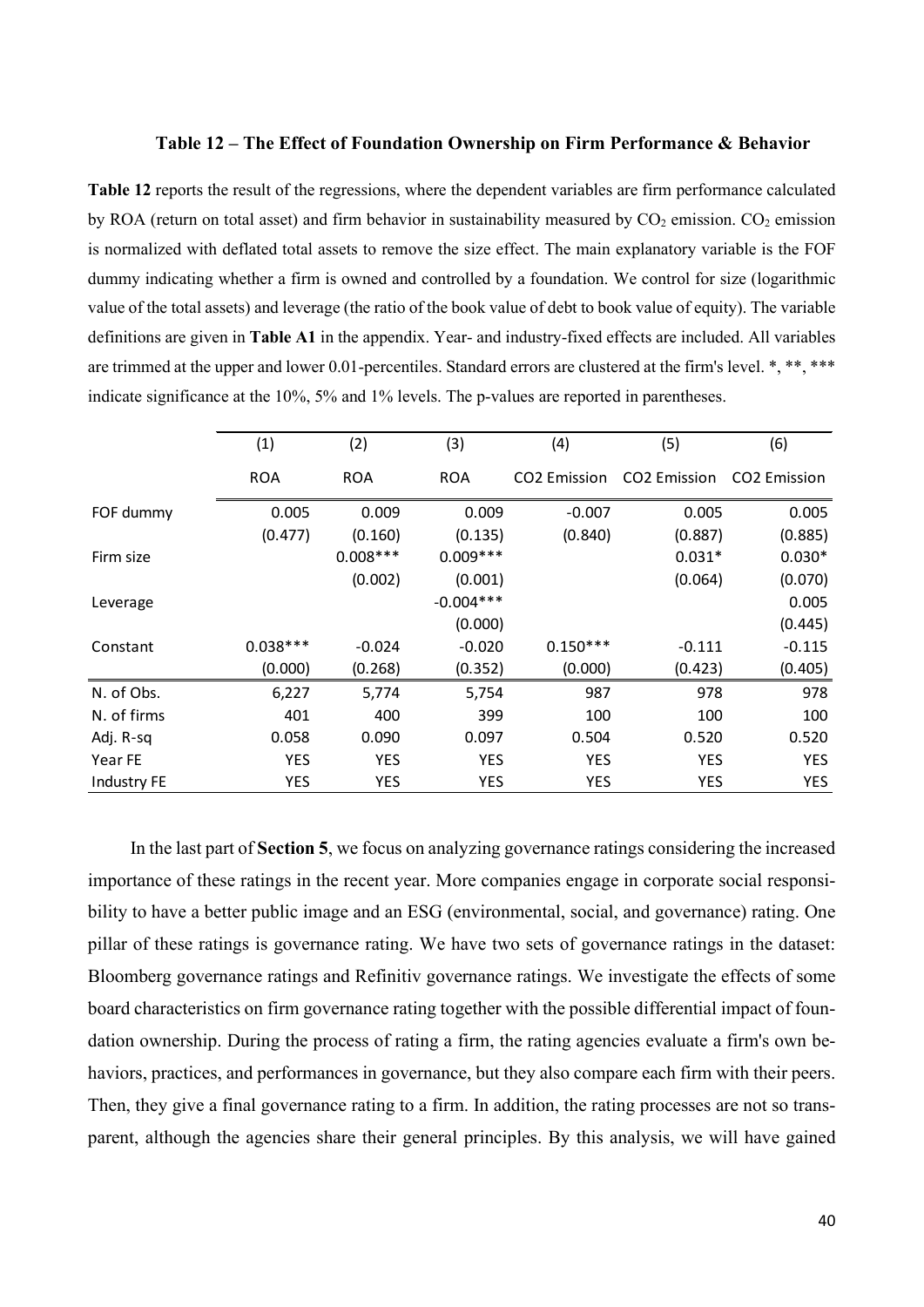some insights about these ratings. We focus on three board metrics: CEO duality, board size and average age of board directors. We choose these variables because each of them measures an importance characteristic of a board. CEO duality is a proxy for a board's independence. Board size is a metric which can measure and influence many characteristics such as the representation of different stakeholders in the board (composition), the functionality of a board (whether people from different expertise exist in the board or not), and so on. On the other hand, the average age of board members is a metric to measure the level of experience of the board members. Rating agencies mention that they rate the companies in these characteristics among many others.

The regression specification we employ in this analysis of governance rating is as follows:

# Gov rating<sub>it</sub> =  $\beta_1$  FOF dum<sub>i</sub> +  $\beta_2$ BrdFtr<sub>it</sub> +  $\beta_3$  FOF dum  $\times$  BrdFtr<sub>it</sub> +  $\beta_2 X_{it}$  +  $\alpha_t$  +  $\lambda_i$  +  $\varepsilon_{it}$

In the specification above, Gov rating<sub>it</sub> is the dependent variable and the numerical rating of firm *i* in year *t* provided by Bloomberg or Refinitiv Eikon. FOF dummy<sub>i</sub> is the variable that equals 1 when a firm *i* is owned by a foundation.  $BrdFtr_{it}$  represents the main explanatory board variables (CEO duality, board size, and average age of board members) for firm  $i$  at time  $t$ . In turn, FOF dum  $\times$  BrdFt $r_{it}$  indicates interaction term of foundation ownership dummy and the respective board feature variable, e.g., CEO duality or board size. As seen in the previous specifications,  $\alpha_t$  indicates year-fixed effects, and  $\lambda_i$  industry-fixed effects. Here,  $X_{it}$  denotes a single control variable that is firm size.

When the dependent variable is Bloomberg governance rating, whether a firm is controlled and owned by a foundation (proxied by FOF dummy) does not significantly influence the rating in the statistical sense, as seen in the first two columns of **Table 13**. In these columns, we regress governance rating only on foundation ownership dummy in the first specification and then with firm size as a control variable in the second specification. The higher the firm size is, the higher the governance rating. We add board features to the regression specification starting in the third column. Then, in the fourth, fifth, and sixth columns, we use interaction variables of board features with foundation ownership dummy variable (*FOF dummy*) in our regressions.

As seen in the 4th column of **Table 13**, the effect of CEO duality on governance rating is negative and statistically significant at the 10 percent level. This result is expected since higher CEO duality implies lower board independence from the company's management and will be penalized with a low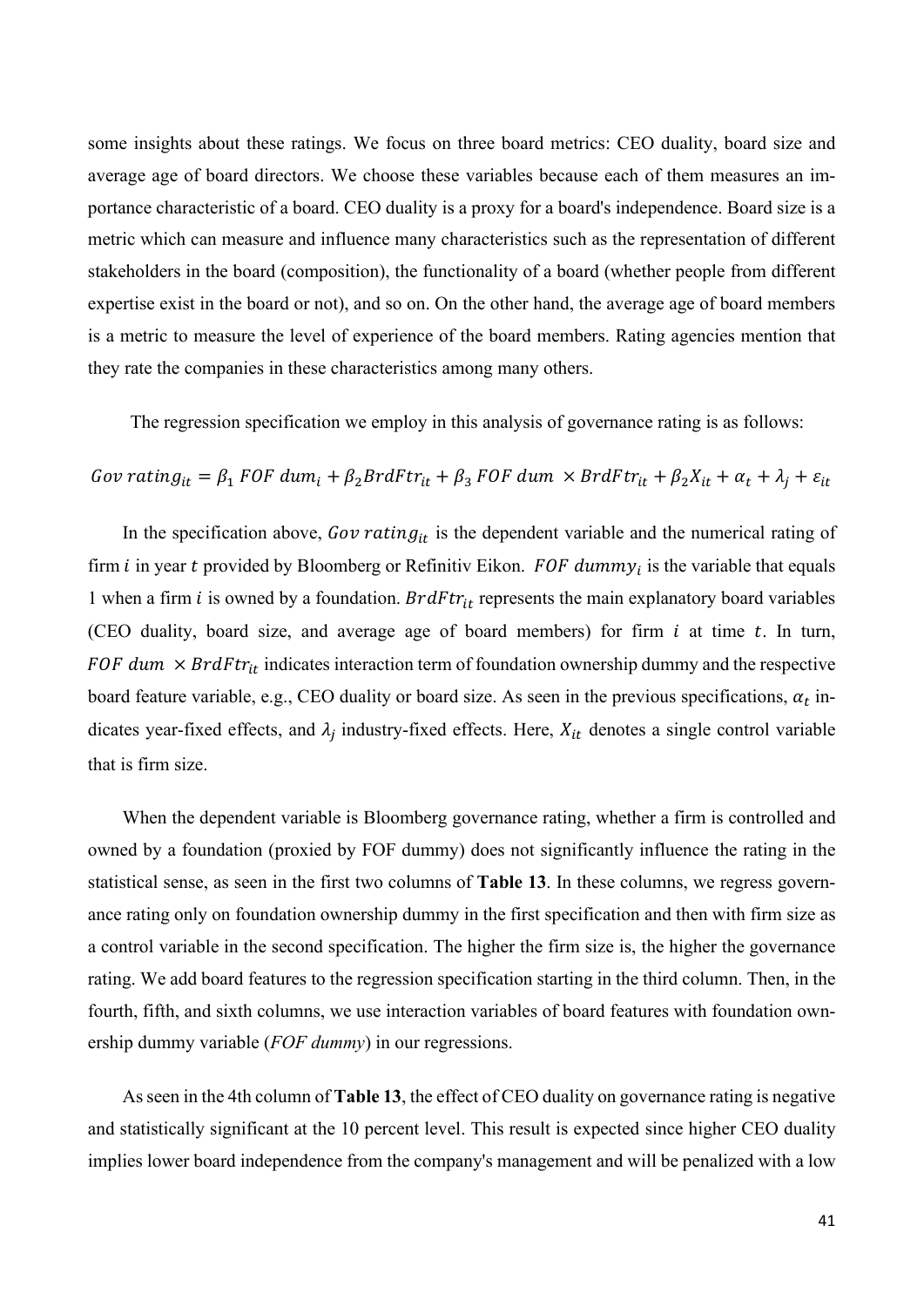rating from Bloomberg. Furthermore, we interact CEO duality with the foundation-ownership dummy in the fourth column of **Table 13**. We observe that the interaction variable's coefficient is not statistically significant, implying that foundation ownership does not change the individual effect of CEO duality on governance rating.

On the other hand, the effect of board size on governance ratings is positive and statistically significant at the 1 percent level as seen in columns 3 and 4 of **Table 13**. This finding is surprising, because Bloomberg states that "a lower value in board size is characterized as *better* from an ESG perspective". However, the coefficients of board size in the  $3<sup>rd</sup>$  and 4th columns show the opposite effect. On the other hand, we should note that the corporate governance literature has not reached a consensus on whether a larger or a smaller board is better for companies' governance and financial performance. Regarding the effect of the average age of board directors, we obtain statistically insignificant coefficients both in the third column and in the other columns, although all coefficients are positive, depicting a positive relationship between the average age of board members and governance rating.

In the fifth column of **Table 13**, we interact the board size with the foundation ownership dummy variable (*FOF dummy*). We obtain different results in this column. The foundation ownership dummy variable becomes statistically significant at the 10 percent level, and it keeps its negative sign implying that FOFs are more likely to get a lower governance rating. To evaluate the overall effect, one needs to consider the coefficient of the interaction term between board size and FOF dummy. The interaction term is positive and significant at the 10 percent level. However, its magnitude is small and far from changing the negative relationship between foundation ownership and governance rating implied by the individual coefficient of the FOF dummy.

In the last column of **Table 13**, we use both interaction variables as regressors: *CEO duality x FOF dummy* and *board size x FOF dummy*. Using two interaction variables simultaneously is the difference of this specification compared to the last one. We still obtain a negative effect of foundation ownership on governance rating, which is statistically significant at the 10 percent level. The larger boards in FOFs increase their governance ratings compared to smaller boards. Still, this differential effect is not enough to overcome the negative impact of the foundation ownership category on governance rating. Another essential result from this regression is that CEO duality's coefficient is negative and statistically significant at the 10 percent level as it is in the fourth column of **Table 13**. The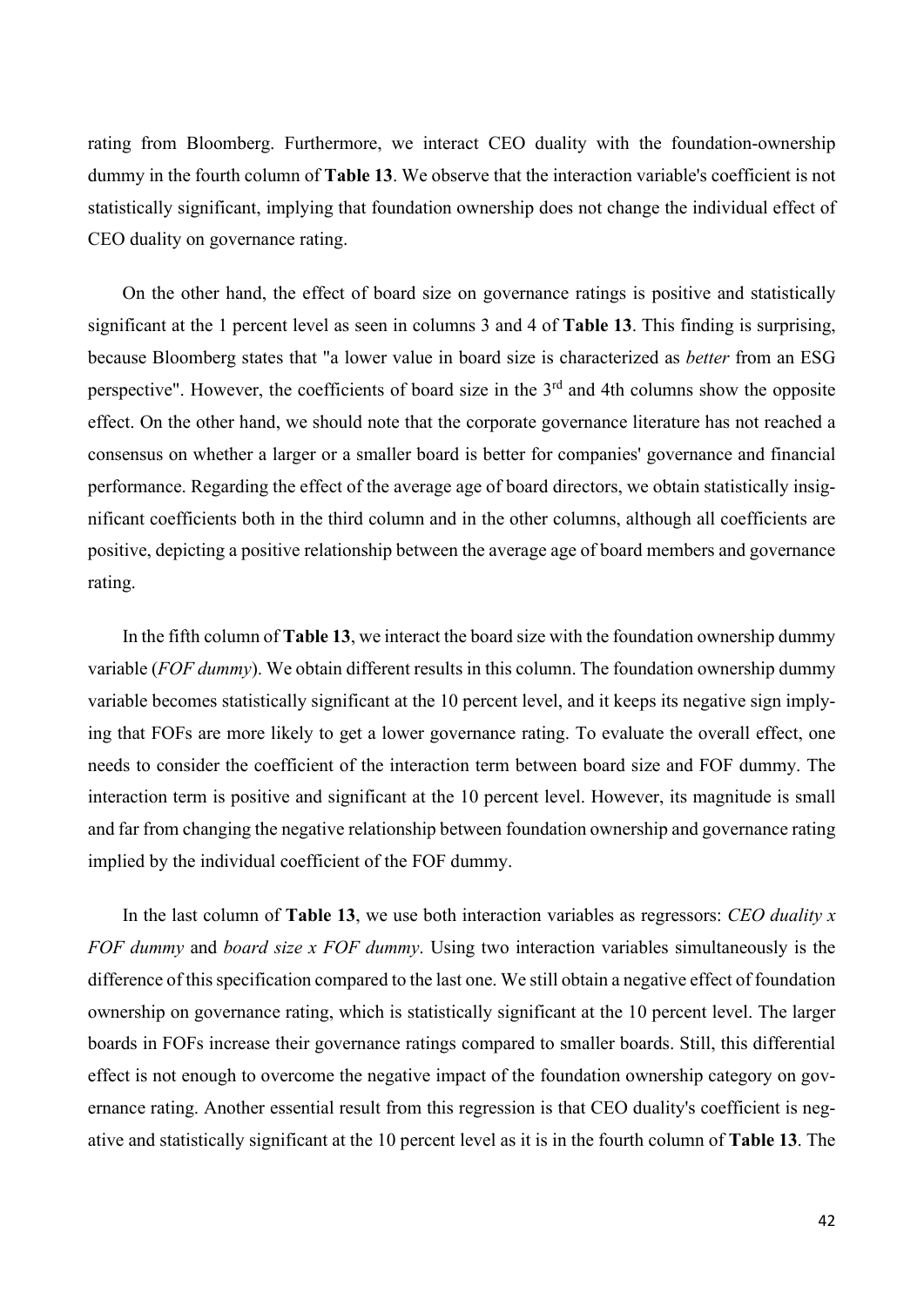higher the CEO duality, the lower the board independence, and the lower the firm's governance rating. However, the interaction variable of *CEO duality x FOF dummy* does not have statistically significant coefficient, implying that foundation-ownership does not have differential influence on the effect of CEO duality on Bloomberg governance rating.

We repeat the same regression analyses that we have performed in **Table 13** this time by using the governance ratings provided by Refinitiv in **Table 14**. Regressions with Refinitiv's governance ratings do not provide us with any statistically significant coefficients at all for neither foundation ownership dummy nor board feature variables. It is, of course, unexpected that Refinitiv's governance rating is not responsive to all these three board features and foundation ownership as seen in **Table 14**. One of the possible explanations might be a statistical reason: we have a much fewer number of observations for Refinitiv governance rating than we have for Bloomberg governance rating.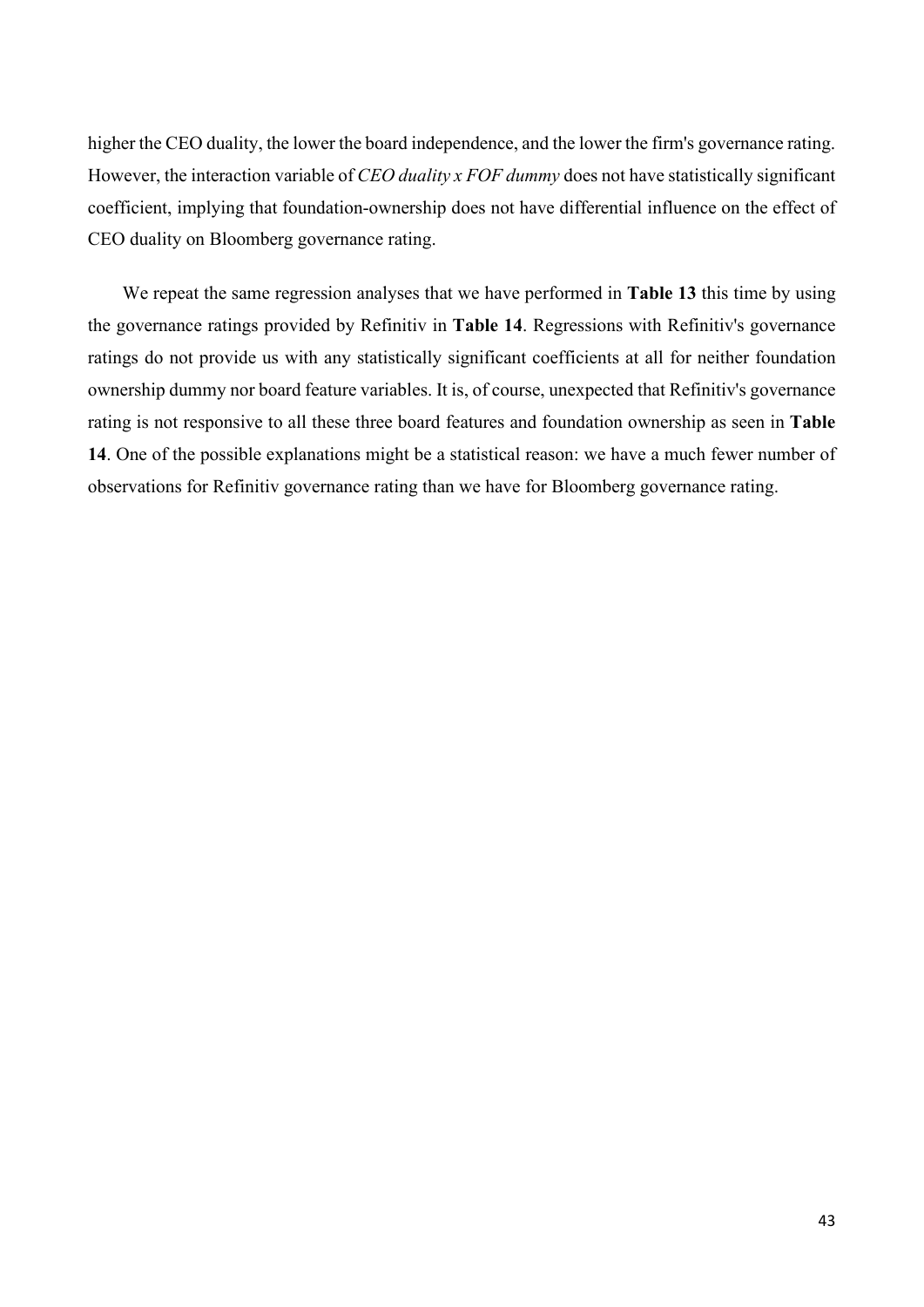### **Table 13 – The Effects of Board Characteristics on Bloomberg Governance Rating**

**Table 13** reports the results of the regressions, where the dependent variable is the governance rating provided by *Bloomberg*. These regressions examine the effects of board characteristics on governance rating together with the differential effect of foundation ownership. FOF dummy indicates whether a firm is controlled and owned by a foundation. The main explanatory board variables are CEO duality, the board size, and average board age. *CEO duality x FOF dummy* and *board size x FOF dummy* are the interaction variables of two board characteristics with foundation ownership dummy variable. The only control variable is firm size, which is the logarithmic value of the total asset. The variable definitions are provided in **Table A1** in the appendix. The year-fixed and industry-fixed effects are included in all specifications. All variables are trimmed at the upper and lower 0.01-percentiles. Standard errors are clustered at the firm level. \*, \*\*, \*\*\* indicate significance at the 10%, 5% and 1% levels. The p-values are reported in parentheses.

|                       | Goverance Rating (Bloomberg) |            |            |            |            |            |  |
|-----------------------|------------------------------|------------|------------|------------|------------|------------|--|
|                       | (1)                          | (2)        | (3)        | (4)        | (5)        | (6)        |  |
| FOF dummy             | $-1.093$                     | $-0.980$   | $-0.647$   | $-0.785$   | $-6.929*$  | $-7.082*$  |  |
|                       | (0.397)                      | (0.404)    | (0.595)    | (0.513)    | (0.056)    | (0.057)    |  |
| CEO duality           |                              |            | $-1.326$   | $-1.433*$  | $-1.302$   | $-1.413*$  |  |
|                       |                              |            | (0.129)    | (0.073)    | (0.131)    | (0.077)    |  |
| Board size            |                              |            | $0.416***$ | $0.414***$ | 0.250      | 0.248      |  |
|                       |                              |            | (0.009)    | (0.009)    | (0.108)    | (0.111)    |  |
| Avg. board age        |                              |            | 0.041      | 0.037      | 0.048      | 0.044      |  |
|                       |                              |            | (0.591)    | (0.614)    | (0.521)    | (0.542)    |  |
| CEO duality x FOF dum |                              |            |            | 1.323      |            | 1.368      |  |
|                       |                              |            |            | (0.807)    |            | (0.791)    |  |
| Board size x FOF dum. |                              |            |            |            | $0.657*$   | $0.658*$   |  |
|                       |                              |            |            |            | (0.055)    | (0.054)    |  |
| Firm size             |                              | $2.382***$ | $2.260***$ | $2.260***$ | $2.212***$ | $2.212***$ |  |
|                       |                              | (0.000)    | (0.000)    | (0.000)    | (0.000)    | (0.000)    |  |
| Constant              | 51.663***                    | 32.364***  | 28.782 *** | 29.069 *** | 30.295***  | 30.595***  |  |
|                       | (0.000)                      | (0.000)    | (0.000)    | (0.000)    | (0.000)    | (0.000)    |  |
| N. of Obs.            | 3,195                        | 3,161      | 2,589      | 2,589      | 2,589      | 2,589      |  |
| N. of firms           | 283                          | 283        | 241        | 241        | 241        | 241        |  |
| Adj. R-sq             | 0.163                        | 0.267      | 0.331      | 0.331      | 0.337      | 0.337      |  |
| Year FE               | <b>YES</b>                   | <b>YES</b> | <b>YES</b> | <b>YES</b> | <b>YES</b> | <b>YES</b> |  |
| <b>Industry FE</b>    | <b>YES</b>                   | <b>YES</b> | <b>YES</b> | <b>YES</b> | <b>YES</b> | YES        |  |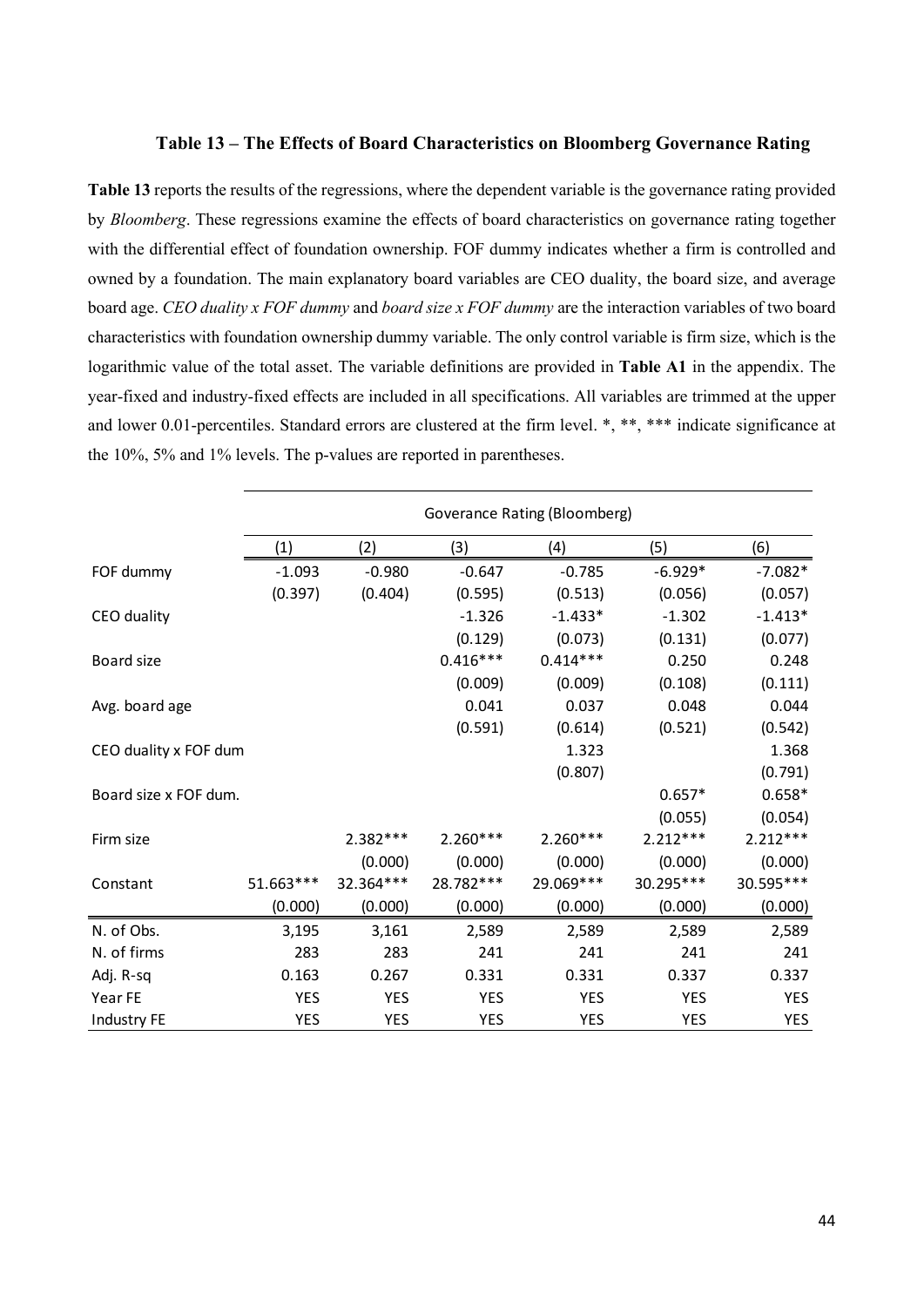### **Table 14 – The Effects of Board Characteristics on Refinitiv Governance Rating**

**Table 14** reports the results of the regressions, where the dependent variable is the governance rating provided by *Refinitiv Eikon*. These regressions examine the effects of board characteristics on governance rating together with the differential effect of foundation ownership. FOF dummy indicates whether a firm is controlled and owned by a foundation. The main explanatory board variables are CEO duality, board size, and average board age. *CEO duality x FOF dummy* and *board size x FOF dummy* are the interaction variables of two board characteristics with foundation ownership dummy variable. The only control variable is firm size, which is the logarithmic value of the total asset. The variable definitions are given in **Table A1** in the appendix. The yearfixed and industry-fixed effects are included in all specifications. All variables are trimmed at the upper and lower 0.01-percentiles. Standard errors are clustered at the firm level. \*, \*\*, \*\*\* indicate significance at the 10%, 5% and 1% levels. The p-values are reported in parentheses.

|                       | Governance Rating (Refinitiv) |            |            |            |            |            |
|-----------------------|-------------------------------|------------|------------|------------|------------|------------|
|                       | (1)                           | (2)        | (3)        | (4)        | (5)        | (6)        |
| FOF dummy             | 1.986                         | 1.786      | 0.243      | $-0.665$   | 3.430      | 2.687      |
|                       | (0.570)                       | (0.554)    | (0.951)    | (0.845)    | (0.761)    | (0.812)    |
| CEO duality           |                               |            | $-3.539$   | $-4.282$   | $-3.569$   | $-4.319$   |
|                       |                               |            | (0.319)    | (0.178)    | (0.317)    | (0.175)    |
| Board size            |                               |            | 0.399      | 0.362      | 0.491      | 0.459      |
|                       |                               |            | (0.465)    | (0.498)    | (0.441)    | (0.468)    |
| Avg. board age        |                               |            | $-0.045$   | $-0.085$   | $-0.043$   | $-0.082$   |
|                       |                               |            | (0.879)    | (0.759)    | (0.884)    | (0.763)    |
| CEO duality x FOF dum |                               |            |            | 6.493      |            | 6.548      |
|                       |                               |            |            | (0.716)    |            | (0.715)    |
| Board size x FOF dum  |                               |            |            |            | $-0.309$   | $-0.326$   |
|                       |                               |            |            |            | (0.765)    | (0.752)    |
| Firm Size             |                               | $6.134***$ | $5.249***$ | $5.334***$ | $5.283***$ | $5.371***$ |
|                       |                               | (0.000)    | (0.000)    | (0.000)    | (0.000)    | (0.000)    |
| Constant              | 48.435***                     | $-4.159$   | 5.236      | 7.571      | 3.880      | 6.163      |
|                       | (0.000)                       | (0.629)    | (0.780)    | (0.666)    | (0.832)    | (0.721)    |
| N. of Obs.            | 1,639                         | 1,590      | 1,219      | 1,219      | 1,219      | 1,219      |
| N. of firms           | 177                           | 177        | 142        | 142        | 142        | 142        |
| Adj. R-sq             | 0.147                         | 0.24       | 0.284      | 0.285      | 0.284      | 0.285      |
| Year FE               | <b>YES</b>                    | <b>YES</b> | <b>YES</b> | <b>YES</b> | <b>YES</b> | <b>YES</b> |
| Industry FE           | <b>YES</b>                    | <b>YES</b> | <b>YES</b> | <b>YES</b> | <b>YES</b> | <b>YES</b> |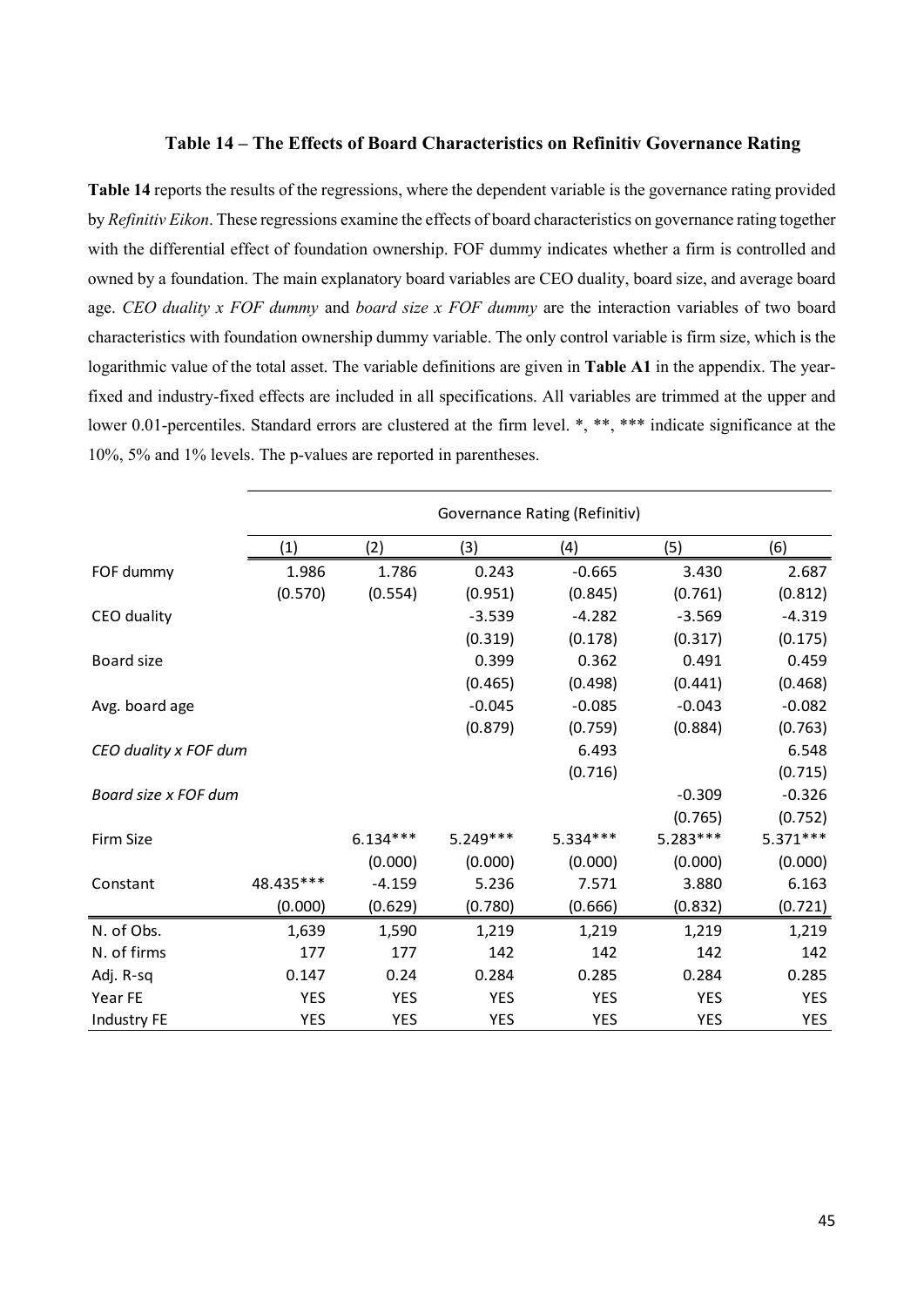In the last part, we analyze whether foundation-owned firms have a better score in the board governance (BG) index that we develop based on this sample. We employ the following regression specification:

$$
BG Index_{it} = \beta_1 FOF dummy_i + \beta_2 X_{it} + \alpha_t + \lambda_j + \varepsilon_{it}
$$

where BG Index<sub>it</sub> is the board governance index score of firm *i* at year *t*, FOF dummy<sub>i</sub> is the variable that equals 1 when a firm *i* is owned by a foundation,  $\alpha_t$  indicates year-fixed effects, and  $\lambda_j$  industry-fixed effects.  $X_{it}$  denotes the control variables, including firm size and leverage. FOF dummy<sub>i</sub> is the primary explanatory variable we are interested in.

**Table 15** provides the regression results. The difference between different columns is that we add control variables one by one in each regression specification. In all regressions, foundation-ownership has a positive and statistically significant coefficient at the 1% level. Foundation-owned firms score better in the BG index than conventional firms in the sample.

We also examine the effect of the BG index on outcome variables: ROA and CO2 emission. We employ a similar regression specification that we have already used in the previous parts.

$$
Outcome_{it} = \beta_1 BG Index_{it} + \beta_2 FOR
$$
 
$$
dum_i + \beta_3 FOR
$$
 
$$
dum_i \times BGIndex_{it} + \beta_4X_{it} + \alpha_t + \lambda_j + \varepsilon_{it}
$$

where Outcome<sub>it</sub> is either firm performance proxied by ROA of firm  $i$  at year  $t$  or firm behavior proxied by CO2 emission divided by total asset of firm *i* at year  $t$ , BG Index<sub>it</sub> is the BG index score of firm *i* at year *t*, FOF dum<sub>i</sub> is the variable that equals 1 when a firm *i* is owned by a foundation. FOF dum<sub>i</sub>  $\times$  BG Index<sub>it</sub> is the interaction variable of the two explanatory variables of interest.  $\alpha_t$  indicates year-fixed effects, and  $\lambda_j$  industry-fixed effects.  $X_{it}$  denotes the control variables, including firm size and leverage. The regressions showing the effect of foundation ownership on firm performance and behavior in CSR are provided in **Table 16**.

As seen in the first three columns of Table 16, neither foundation-ownership nor the BG index statistically affects the firm profitability measured by ROA. On the other hand, we examine the impact of the BG index and foundation-ownership on firm behavior in CSR measured by CO2 emission/total asset in columns 4, 5, and 6 of **Table 16**. As seen in columns 5 and 6, the BG index has negative and statistically significant coefficients at the 5% level, implying a higher BG index score leads to a lower CO2 emission. In other words, this finding tells us that better governance practices at the board level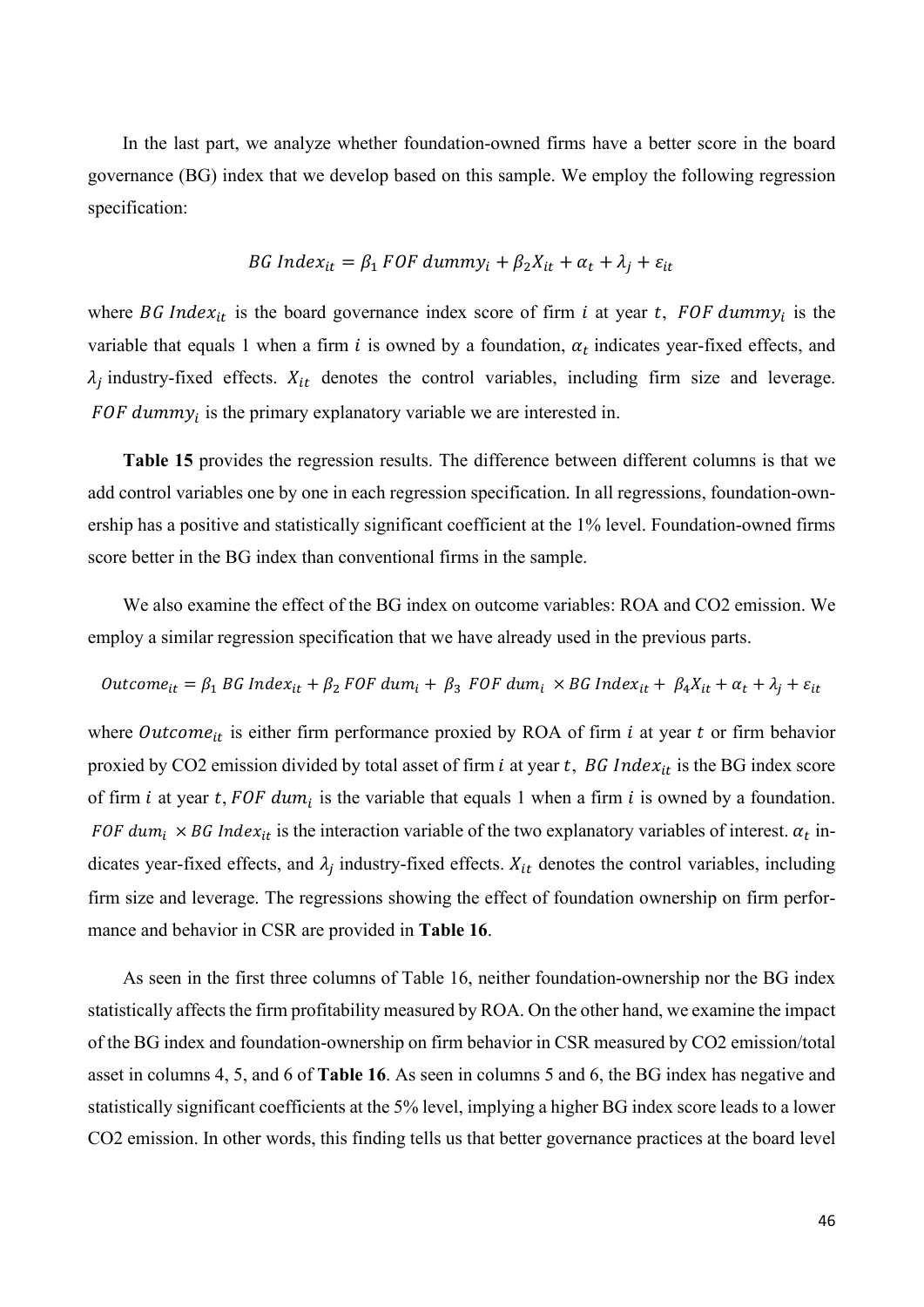reveal themselves in a firm's behavior in CSR. However, the interaction variable of FOF dum<sub>i</sub>  $\times$  BG Index<sub>it</sub> has positive and statistically significant coefficients at the 5% level, as seen in columns 5 and 6 of **Table 16**. The magnitudes of these coefficients are enough to convert the individual effects of the BG index on CO2 emission. For instance, for column 6, the combined effect is 0.015 (-0.026+0.041), implying that foundation-owned firms with a better governance index release more CO2 emissions. This is a finding that is not expected.

### **Table 15 – The Effect of Foundation Ownership on the BG Index**

**Table 15** reports the results of the regressions, where the dependent variable is: the board governance (BG) index score. The main explanatory variable is the *FOF dummy*, indicating whether a firm is owned and controlled by a foundation. We control for firm size (logarithmic value of total assets) and leverage (the ratio of the book value of debt to book value of equity). The variable definitions and the construction of the BG index are provided in **Table A1** in the appendix and in **Table 1**, respectively. The year- and industry-fixed effects are included in all specifications. All variables are trimmed at the upper and lower 0.01-percentiles. Standard errors are clustered at the firm level. \*, \*\*, \*\*\* indicate significance at the 10%, 5% and 1% levels. The pvalues are reported in parentheses.

|             | (1)             | (2)             | (3)             |
|-------------|-----------------|-----------------|-----------------|
|             | <b>BG Index</b> | <b>BG Index</b> | <b>BG</b> Index |
| FOF dummy   | $0.700***$      | $0.723***$      | $0.710***$      |
|             | (0.000)         | (0.000)         | (0.000)         |
| Firm size   |                 | 0.039           | 0.037           |
|             |                 | (0.356)         | (0.400)         |
| Leverage    |                 |                 | 0.013           |
|             |                 |                 | (0.677)         |
| Constant    | $4.284***$      | $3.964***$      | $3.961***$      |
|             | (0.000)         | (0.000)         | (0.000)         |
| N. of Obs.  | 3,048           | 2,949           | 2,943           |
| N. of firms | 288             | 283             | 282             |
| Adj. R-sq   | 0.256           | 0.260           | 0.258           |
| Year FE     | <b>YES</b>      | YES             | <b>YES</b>      |
| Industry FE | YES             | YES             | YES             |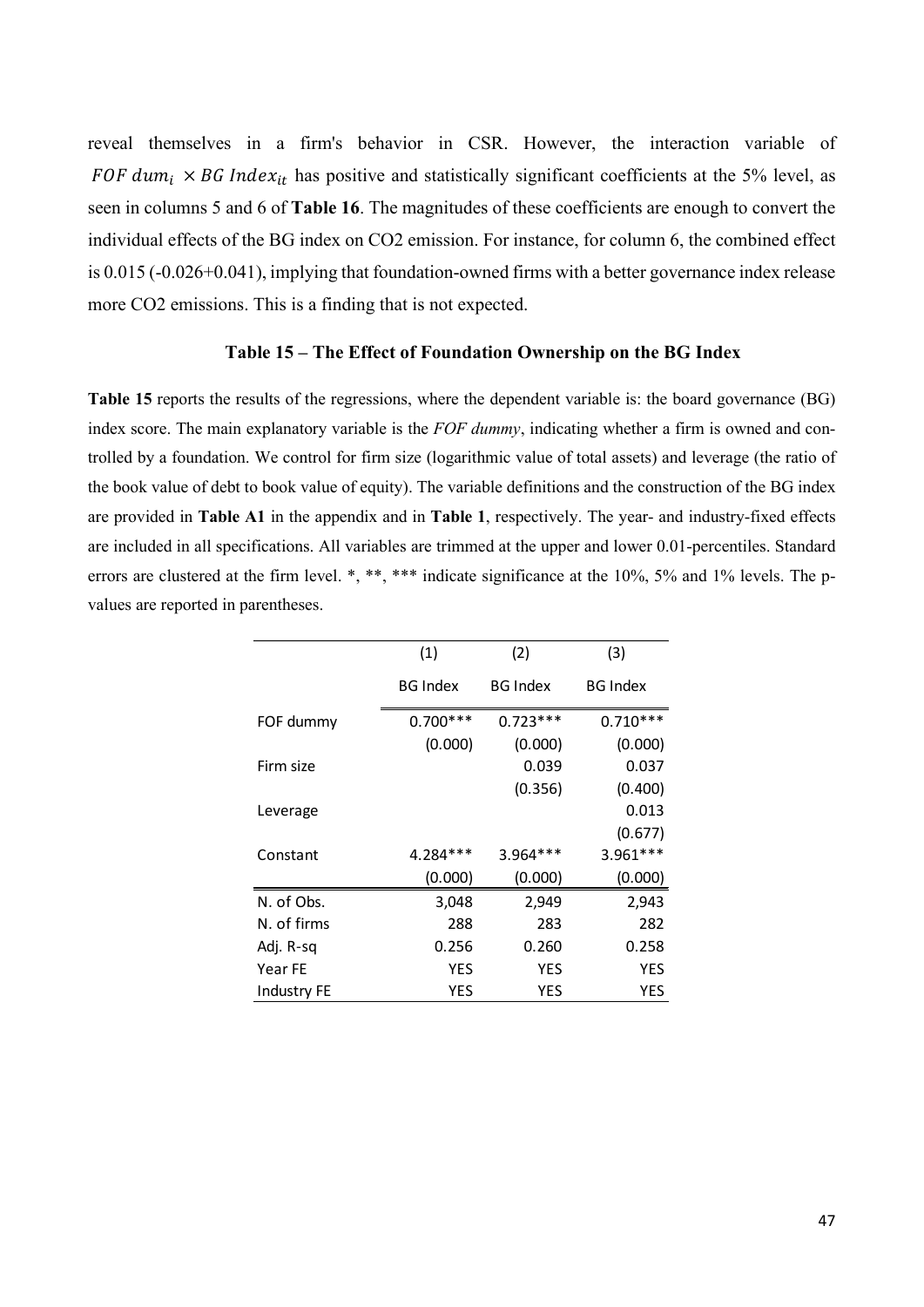### **Table 16 – The Effects of BG Index on Firm Performance & Behavior**

**Table 16** reports the result of the regressions, where the dependent variables are firm performance calculated by ROA (return on total asset) and firm behavior in sustainability measured by CO2 emission. CO2 emission is normalized with deflated total assets to remove the size effect. The main explanatory variables are the BG Index and the FOF dummy indicating whether a firm is owned and controlled by a foundation. We control for size (logarithmic value of the total assets) and leverage (the ratio of the book value of debt to book value of equity). The variable definitions are given in **Table A1** in the appendix. Year- and industry-fixed effects are included. All variables are trimmed at the upper and lower 0.01-percentiles. Standard errors are clustered at the firm's level. \*, \*\*, \*\*\* indicate significance at the 10%, 5% and 1% levels. The p-values are reported in parentheses.

|                       | (1)        | (2)        | (3)        | (4)               | (5)               | (6)               |
|-----------------------|------------|------------|------------|-------------------|-------------------|-------------------|
|                       | <b>ROA</b> | <b>ROA</b> | <b>ROA</b> | CO2 Emis-<br>sion | CO2 Emis-<br>sion | CO2 Emis-<br>sion |
| <b>BG Index</b>       | 0.001      | $-0.000$   | $-0.000$   | $-0.013$          | $-0.026**$        | $-0.026**$        |
|                       | (0.427)    | (0.784)    | (0.993)    | (0.186)           | (0.013)           | (0.014)           |
| FOF dummy             |            | 0.013      | 0.017      |                   | $-0.195$          | $-0.195$          |
|                       |            | (0.464)    | (0.311)    |                   | (0.104)           | (0.101)           |
| <b>BG Index x FOF</b> |            |            |            |                   |                   |                   |
| dummy                 |            | 0.001      | $-0.000$   |                   | $0.040**$         | $0.041**$         |
|                       |            | (0.787)    | (0.994)    |                   | (0.035)           | (0.034)           |
| Firm size             |            | $-0.001$   | $-0.000$   |                   | $0.028*$          | $0.028*$          |
|                       |            | (0.599)    | (0.856)    |                   | (0.083)           | (0.092)           |
| Leverage              |            |            | $-0.004**$ |                   |                   | 0.005             |
|                       |            |            | (0.017)    |                   |                   | (0.520)           |
| Constant              | $0.042***$ | $0.053***$ | $0.052***$ | $0.210***$        | 0.019             | 0.016             |
|                       | (0.000)    | (0.009)    | (0.010)    | (0.001)           | (0.893)           | (0.912)           |
| N. of Obs.            | 2,952      | 2,926      | 2,920      | 944               | 937               | 937               |
| N. of firms           | 281        | 281        | 280        | 97                | 97                | 97                |
| Adj. R-sq             | 0.077      | 0.092      | 0.103      | 0.503             | 0.524             | 0.524             |
| Year FE               | <b>YES</b> | <b>YES</b> | <b>YES</b> | <b>YES</b>        | <b>YES</b>        | <b>YES</b>        |
| <b>Industry FE</b>    | <b>YES</b> | <b>YES</b> | <b>YES</b> | <b>YES</b>        | <b>YES</b>        | <b>YES</b>        |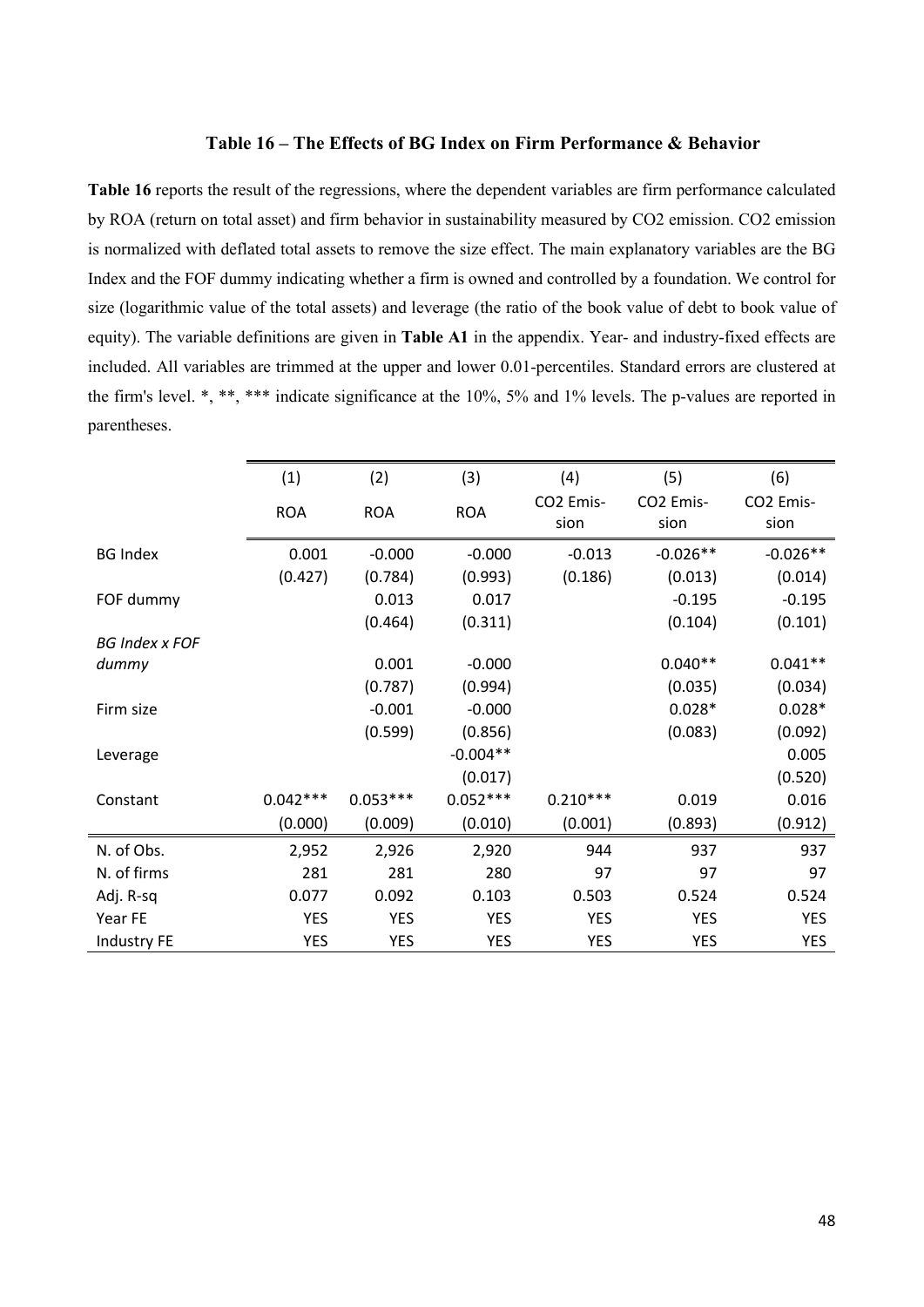### **6. Concluding Remarks & Discussion**

This paper adds to our knowledge of board governance in enterprise foundations by comparing foundation-owned companies to conventional ownership forms. It extends the literature about enterprise foundations by studying the board governance of foundation-owned firms in a global setting.

This paper's central hypothesis is that differences in ownership structure will be reflected in corporate governance differences, specifically in the characteristics of boards of directors. We find that boards of foundation-owned firms (FOFs) are, in fact, different from those of non-foundationowned firms (non-FOFs). We split the control group of non-FOFs into sub-categories of family ownership and investor ownership. The distinctive features of FOFs are still valid compared to both family-owned firms (FAFs) and investor-owned firms (IOFs). FOFs appear to have younger boards where board members serve fewer years. We find that FOFs take into consideration corporate social responsibility/sustainability more at the board level.

We also investigate the effects of being a foundation-owned firm on some specific board characteristics through regression analyses. Our empirical findings show that having a foundation owner leads firms to have boards where directors serve for a shorter time, demonstrated by shorter tenure periods. Moreover, foundation ownership decreases the average age of directors on the boards. FOFs are more likely to separate the CEO position and chairmanship roles on the board. In addition, FOFs have less tendency to keep the former CEO on their boards compared to non-FOFs. On the other hand, foundation ownership does not matter to the board size and percentage of independent directors on the boards. Regarding gender composition, our regression analysis shows that foundation-ownership increases the presence of female directors on the boards. Our regression analyses about CSR/Sustainability related board governance variables do not provide any statistically significant effect of foundation-ownership on having a CSR committee on the board or the adoption of environmental chain management by the board.

Moreover, we investigate the effect of foundation ownership on firm performance proxied by ROA and firm behavior in CSR proxied by  $CO<sub>2</sub>$  emission. The regression analyses show that foundation ownership is not associated with higher ROA or lower  $CO<sub>2</sub>$  emissions.

We also investigate the relationship between foundation ownership and governance ratings directly as well as through the fundamental board characteristics, such as board size, the average age of board members, and CEO duality. We observe that CEO duality negatively influences Bloomberg's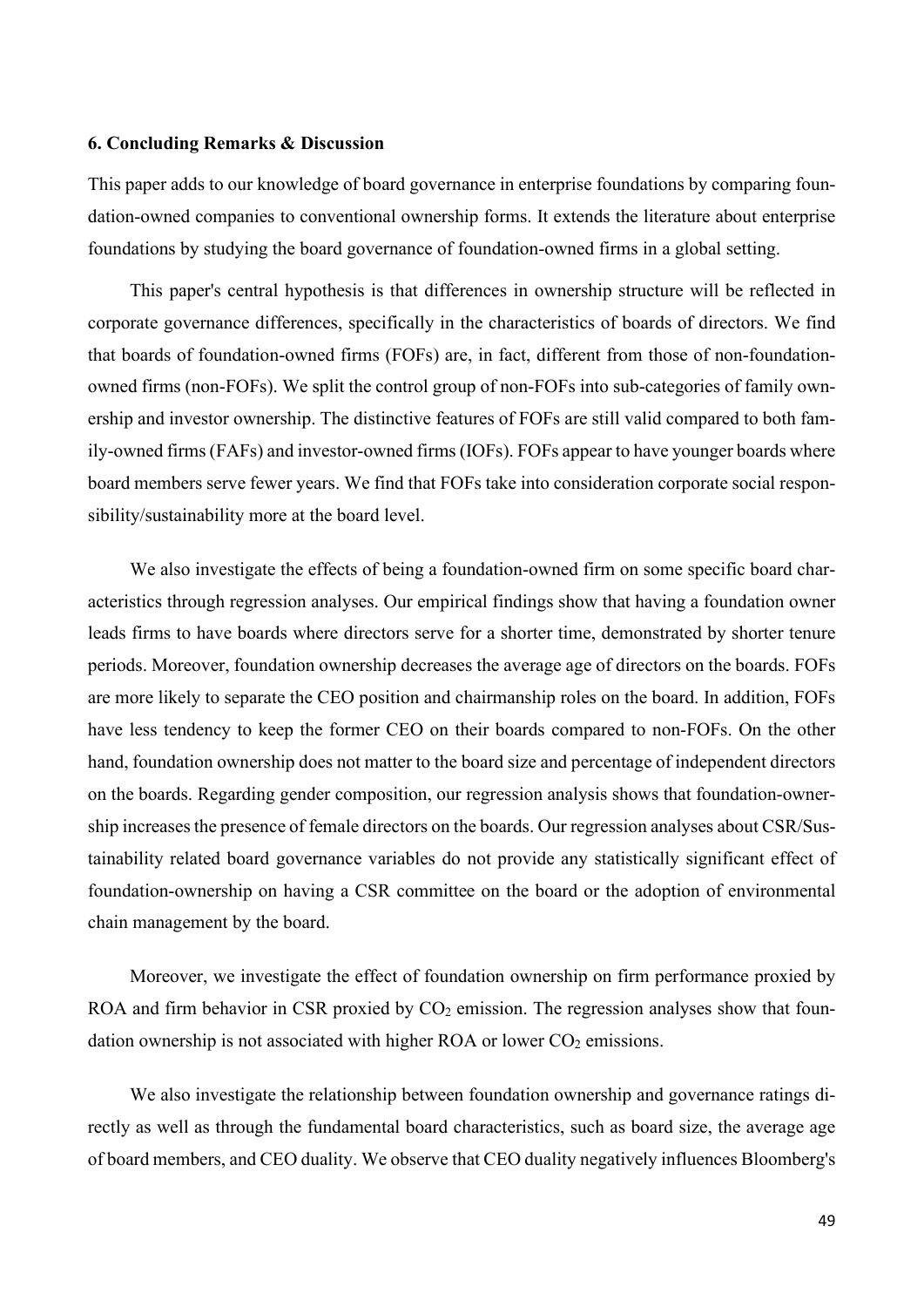governance ratings statistically significantly, but this effect is not specifically less or more for foundation-owned firms. On the other hand, the larger the board in a firm, the higher the Bloomberg governance rating the firm has if a foundation owns the firm. In this setting, being a foundationowned firm leads a firm to have a lower Bloomberg governance rating. The average age of board members seems to have no influence on Bloomberg governance ratings. Concerning Refinitiv's governance ratings, we obtain no statistically significant effect of foundation ownership or board characteristics.

Finally, we examine the relationship between foundation ownership and the board governance (BG) index and the effect of the BG index on firm performance (ROA) and CSR behavior (CO2 emission) variables. We find that foundation ownership leads to a higher BG index score. This implies that foundation-owned firms are seemingly aligned with better board practices. However, we cannot obtain a statistically significant effect of the BG index on ROA neither for FOFs nor for non-FOFs. On the other hand, we document that the firms in our sample with a higher BG score create less CO2 emissions, but these firms are non-foundation owned firms.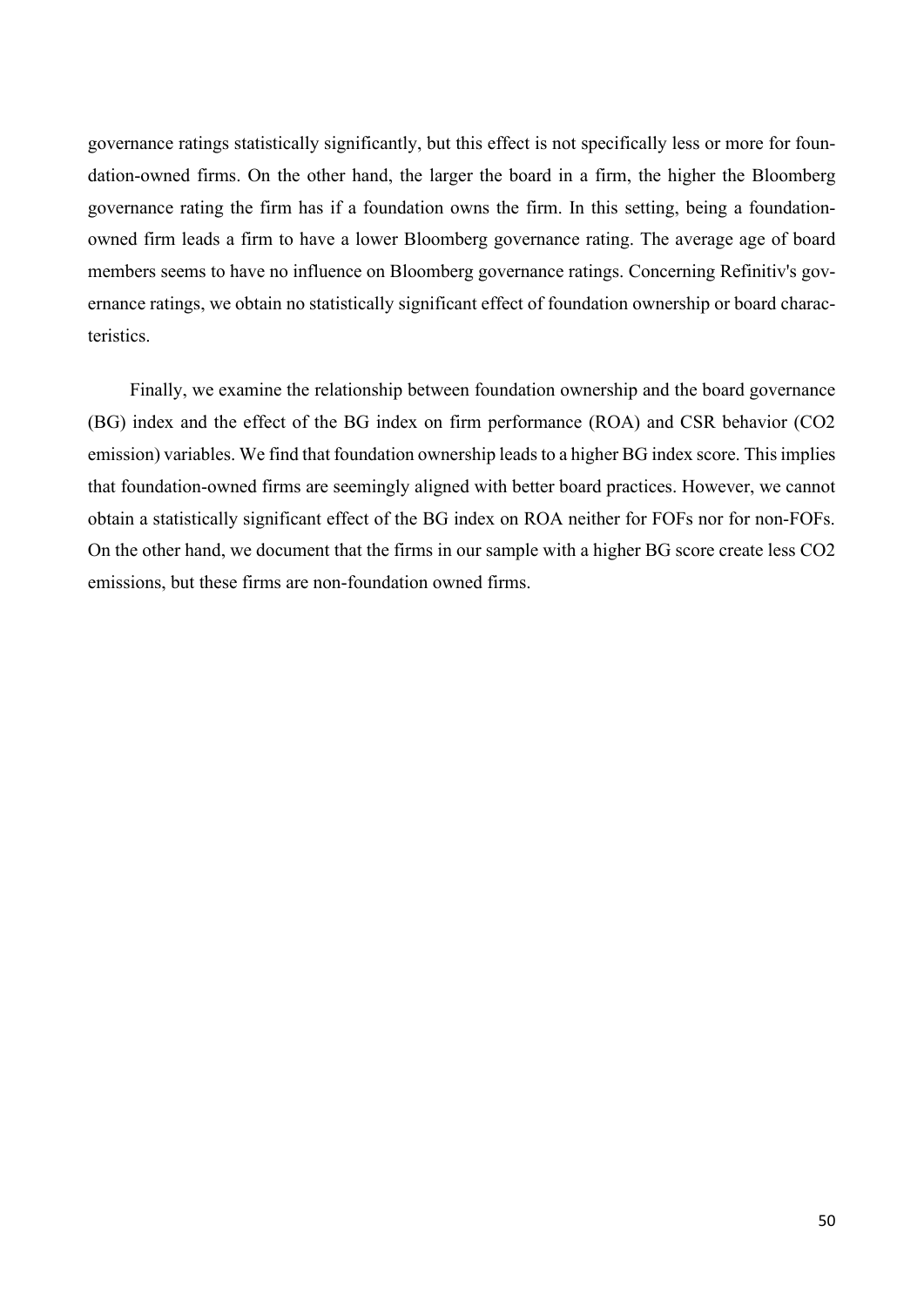### **Appendix**

| <b>Table A1 - Definition of Variables</b> |  |  |  |
|-------------------------------------------|--|--|--|
|-------------------------------------------|--|--|--|

| <b>Variable</b>                        | <b>Definition</b>                                                                       |
|----------------------------------------|-----------------------------------------------------------------------------------------|
| <b>Board Governance Variables*</b>     |                                                                                         |
| Board size                             | : Number of directors on the company's board. Full-time directors are only counted.     |
| Average board tenure                   | : Average tenure of all current directors on the company board in years.                |
| Perc. of independent directors         | : Independent directors as a percentage of total board nembership.                      |
| Perc. of female directors              | : Percentage of the total board members that are female.                                |
| Average BODs age                       | : Average age of the members of the board, in years.                                    |
| Former CEO on the board                | : Dummy variable that is equal to one when a former Chief Executive Officer (CEO)       |
|                                        | or a person with equivalent role has been a director on the board.                      |
| CEO duality                            | : Dummy variable that is equal to one when the company's Chief Executive Officer        |
|                                        | is also Chairman of the board.                                                          |
| CSR/Sustainability Committee           | : Dummy variable that is equal to one if the firm has a CSR/Sustainability or           |
|                                        | equivalent committee.                                                                   |
| Env. Supply Chain Management           | : Dummy variable that is equal to one if the firm has any initiative to reduce the      |
|                                        | environmental footprint of its supply chain adopted by the board.                       |
| Bloomberg governance rating            | : Bloomberg's metric that rates a firm in many sub-governance metrics                   |
| Refinitiv governance rating            | : Refinitiv's metric that rates a firm in governance features in a range from 0 to 100. |
| Board governance (BG) index            | : A index variable that takes value from 0 to 9. It is calculated by giving one point   |
|                                        | for each of the nine components of the index that the firm has. Each component          |
|                                        | represents each board governance feature.                                               |
| <b>Financial Variables</b>             |                                                                                         |
| Debt structure                         |                                                                                         |
| Leverage                               | : Book value of total liabilities over book value of equity.                            |
| Market leverage                        | : Book value of total liabilities over market value of equity (market capitalization)   |
| <b>Profitability ratios</b>            |                                                                                         |
| <b>ROA</b>                             | : Net income over book value of total asset.                                            |
| EBITDA/Sales                           | : Earnings before interest, taxes, depreciation and amortization over total sales.      |
| Net Income/Sales                       | : Net income over total sales (total revenues).                                         |
|                                        |                                                                                         |
| <b>Other Financial Characteristics</b> |                                                                                         |
| Total asset                            | : Book value of total assets deflated using US CPI index with base year 2015.           |
| Market capitalization (mcap)           | : Market value of equity deflated using US CPI indes wih base year 2015.                |
| Asset growth rate                      | : The growth rate in the book value of total assets for each firm.                      |
| Sales growth rate                      | : The growth rate in total sales (total revenues) for each firm.                        |
| <b>Firm Characteristic Variables</b>   |                                                                                         |
| Foundation dummy                       | : 1 if the firm is owned in majority and controlled by a foundation, otherwise 0.       |
| Firm age                               | : Number of years since the firm was established                                        |
| Nu. of Employees                       | : Number of employees.                                                                  |
| Productivity                           | : Net sales over 1000 employees.                                                        |
| Perc. of female employees              | : Percentage of total employees that are female.                                        |
| CO2 emission/total asset               | : Total CO2 emissions of the company in thousands of metric tonnes divided by           |
|                                        | the defated value of total asset.                                                       |
|                                        |                                                                                         |

**Note:**\*Board governance variables are related to the supervisory board when a company has a two-tier board structure: a supervisory board and a management board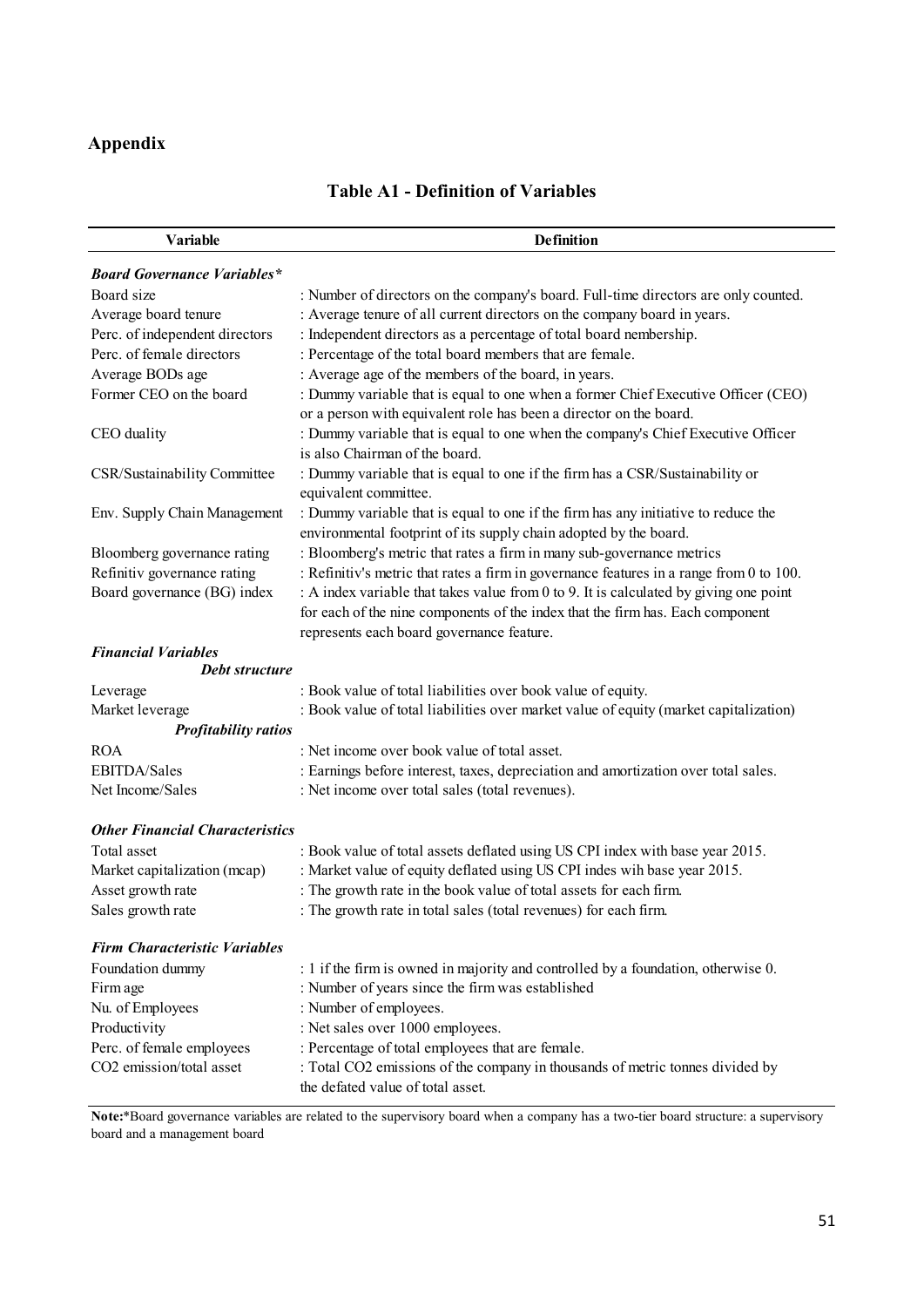### **Table A2 - Geographical Distribution of Sample Firms**

Table A23 depicts the distribution of firms in the sample according to their countries. The table also provides information about the status of the firms in terms of ownership type. Foundation-owned firms (FOFs) are the focus of this study as the treated group. On the other hand, family-owned firms (FAFs) or investor-owned firms (IOFs) having a conventional ownership structure make up the control group called non-foundation owned firms (non-FOFs). Foundation ownership structure is more common in Scandinavian and German-speaking countries; therefore, we create a sub-category called Nordic-Germanic (NG) firms to do more thorough analyses of this sub-group.

|                            |     |      | <b>Treated Group</b> |     | <b>Control Group</b> |     |
|----------------------------|-----|------|----------------------|-----|----------------------|-----|
| <b>Number of Firms</b>     |     | %    | FOF                  | %   | non-FOF              | %   |
| Total number of firms      | 411 | 100% | 137                  | 33% | 274                  | 67% |
| Nordic-Germanic (NG) firms | 139 | 34%  | 87                   | 21% | 52                   | 13% |
| Sweden                     | 37  | 9%   | 26                   | 6%  | 11                   | 3%  |
| Denmark                    | 27  | 7%   | 25                   | 6%  | $\overline{2}$       | 0%  |
| Norway                     | 11  | 3%   | $\overline{2}$       | 0%  | 9                    | 2%  |
| Finland                    | 5   | 1%   | 4                    | 1%  | 1                    | 0%  |
| Iceland                    | 1   | 0%   | $\mathbf 1$          | 0%  | 0                    | 0%  |
| Germany                    | 27  | 7%   | 12                   | 3%  | 15                   | 4%  |
| Switzerland                | 16  | 4%   | 4                    | 1%  | 12                   | 3%  |
| Austria                    | 15  | 4%   | 13                   | 3%  | 2                    | 0%  |
| Firms from other countries | 272 | 66%  | 50                   | 12% | 222                  | 54% |
| <b>USA</b>                 | 74  | 18%  | 4                    | 1%  | 70                   | 17% |
| Japan                      | 44  | 11%  | 1                    | 0%  | 43                   | 10% |
| India                      | 37  | 9%   | 24                   | 6%  | 13                   | 3%  |
| France                     | 18  | 4%   | $\mathbf 1$          | 0%  | 17                   | 4%  |
| <b>Great Britain</b>       | 16  | 4%   | $\overline{2}$       | 0%  | 14                   | 3%  |
| Korea                      | 9   | 2%   | 0                    | 0%  | 9                    | 2%  |
| Canada                     | 6   | 1%   | 0                    | 0%  | 6                    | 1%  |
| China                      | 6   | 1%   | 0                    | 0%  | 6                    | 1%  |
| Belgium                    | 4   | 1%   | 4                    | 1%  | 0                    | 0%  |
| Other countries            | 58  | 14%  | 14                   | 3%  | 44                   | 11% |

**Note:** The percentage figures are calculated based on the total number of firms, 411, in the denominator of each ratio.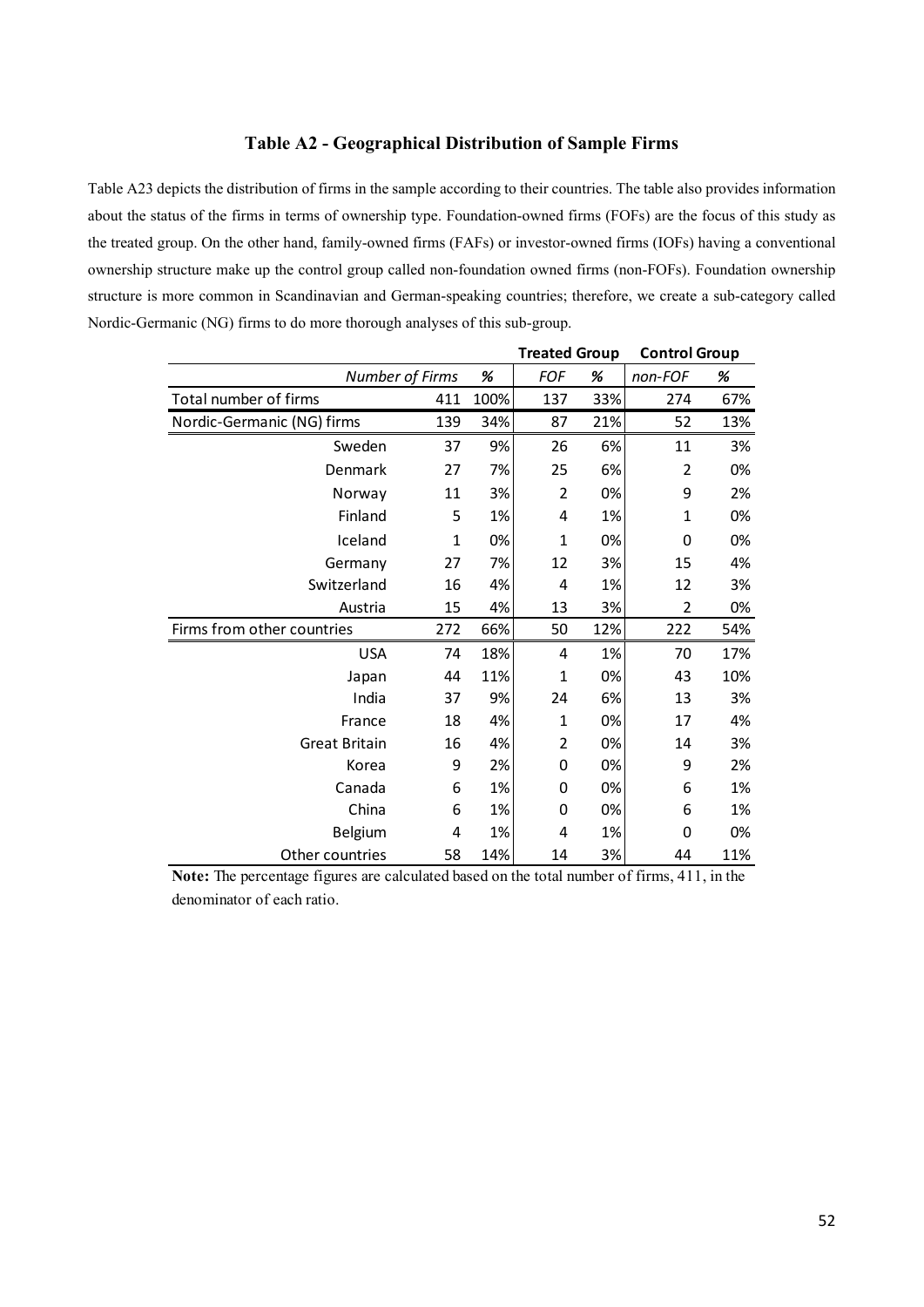### **References:**

Abbott, L.J., Parker, S. and Presley, T.J., 2012. Female board presence and the likelihood of financial restatement. Accounting Horizons, 26 (4), 607-629.

Adams, R.B. and Ferreira, D., 2009. Women in the boardroom and their impact on governance and performance. Journal of Financial Economics, 94 (2), 291-309.

Bainbridge, S. M., 1993. Independent directors and the ALI corporate governance project. George Washington Law Review 61, 1034–1083.

Baliga, B. R., N. C. Moyer, and R. S. Rao, 1996. CEO duality and firm performance: What's the

Fuss? Strategic Management Journal, 17 (1), 41–53.

Bebchuk, Lucian, Alon Brav, and Wei Jiang, 2015. The long-term effects of hedge fund activism,

Columbia Law Review 115, 1085–1156.

Bebchuk, L., Cohen, A. and Ferrell, A., 2009. What matters in corporate governance? The Review of Financial Studies, 22(2), 783-827.

Berle, A. & Means, G., 1932. The Modern Corporation and Private Property. New York: Macmillan.

Black, B. S., 1992. Agents watching agents: The promise of institutional investor voice. UCLA Law Review 39, 811–893.

Block, J., Jarchow, S., Kammerlander, N., Hosseini, F. and Achleitner, A.K., 2020. Performance of foundation-owned firms in Germany: The role of foundation purpose, stock market listing, and family involvement. Journal of Family Business Strategy, 11 (4), 100356.

Brickley, J.A., Coles, J.L. and Terry, R.L., 1994. Outside directors and the adoption of poison pills. Journal of Financial Economics, 35 (3), 371-390.

Burkart, M., Gromb, D. and Panunzi, F., 1997. Large shareholders, monitoring, and the value of the firm. The Quarterly Journal of Economics, 112 (3), 693-728.

Chen, J., Leung, W.S. and Evans, K.P., 2018. Female board representation, corporate innovation and firm performance. Journal of Empirical Finance, 48, 236-254.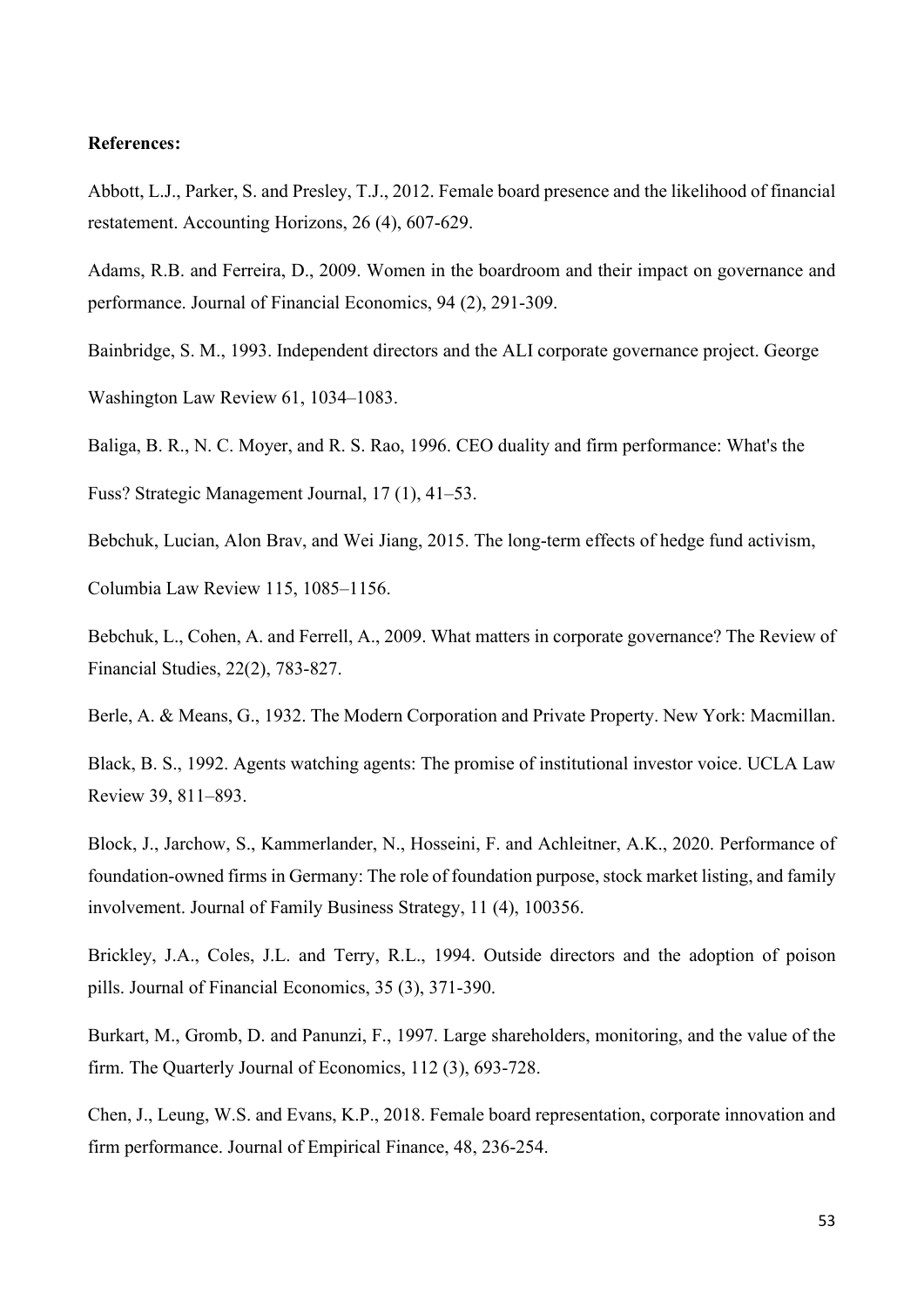Chen, Xia, Jarrod Harford, and Kai Li, 2007. Monitoring: Which institutions matter? Journal of Financial Economics 86, 279–305.

Coles, J.L., Daniel, N.D. and Naveen, L., 2008. Boards: Does one size fit all? Journal of Financial Economics, 87 (2), 329-356.

Cotter, J.F., Shivdasani, A. and Zenner, M., 1997. Do independent directors enhance target shareholder wealth during tender offers? Journal of Financial Economics, 43 (2), 195-218.

Cox, J. D. 1993. The ALI, institutionalization, and disclosure: The quest for the outside director's

Spine. George Washington Law Review, 61, 1233–1273.

Del Guercio, D., Dann, L.Y. and Partch, M.M., 2003. Governance and boards of directors in closedend investment companies. Journal of Financial Economics, 69 (1), 111-152.

Eisenberg, T., Sundgren, S. and Wells, M.T., 1998. Larger board size and decreasing firm value in small firms. Journal of Financial Economics, 48 (1), 35-54.

Faure-Grimaud, Antoine, and Denis Gromb, 2004, Public trading and private incentives, Review of Financial Studies 17, 985–1014.

Federo, R., Ponomareva, Y., Aguilera, R.V., Saz‐Carranza, A. and Losada, C., 2020. Bringing owners back on board: A review of the role of ownership type in board governance. Corporate Governance: An International Review, 28 (6), 348-371.

Gaspar, Jose Miguel, Massimo Massa, and Pedro Matos, 2005, Shareholder investment horizons and the market for corporate control, Journal of Financial Economics 76, 135–165.

Gillette, A.B., Noe, T. H., and Rebello, M. J., 2003. Corporate board composition, protocols, and voting behavior: Experimental evidence. The Journal of Finance, 58 (5), 1997-2031.

Gompers, P., Ishii, J. and Metrick, A., 2003. Corporate governance and equity prices. The Quarterly Journal of Economics, 118 (1), 107-156.

Gual, J. (2020). When the problem is short-termism, foundations are a solution. Financial Times, February 2, 2020.

Hansmann, H., 1996. The Ownership of Enterprise. Harvard University Press.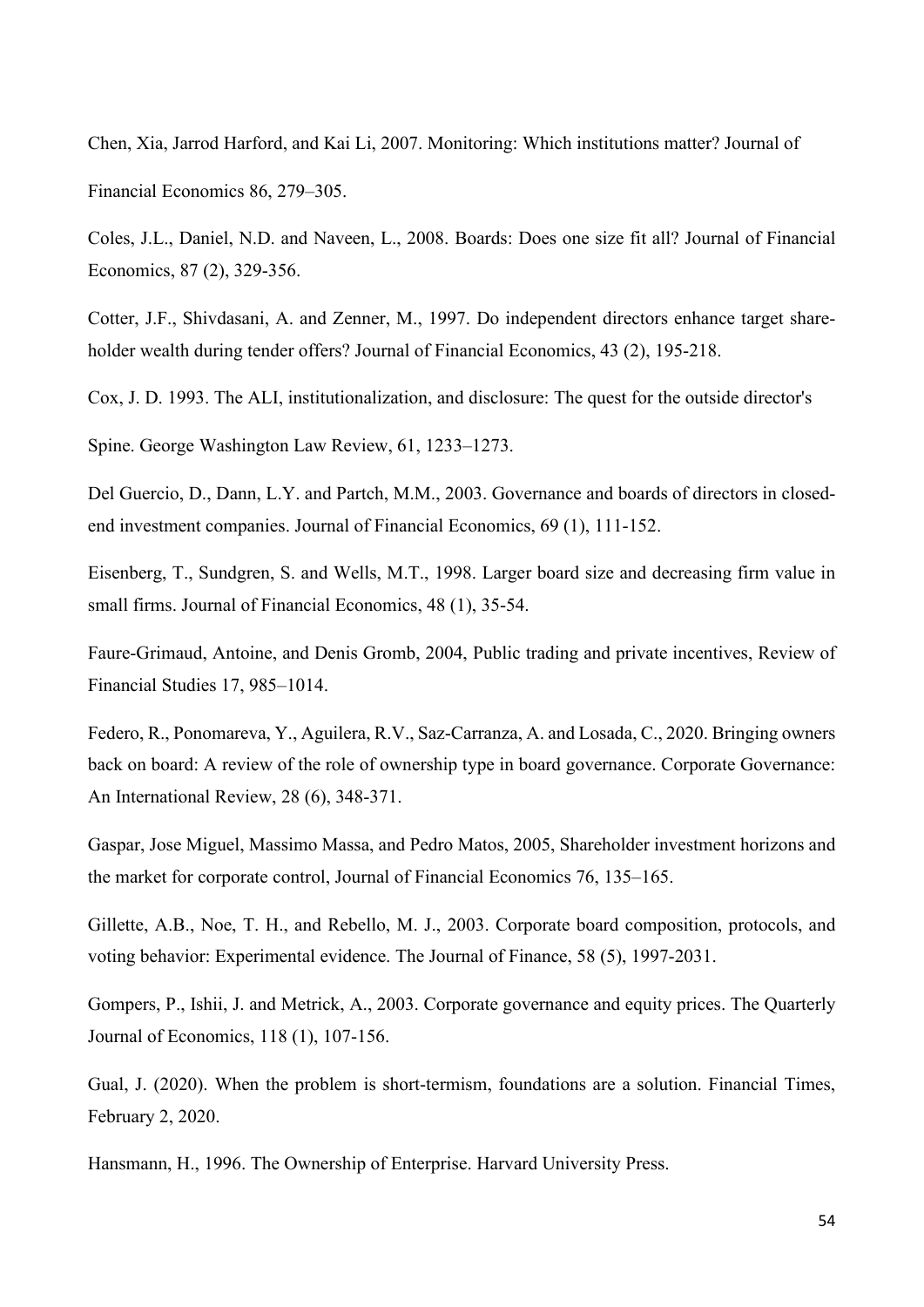Hansmann, H. and Thomsen, S., 2013. Managerial distance and virtual ownership: The governance of industrial foundations. ECGI—Finance Working Paper, 372.

Harjoto, M., Laksmana, I. and Lee, R., 2015. Board diversity and corporate social responsibility. Journal of Business Ethics, 132(4), 641-660.

Heidrick & Struggles. 2014. Towards Dynamic Governance 2014: European Corporate Governance Report. Brussels.

Herrmann, M. and Franke, G., 2002. Performance and Policy of Foundation-owned Firms in Germany. European Financial Management 8, 261-279.

Jensen, M. C., 1993. The modern industrial revolution, exit, and the failure of internal control systems. Journal of Finance, 48(3), 831-880.

Jensen, M. C., 2010. Value maximization, stakeholder theory, and the corporate objective function. Journal of Applied Corporate Finance, 22(1), 32-42.

Jensen, M. & Meckling, W., 1976. Theory of the firm: Managerial behaviour, agency costs, and ownership structure. Journal of Financial Economics 3, 305–360.

Linck, J. S., Netter, J. M. and Yang, T., 2008. The determinants of board structure. Journal of Financial Economics, 87 (2), 308-328.

Mayer, C. (2013). Firm Commitment: Why the corporation is failing us and how to restore trust in it. Oxford: Oxford University Press.

Mayer, Colin. 2018. Prosperity. Oxford University Press. Oxford.

Mayer, Colin, Ownership, Agency, and Trusteeship (December 11, 2019). European Corporate Governance Institute - Law Working Paper No. 488/2020.

McCahery, J.A., Sautner, Z. and Starks, L.T., 2016. Behind the scenes: The corporate governance preferences of institutional investors. The Journal of Finance, 71 (6), 2905-2932.

Megaw, N. (2020). Virgin money suffers shareholder revolt over pay, Financial Times, January 29, 2020.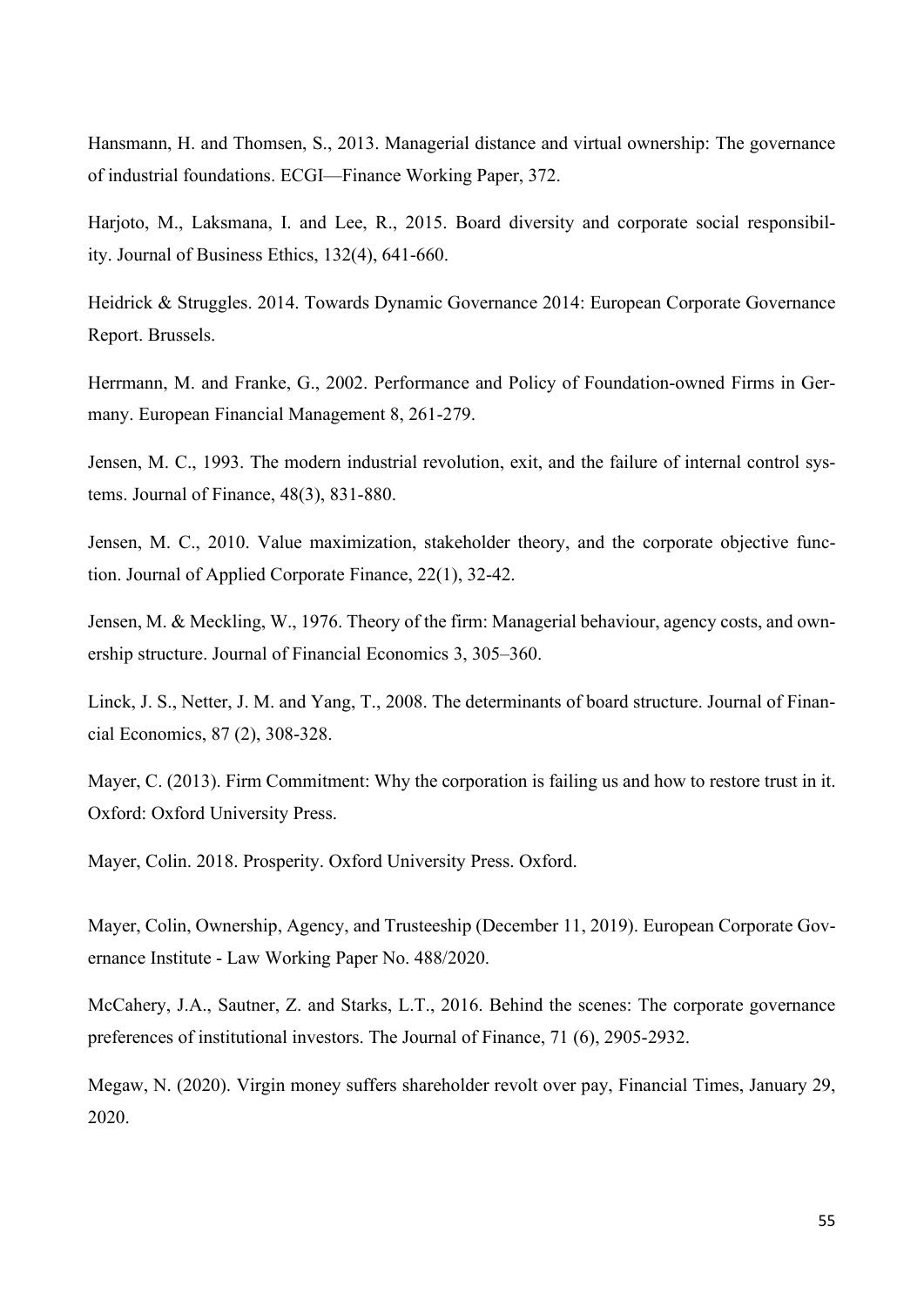McNulty, T. and Nordberg, D., 2016. Ownership, activism, and engagement: Institutional investors as active owners. Corporate Governance: An International Review, 24 (3), 346-358.

Raheja, C., 2005. Determinants of board size and composition: a theory of corporate boards. Journal of Financial and Quantitative Analysis 40, 283–306.

Rock, E. B. (1991). The logic and (uncertain) significance of institutional shareholder activism', Georgetown Law Journal 79 (3), 445–506.

Schröder, D. J. 2021. Publicly listed foundation-owned firms around the world: an overview. Unpublished working paper.

Schröder, D. J., Thomsen, S. 2021a. Foundation ownership and financial performance – a global analysis. Presentation at the *International Corporate Governance Society Annual Conference*, Groningen, the Netherlands, October 8-10.

Schröder, D. J., Thomsen, S. 2021b. Foundation ownership and sustainability. Presentation at the *International Corporate Governance Society Annual Conference*, Groningen, the Netherlands, October 8-10.

Thomsen, S., 1996. Foundation ownership and economic performance. Corporate Governance 4, 212- 221.

Thomsen, S., 1999. Corporate ownership by industrial foundations. European Journal of Law and Economics 7, 117-137.

Thomsen, Steen. 2017. The Danish Industrial Foundations. DJOEF Publishing.

Thomsen, S., Poulsen, T., Børsting, C. and Kuhn, J., 2018. Industrial foundations as long‐term owners. Corporate Governance: An International Review 26(3), 180-196.

Thomsen, Steen and Nikolaos Kavadis. 2022. Enterprise Foundations. Annals of Corporate Governance. Forthcoming.

Vafeas, N., 2003. Length of board tenure and outside director independence. Journal of Business Finance & Accounting, 30 (7‐8), 043-1064.